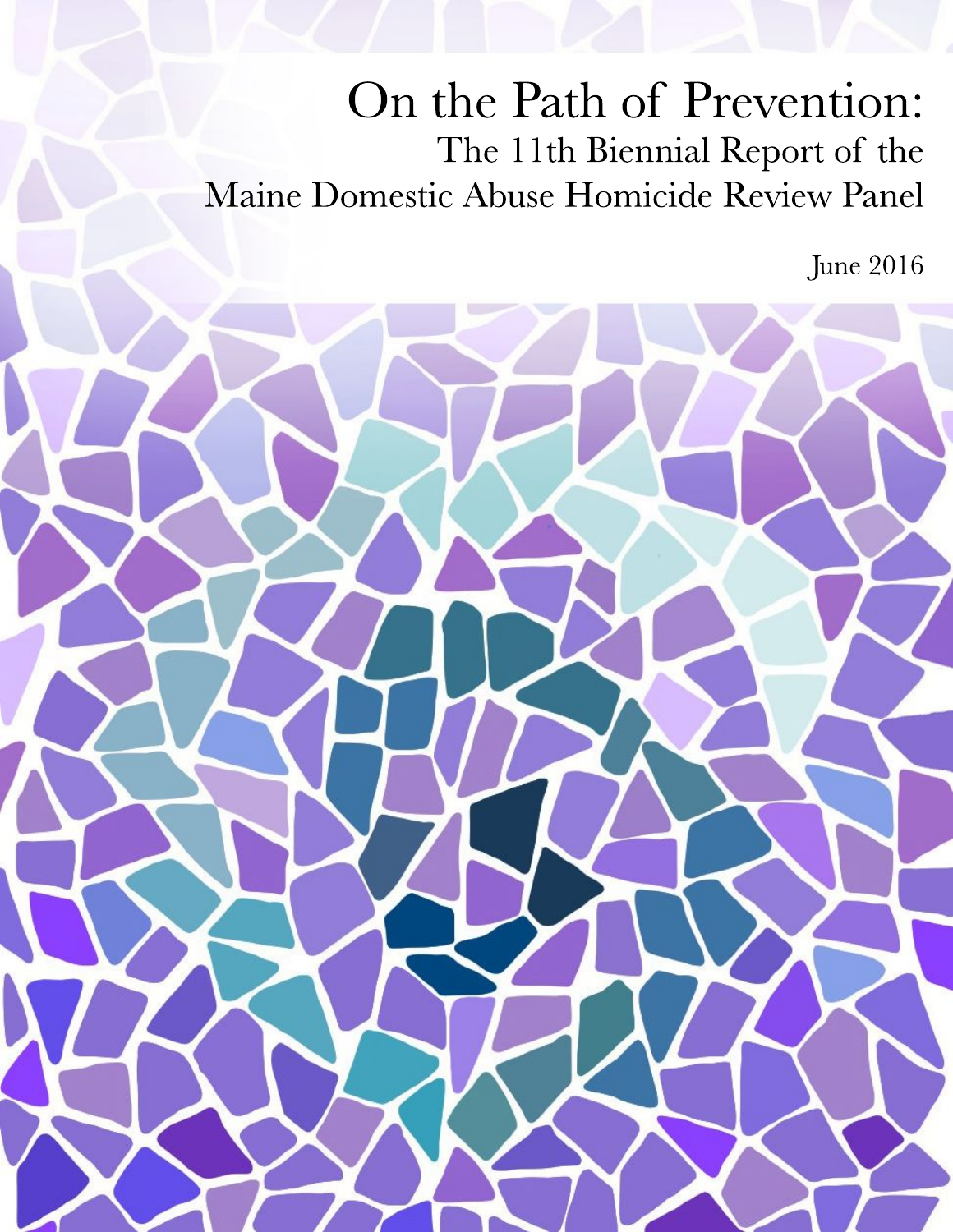Dedicated to family members who, not only contend with the tragic losses of their loved ones, but also open their hearts and homes to the surviving children of domestic abuse homicide victims. Members of the Panel are inspired and heartened by these acts of generosity and courage. We acknowledge and thank all those who support children whose lives have been forever altered by these homicides.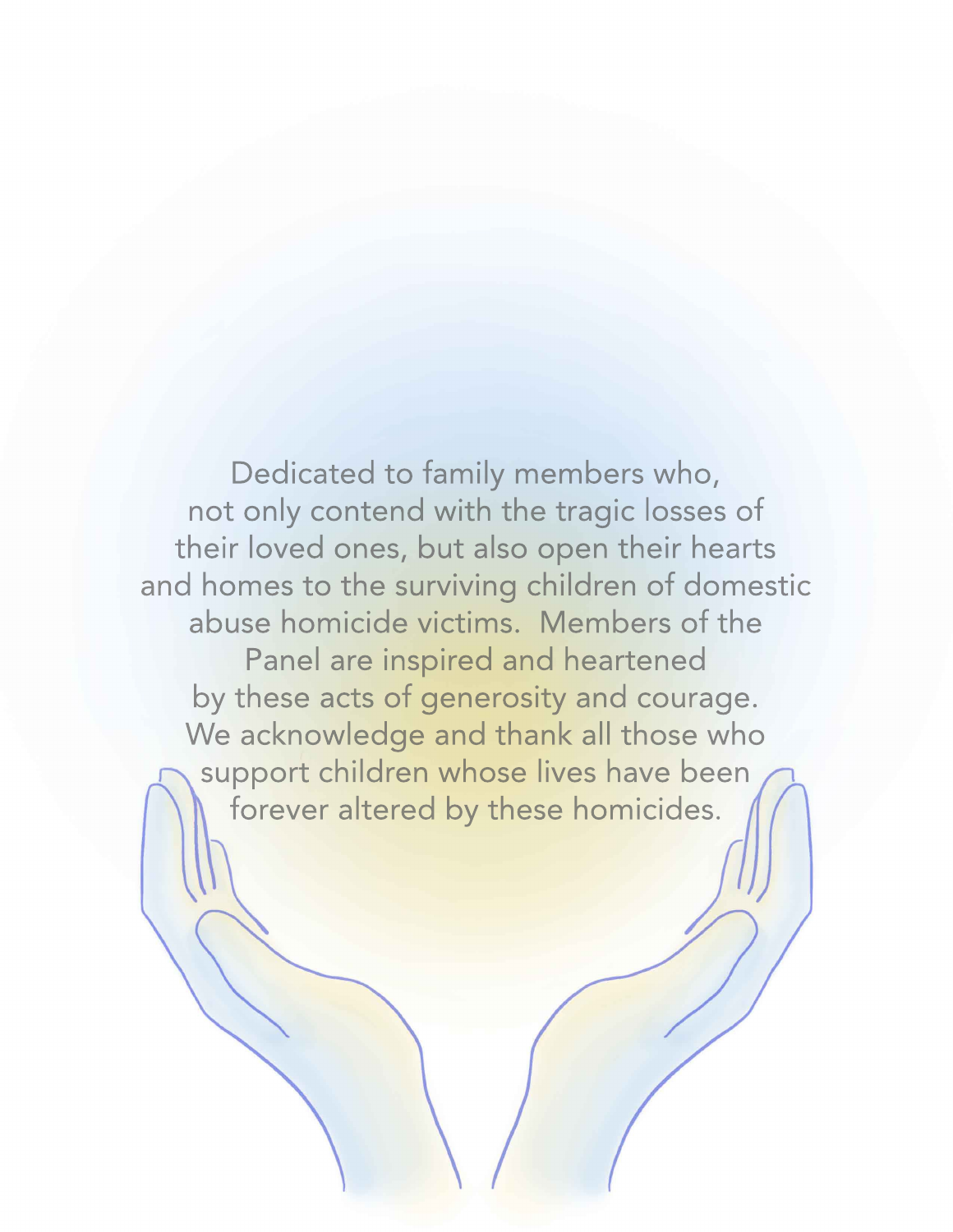# **Table of Contents**

| Foreword by the Attorney General manufacture manufacture in the Foreword by the Attorney General                        | $\mathbf{1}$   |
|-------------------------------------------------------------------------------------------------------------------------|----------------|
| Introduction by the Panel Chair Fannish Communication and Introduction by the Panel Chair                               | 2              |
|                                                                                                                         | 3              |
| Domestic Abuse Homicide Review Panel Membership 2016                                                                    | $\overline{4}$ |
|                                                                                                                         | 6              |
| Mission Statement <b>Mission</b> Statement <b>Mission</b> Statement <b>Mission</b>                                      | 7              |
|                                                                                                                         | 8              |
|                                                                                                                         | 16             |
|                                                                                                                         | 45             |
|                                                                                                                         | 47             |
| Appendix B: Maine Coalition to End Domestic Violence<br><b>Member Resource Centers</b>                                  | 48             |
| Appendix C: Maine Coalition Against Sexual Assault<br><b>Member Centers</b>                                             | 49             |
| Appendix D: Wabanaki Women's Coalition Domestic & Sexual Violence                                                       | 50             |
| Appendix E: What to Do if You Suspect Someone is Being Abused                                                           | 51             |
| Appendix F: Pretrial and Post-Conviction Use of Batterer Intervention<br>Programs Executive Summary and Recommendations | 53             |
| Appendix G: Maine Certified Batterer Intervention Programs                                                              | 58             |
|                                                                                                                         | 60             |
| Appendix I: Augusta Police Department's Domestic Abuse                                                                  | 61             |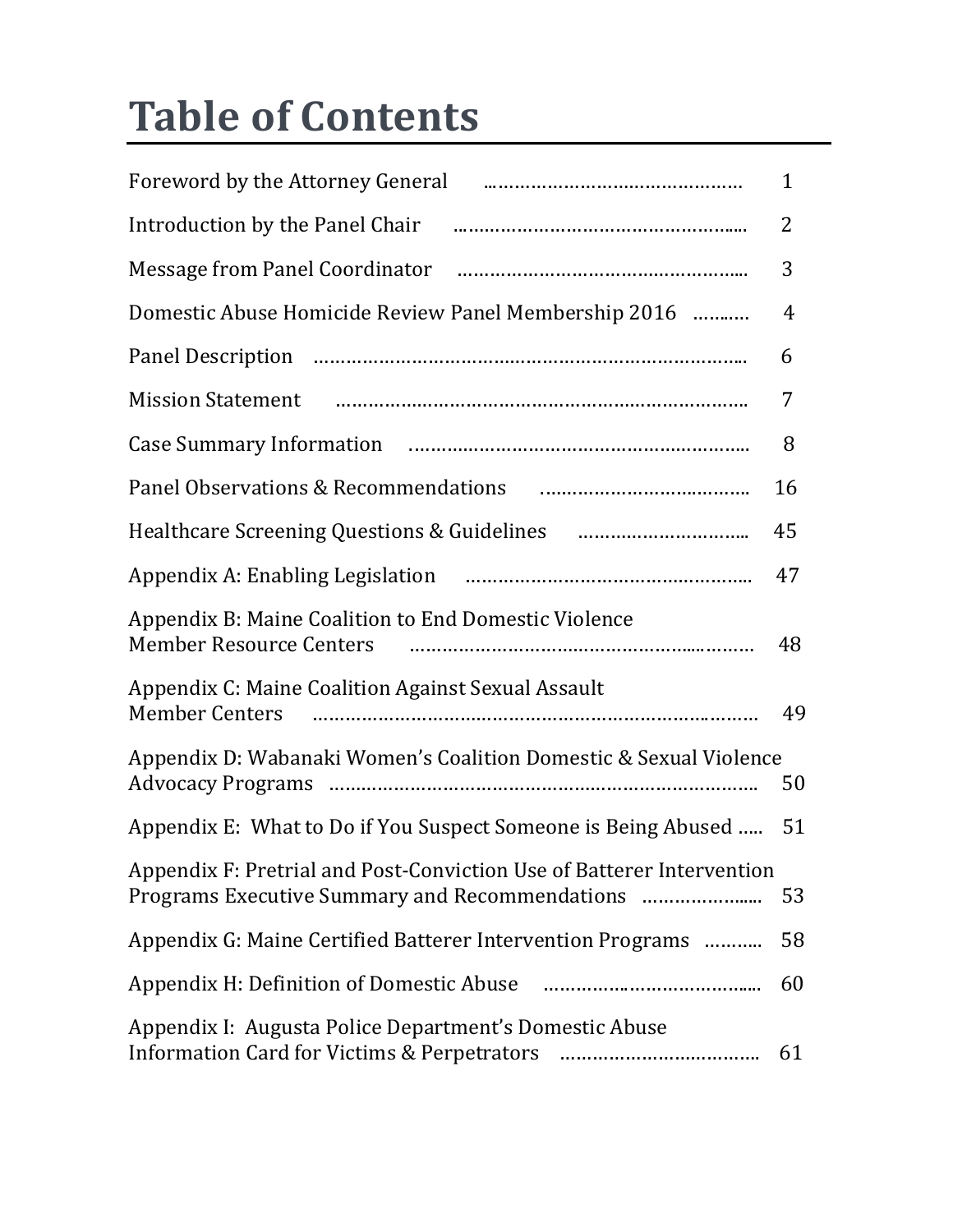## **Foreword by Maine Attorney General Janet T. Mills\_\_\_\_\_\_\_\_\_\_\_\_\_\_\_\_\_\_\_\_\_\_\_\_\_\_\_\_\_\_\_\_\_**

Home: 

Home is where the heart is. Home is where love lives. Home is where safety reigns.

But sometimes home is where the heartache is. Home can be where the hurt is. Home may be where love has left, never to return.

A child without a safe and loving home is a child adrift, left insecure for life.

Adverse childhood experiences are a key predictor of disrupted development, cognitive impairment, substance abuse and other risky behaviors and early death. Key among these adverse childhood experiences is exposure to violence in the home.

In the sixteen cases recently examined by Maine's Domestic Abuse Homicide Review Panel, one infant and three other children were killed. One four-year old watched his father kill his mother. Two other children were in their home when their father killed their mother.

Seven other children were impacted for life when their mother was murdered. One child's mother was incarcerated. One child's father committed suicide. In many cases, extended family members were thrust into the position of raising young survivors of domestic violence homicide. 

Here are some lessons from this Report:

- 1. Listen. Listen and watch for signs of abuse control, manipulation, bruising, isolation.
- 2. Take threats of suicide very seriously.
- 3. After leaving a controlling partner, don't return home without the assistance of law enforcement.
- 4. Take stalking seriously. It is an extremely dangerous behavior. In eight of the sixteen cases, perpetrators stalked or monitored their victims prior to committing homicide.
- 5. If you are a medical or behavioral health professional, *always* ask a patient (in private) if they feel safe at home, and follow up with a safety plan and appropriate referrals.
- 6. If you are a neighbor or a friend of a victim of violence, don't be shy; offer help in any form. Even if it's just...listening.
- 7. Listen. Listen to the pleas of the children whose innocence is gone, whose safety is stolen, whose health and security are threatened. Just listen.

By the time you have finished reading this message, someone has committed an act of violence against a family or household member. A child is left without a safe and happy home. A life is changed forever.

Do something.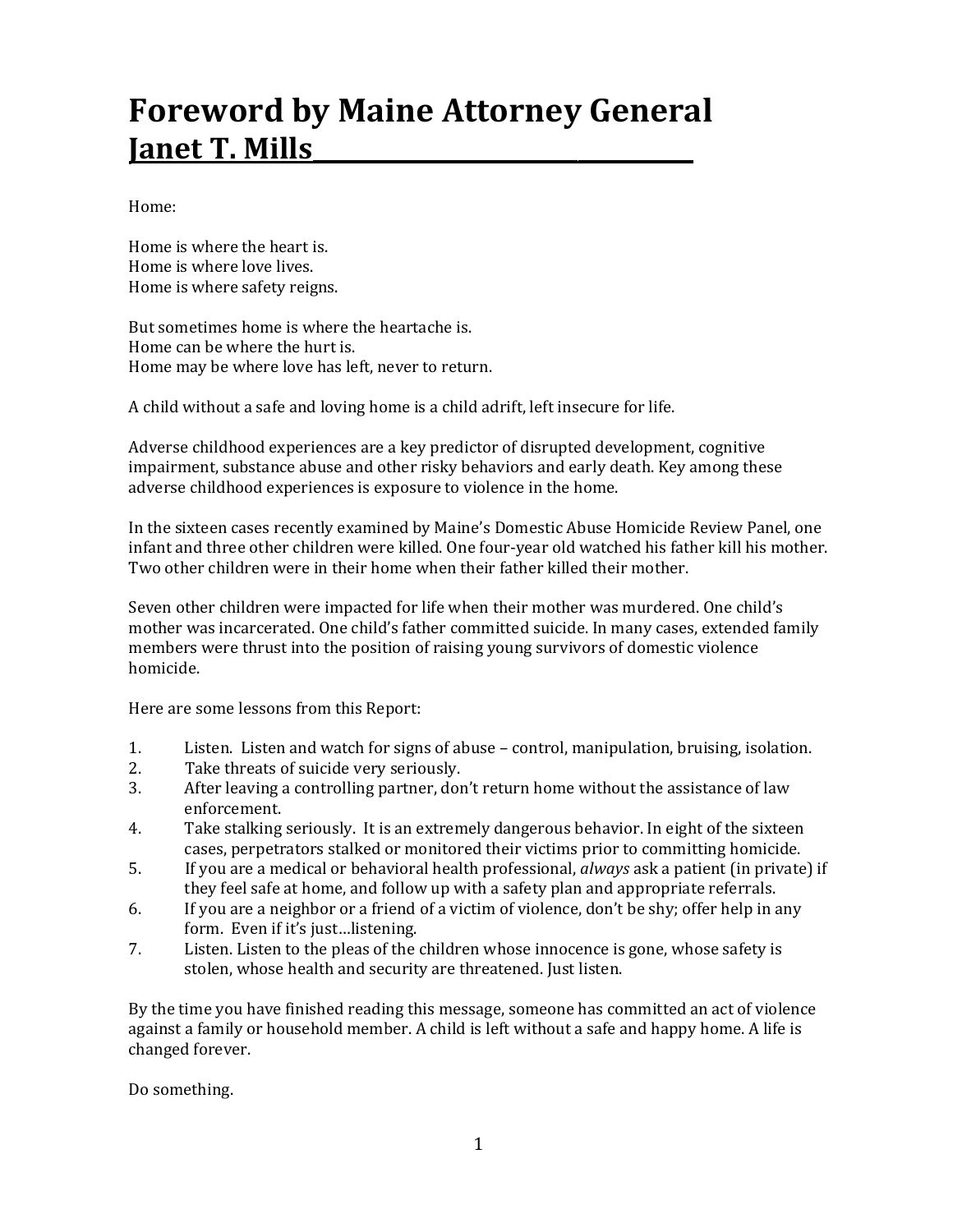## **Introduction by Panel Chair Lisa J. Marchese, Deputy Attorney General**

Thank you for taking the time to read the  $11<sup>th</sup>$  biennial report of the Maine Domestic Abuse Homicide Review Panel *- On the Path of Prevention*. The Panel is a multi-disciplinary group of professionals who analyze retrospectively the events that led to Maine's domestic abuse homicides in order to see if there are systemic changes to be made that may save lives. The Panel reviews all domestic abuse intimate partner homicides and many intrafamilial homicides by examining each case and engaging in a deliberative process that would not be possible without the experience and dedication of its Panel members. Fatality Review Panels, similar to Maine's Panel, are being used across the country to prevent domestic abuse homicides, increase safety of battered women and assure accountability for offenders. Maine's Panel is considered a leader in fatality review and during the past biennial, members of Maine's Panel were invited to present at the National Domestic Violence Fatality Review Initiative Conference regarding our review process, findings and implementation of recommendations.

The Panel's success is due, in part, to the unwavering commitment of the Attorney General and the Commissioner of Public Safety. The Office of the Attorney General has housed the statutorily mandated Panel since the year 2000 and has provided support through member commitment and support personnel. In 2015, Attorney General Janet Mills sought and obtained permanent funding for the panel coordinator position, which will guarantee the future of the Panel. Public Safety Commissioner John Morris has supported the work of the Panel by generously allowing the Maine State Police to work with the Panel on each case review. Attorney General Mills and Commissioner Morris attend the Panel meetings regularly. The Panel is grateful for this commitment.

I would like to also acknowledge the contributions of the Child Death and Serious Injury Review Panel (CDSIRP). The CDSIRP has engaged in several joint reviews with the Homicide Review Panel. These joint reviews have led to robust discussions concerning how to better protect children. The Panel has also called on the expertise of the Department of Health and Human Services to recommend training experts on topics such as adverse childhood experiences (ACES) as well as discuss best practices. These types of trainings and discussions add to the breadth of knowledge of Panel members and lead to more effective observations and recommendations. 

*On* the Path of Prevention represents countless hours of work by numerous individuals. Without the willingness and dedication of Panel members, this report would simply not be possible. Susan Fuller, the Panel Coordinator has worked tirelessly to ensure this report reflects the views and wisdom of all Panel members. Susan is a constant champion for victims and the heart of the Panel. Throughout this report you will see checkmarks representing change brought about by implementation of a recommendation. Following the release of this report, the Panel Coordinator will be instrumental in the further implementation of recommendations. 

I would also like to thank Kate Faragher Houghton, a consultant in violence prevention and member of the Panel. Kate has repeatedly donated her amazing writing and editing talents to the last several biennial reports. Kate's experienced, thoughtful voice can be found throughout this report. I would also like to extend my heartfelt appreciation to Sophia Corinne Sarno for the beautiful mosaic cover of this report and for the image of the hands that hold our report's dedication to surviving family members.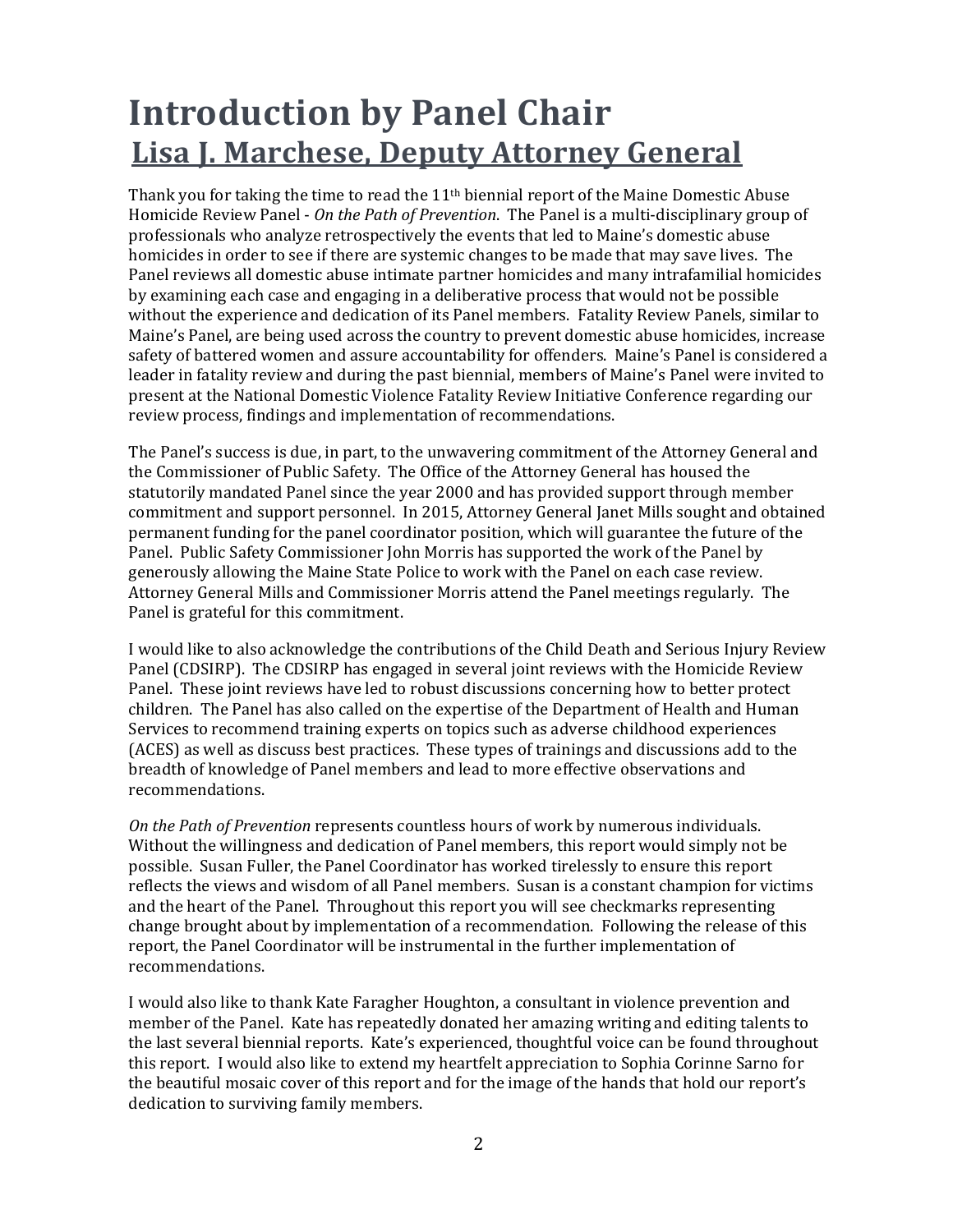## **Message from Panel Coordinator Susan E. Fuller\_\_\_\_\_\_\_\_\_\_\_\_\_\_\_\_\_\_\_\_\_\_\_\_\_\_**

When does an intimate partner who wants to spend every moment together, and know your whereabouts and what you are doing, change from healthy love and connection to manipulation, coercive control, and morbid jealousy? It happens when an intimate partner believes they have a right to tell you what to do, where to go and who to know, and enforces that belief by using coercive controlling tactics or outright physical abuse against you. A person subjected to a pattern of coercive and abusive tactics like these is a victim of domestic abuse. A person who chooses to use these tactics to gain and maintain control is an abuser.

People subjected to abuse often do not think of themselves as "victims." They do not label their partners, nor do their partners label themselves, as "abusers." When we review a homicide case, the Panel can often see escalating abusive behaviors that led up to an abuser choosing to kill. When a person uses violence or other illegal abusive tactics, these behaviors often move into the public realm when the abuse becomes known to family members, friends, law enforcement and others. This may signal that an abuser no longer feels the need to keep their abusive behaviors secret, or that they've resorted to more extreme measures in order to maintain control over their partner. From a system response perspective, this may mean that law enforcement has more tools with which to intervene. But this shift may also indicate that an abuser has become more dangerous.

Thanks to the courage of victims and their willingness to share their most difficult experiences, we've learned what they face from abusive partners and from the judgment of the community. We have learned that asking "why doesn't she just leave" inappropriately blames the victim. Typically, abusers are not abusive all the time, and their abuse is directed primarily at their intimate partners and family members. Bystanders such as friends and family members usually see only the abuser's "nice" side. This may be another reason why an abuser is ordered to attend counseling rather than serve jail time or complete a Batterer Intervention Program.

For some time, we held victims accountable for abusers' behaviors, which re-victimized victims and reinforced abusers' beliefs that victims were to blame for the abusive tactics used against them. Shifting our focus to holding abusers accountable and providing safety and supports for victims is the most effective way to reduce domestic abuse homicides and to improve the lives of victims and their families.

Community members have an active role to play in supporting and protecting victims, holding abusers accountable, and changing broadly-held cultural beliefs that support domestic abuse. Whether through silent complicity or active collusion, we as community members are partly responsible for allowing abusers to continue to abuse. When we raise our voices as a statewide community to express intolerance for abusive behaviors, we will shift our culture away from a belief that one person has a right to control, manipulate or otherwise deny another person's autonomy and selfdetermination, and toward mutual respect.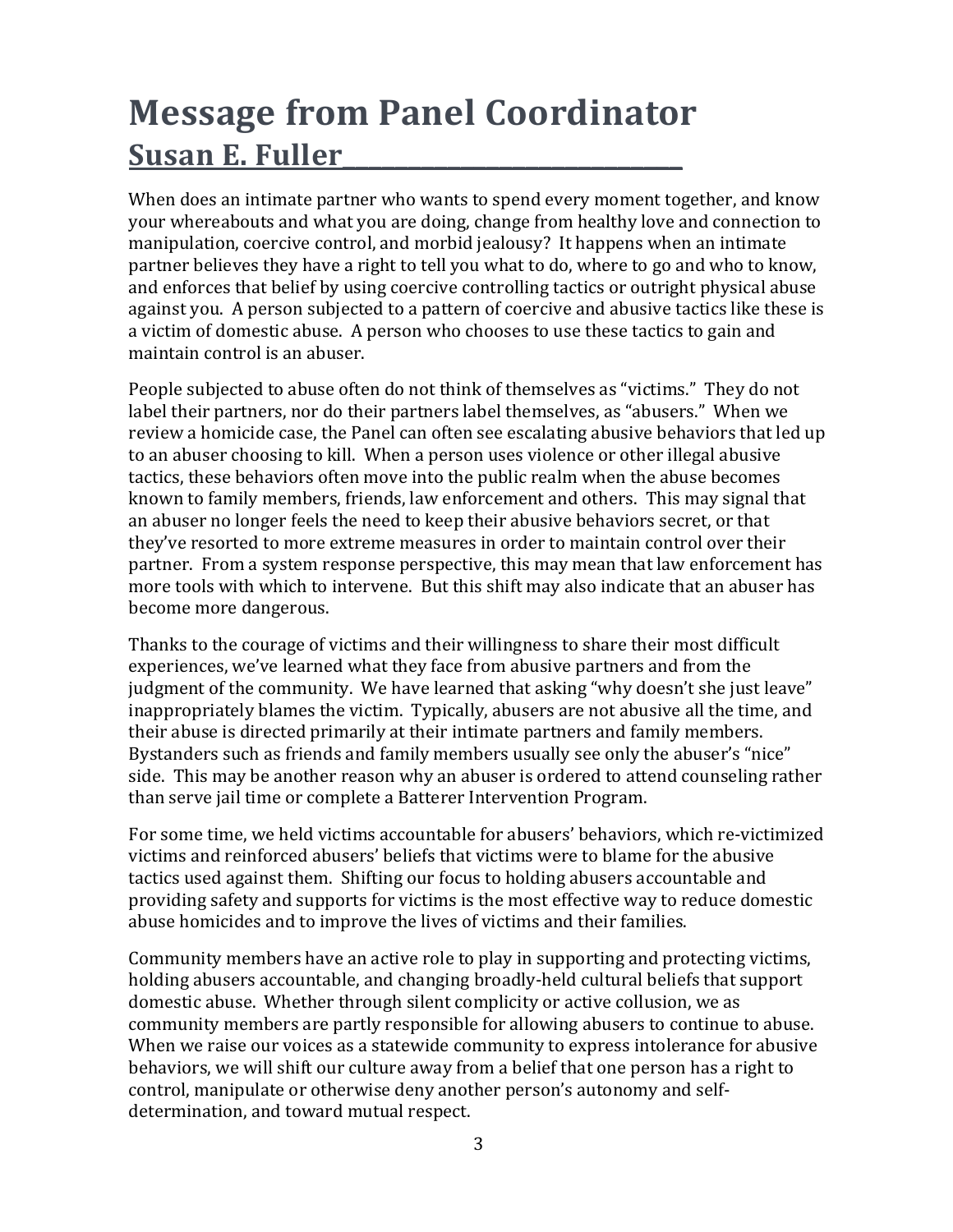## Maine Domestic Abuse Homicide Review <u>Panel Membership 2016</u>

**Panel Chair: Panel Coordinator: Lisa Marchese, Esq.\* Susan Fuller** Deputy Attorney General **Business** Research Assistant Chief, Criminal Division **Chief, Criminal Division Chief Chief Chief Chief Chief Chief Chief Chief Chief Chief Chief Chief Chief Chief Chief Chief Chief Chief Chief Chief Chief C** Office of the Attorney General

Family Crisis Services 

**Eric Brown, MD\*** Director, Sexual Assault Eastern Maine Medical Center **State Communist Contract Contract Contract** Forensic Examiner Program

**Ariel Gannon, Esq.\* Alice Clifford, Esq.\*** Assistant Attorney General **Assistant District Attorney** Child Protective Division **Busic County** Penobscot County Office of the Attorney General **Communist Contract Office** of the District Attorney

**Francine Garland Stark\* Michelle Cram\*** Executive Director bitclim-Witness Advocate Maine Coalition to End Domestic Violence **Office of the Attorney General** 

**Nancy Fishwick, PhD, RN\* Sandra Taylor Slemmer\*** Director & Associate Professor **Medicolegal Death Investigator** University of Maine School of Nursing **School** Office of the Medical Examiner

**Robert C. Gregoire\* Margaret Groban, Esq.** Chief of Police **Chief Assistant U.S. Attorney** Augusta Police Department *Calculary* Office of the U.S. Attorney

**Barbara Hart, JD Kate Faragher Houghton, JD** Director of Strategic Justice Initiatives **Wiolence Prevention Consultant** Muskie School of Public Service *Exercise Exercise Former Panel Coordinator* 

**Ellie Hutchinson\* Brian T. McDonough\*** Community Educator **Community** Educator *Lieutenant* New Hope for Women Maine State Police

**Kathryn Maietta, LCSW\* John E. Morris\*** Director, Batterers Commissioner

**Debra Baeder, PhD\* Danyel Albert\*** Chief Forensic Psychologist Outreach Coordinator **business** State Forensic Service

 **Polly Campbell, RN, BS, BA\*** Family Medicine Residency **Example 20** Office of Child and Family Services Dept. of Health and Human Services

Intervention Program **Department** of Public Safety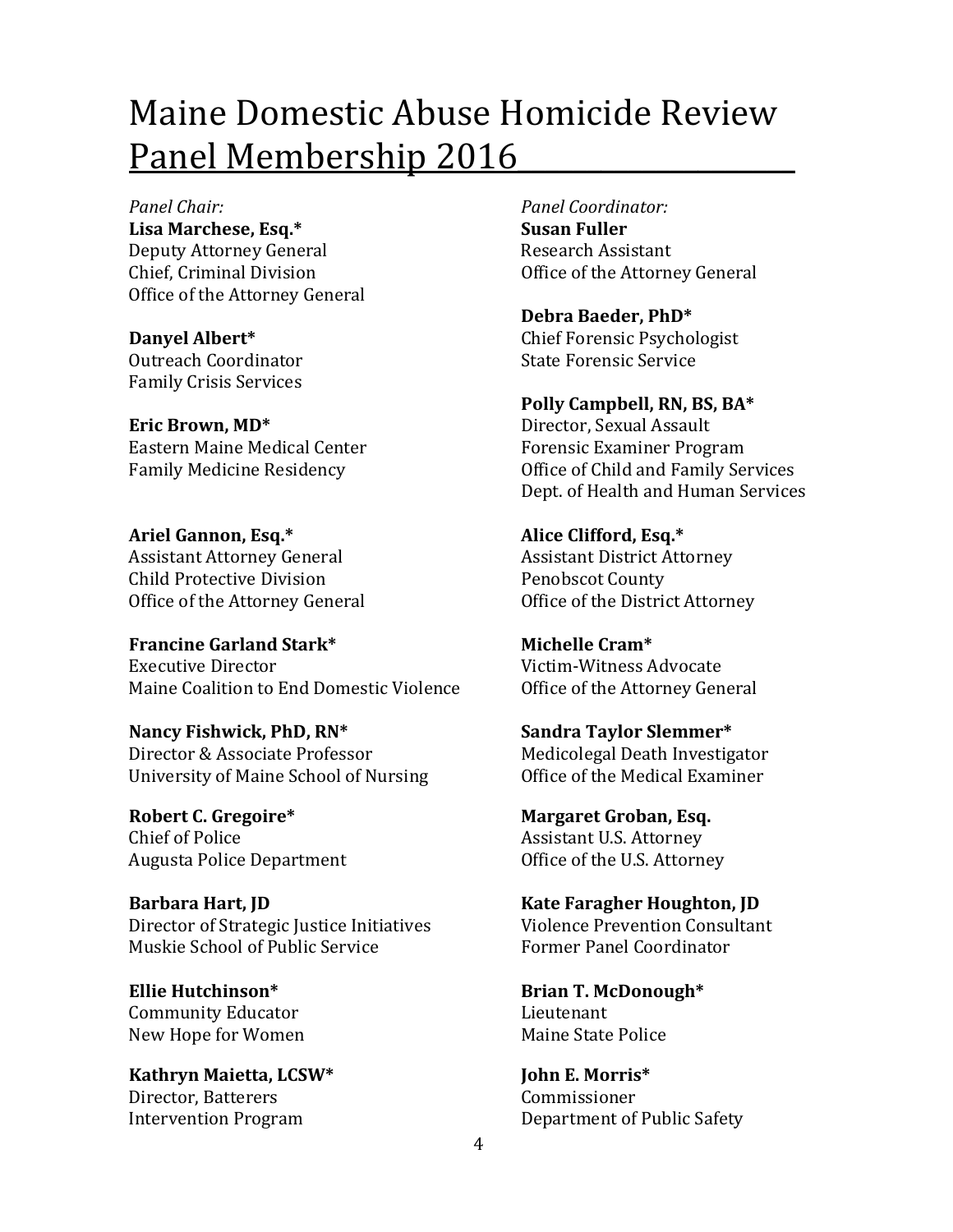**Renee Ordway David St. Laurent** Victim Witness Advocate *Nite State* **Lieutenant Detective** 

**Hon. Valerie Stanfill\* Janet T. Mills, Esq.** Iudge, Maine District Court **Attorney General** 

**Holly Stover\* Tessa L. Mosher\*** Director, Violence Prevention **Director**, Victim Services Office of Child and Family Services Department of Corrections Department of Health and Human Services

Office of the Attorney General **Example 1** Franklin County Sheriff's Office

Iudicial Branch **Internal and Communist** Contract Office of the Attorney General

#### **\*required by enabling legislation**

Ad Hoc Member:

**Destie Hohman Sprague Associate Director** Maine Coalition Against Sexual Assault

#### **Acknowledgements**

#### **The Panel would like to thank the following former members for their contributions:**

**Margo Batsie, Former Member Services Coordinator** Maine Coalition to End Domestic Violence and Former Panel Coordinator, Office of the Attorney General **Julia Colpitts, LCSW**, Former Executive Director, Maine Coalition to End Domestic Violence **Hon. Deborah Cashman**, Judge, Maine District Court, Judicial Branch, and Former Assistant Attorney General, Criminal Division, Office of the Attorney General **Margaret Greenwald, MD, Former Chief Medical Examiner, Office of the Chief Medical** Examiner **Mary Zmigrodski, Esq.**, Former Assistant Attorney General, Child Protective Division, Office of the Attorney General **Cynthia Brann, Former Associate Commissioner, Department of Corrections Elizabeth Ward Saxl**, Executive Director, Maine Coalition Against Sexual Assault

This project was supported, in part, by Grant No. 2013-WF-AX-0017 awarded by the Maine *Department of Public Safety. Points of view in this document are those of the authors and do not necessarily represent the official position or policies of Maine's Department of* **Public** Safety.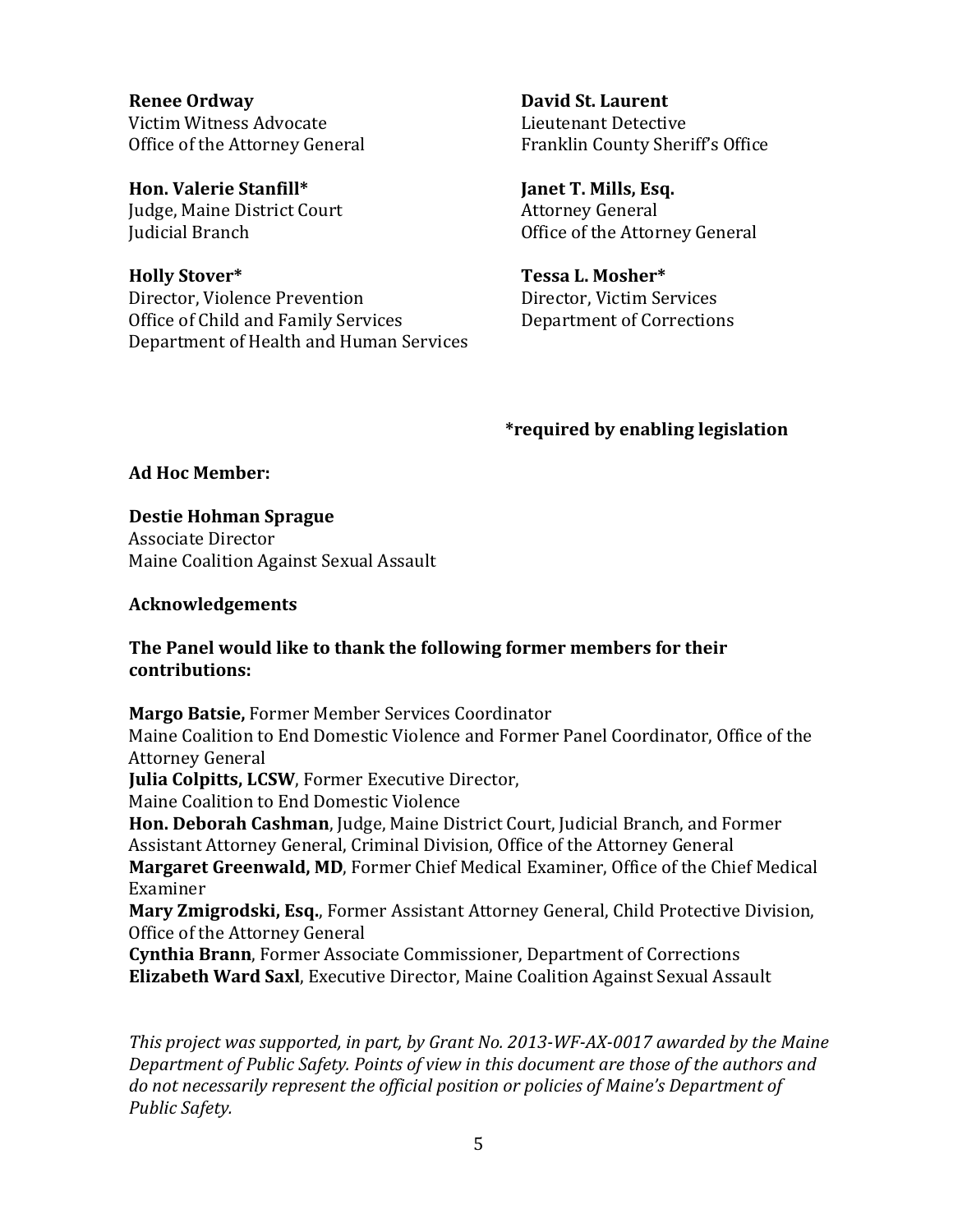# Panel Description

By law effective October 1, 1997, the Maine Legislature charged the Maine Commission on Domestic and Sexual Abuse with the task of establishing a Domestic Abuse Homicide Review Panel to "review the deaths of persons who are killed by family or household members." The legislation mandated that the Panel "recommend to state and local agencies methods of improving the systems for protecting persons from domestic and sexual abuse including modifications of laws, rules, policies, and procedures following completion of adjudication." The Panel was further mandated "to collect and compile data related to domestic and sexual abuse." 19-A M.R.S.  $\S4013(4)$ . See Appendix A for the complete language of the Panel's enabling legislation.

The Maine Domestic Abuse Homicide Review Panel meets on a monthly basis to review and discuss domestic abuse homicide cases. The Panel Coordinator works with the prosecutor and/or the lead detective to present to the multi-disciplinary Panel detailed data about the homicide, information about the relationship of the parties, and any relevant events leading up to the homicide. Homicide cases are presented to the Panel after sentencing. Homicide-suicide cases are presented once the investigation is complete.

The Panel reviews these cases in order to identify potential trends in domestic abuse and recommend systemic changes that could prevent future deaths from occurring in Maine. The Panel plays a significant role in the prevention and intervention work that is occurring in Maine by gathering opinions, analysis and expertise from a variety of professional disciplines across the state.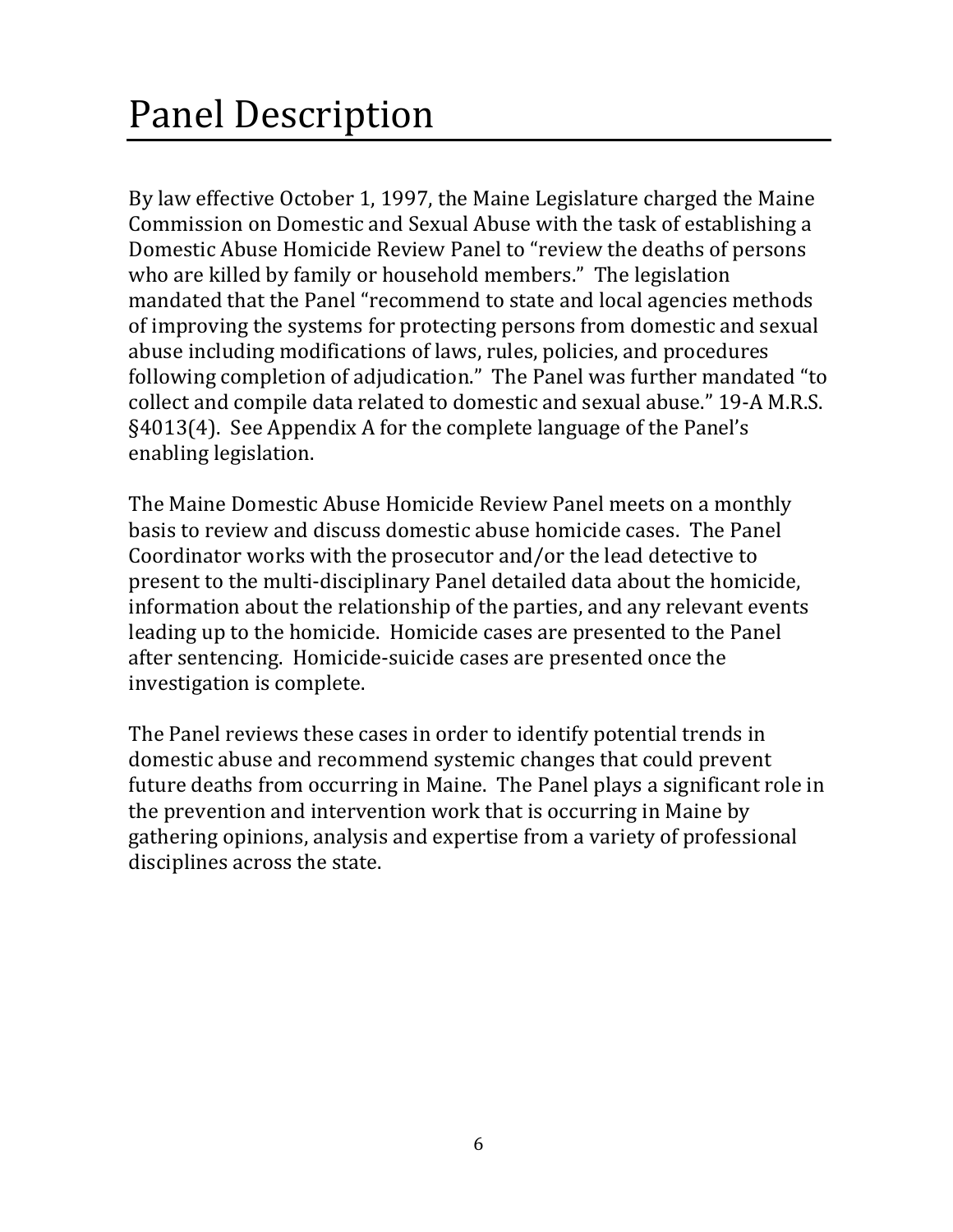# **Mission Statement**

The mission of the Maine Domestic Abuse Homicide Review Panel is to engage in collaborative, multidisciplinary case reviews of domestic abuse related homicides for the purpose of developing recommendations for state and local government and other public and private entities in order to improve coordinated community responses to protect people from domestic abuse.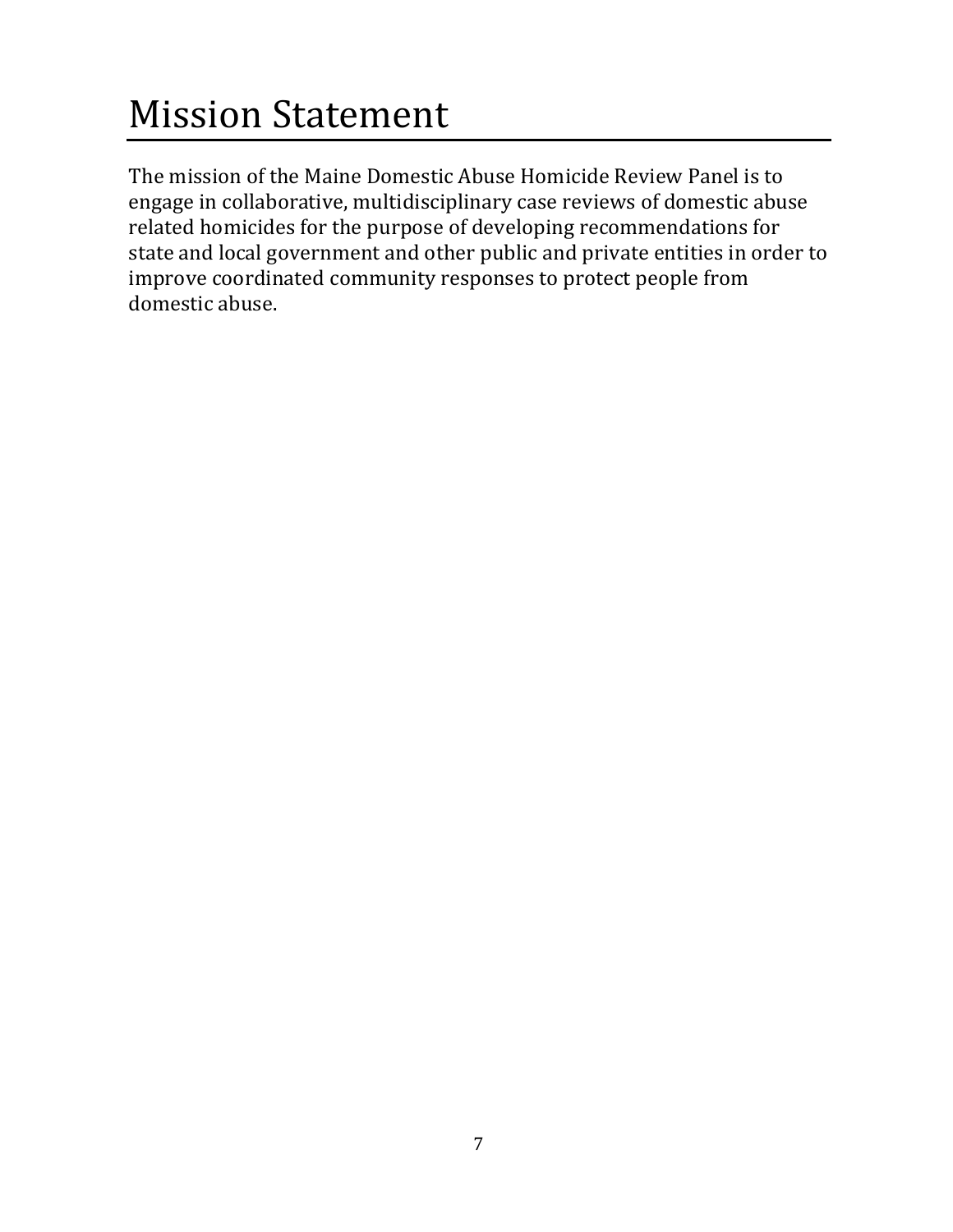## **Summary of Case Data**

## **Introduction**

This biennial report addresses the fatality reviews completed by the Maine Domestic Abuse Homicide Review Panel in 2014 and 2015. The Panel reviews domestic abuse homicide cases after sentencing or acquittal, and homicide-suicide cases after investigations are complete. This report includes selected cases that occurred from 2011 to 2015.

The cases reviewed by the Panel include "intimate partner homicides" as well as "intrafamilial homicides." Intimate partner homicide involves the killing of a current or former intimate partner or spouse. Intrafamilial homicide refers to the killing of a parent, child or sibling by another family member. The Panel makes every effort to review all intimate partner homicides and as many intrafamilial homicides as possible.

In keeping with national best practices regarding the review of domestic abuse deaths, from time to time the Panel also reviews "serious injury" domestic abuse cases. Much may be learned from cases when victims survive. During this biennial reporting period, the Panel reviewed one serious injury domestic abuse case.

During this two year report cycle, perpetrators committed twenty-one homicides in 2014, fourteen of which the Maine Department of Public Safety categorized as "domestic" homicides (eight of the fourteen were children, all under the age of 13 years old); and offenders committed twenty-five homicides in 2015, ten of which were categorized as domestic homicides. Together, these twenty-four domestic homicides accounted for 52% of Maine's total homicides in those two years. Over the past ten years, domestic homicides accounted for 47% of Maine's total homicides.

Despite the fact that Maine has a relatively low crime rate in contrast to other states, according to the Violence Policy Center's recent study, "Women Murdered by Men; An Analysis of 2013 Homicide Data," Maine ranked ninth highest in the nation for homicides that males committed against females. http://www.vpc.org/studies/wmmw2015.pdf

### **Number and Nature of Homicides and Serious Injury Cases Reviewed**

During 2014 and 2015, the Panel reviewed fifteen homicide cases and one serious injury case. These cases occurred between 2011 and 2015. One homicide occurred in  $2015$ , two in  $2014$ , eight in  $2013$ , three in  $2012$ , and one homicide and the serious injury case in 2011.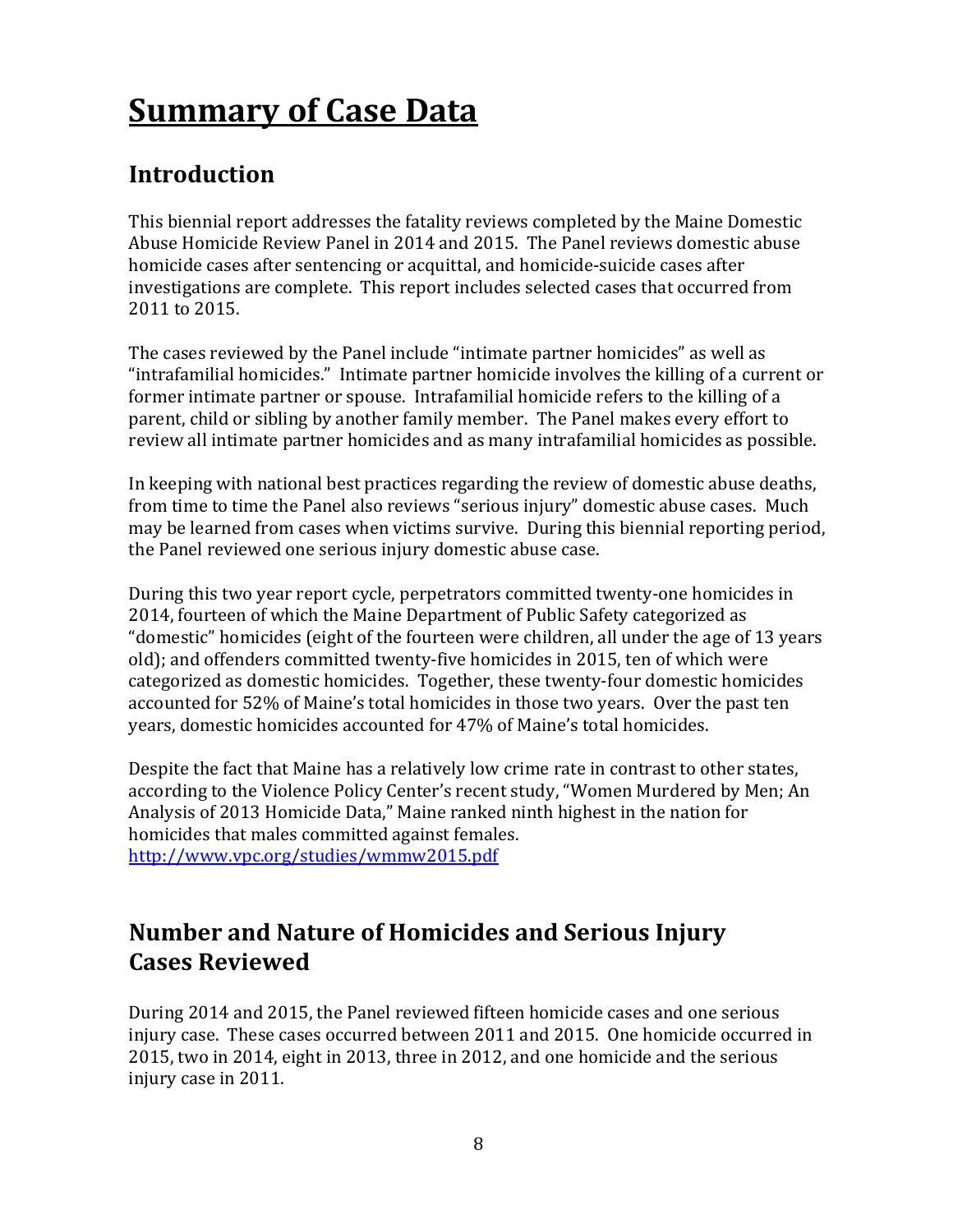Of the sixteen cases reviewed, twelve were intimate partner homicides, three were intrafamilial homicides, and one was an intimate partner serious injury case. The cases involved sixteen perpetrators and nineteen victims. Perpetrators killed eighteen victims, and seriously injured one victim.

## **Children**

In the sixteen cases reviewed that occurred between 2011 and 2015, perpetrators killed four children under the age of eighteen years old. One father killed his infant son and another father killed his three children. A four-year-old son witnessed his father kill his mother and two children were present in the home when their father killed their mother. In addition, a father killed his adult son and an adult son killed his mother.

For the surviving children of domestic violence homicides, the murder, suicide or incarceration of their parents is traumatic and profound. Of the cases reviewed: seven children were impacted because their mother was murdered; one child's mother was incarcerated; three children were impacted because their mother lost custody of them; five children were impacted through the incarceration of their father; one child's father committed suicide; and two children were impacted following the justified shooting of their father by law enforcement.

As reflected in the dedication of this report, a number of family members stepped in to raise the surviving children of domestic abuse homicide victims.

## **Relationship of the Parties**

- Two fathers killed their sons.
- One father killed his wife and three children.
- One male partner killed his estranged male partner.
- Three husbands killed their wives.
- One husband killed his estranged wife.
- One wife killed her husband.
- One girlfriend killed her live-in boyfriend.
- Two boyfriends killed their live-in girlfriends.
- Two boyfriends killed their girlfriends.
- One boyfriend seriously injured his estranged girlfriend.
- One adult son killed his mother.

### **Ages of the Parties**

Victims ranged from ages 10 weeks old to 81 years old. Perpetrators ranged from ages 19 years old to 77 years old.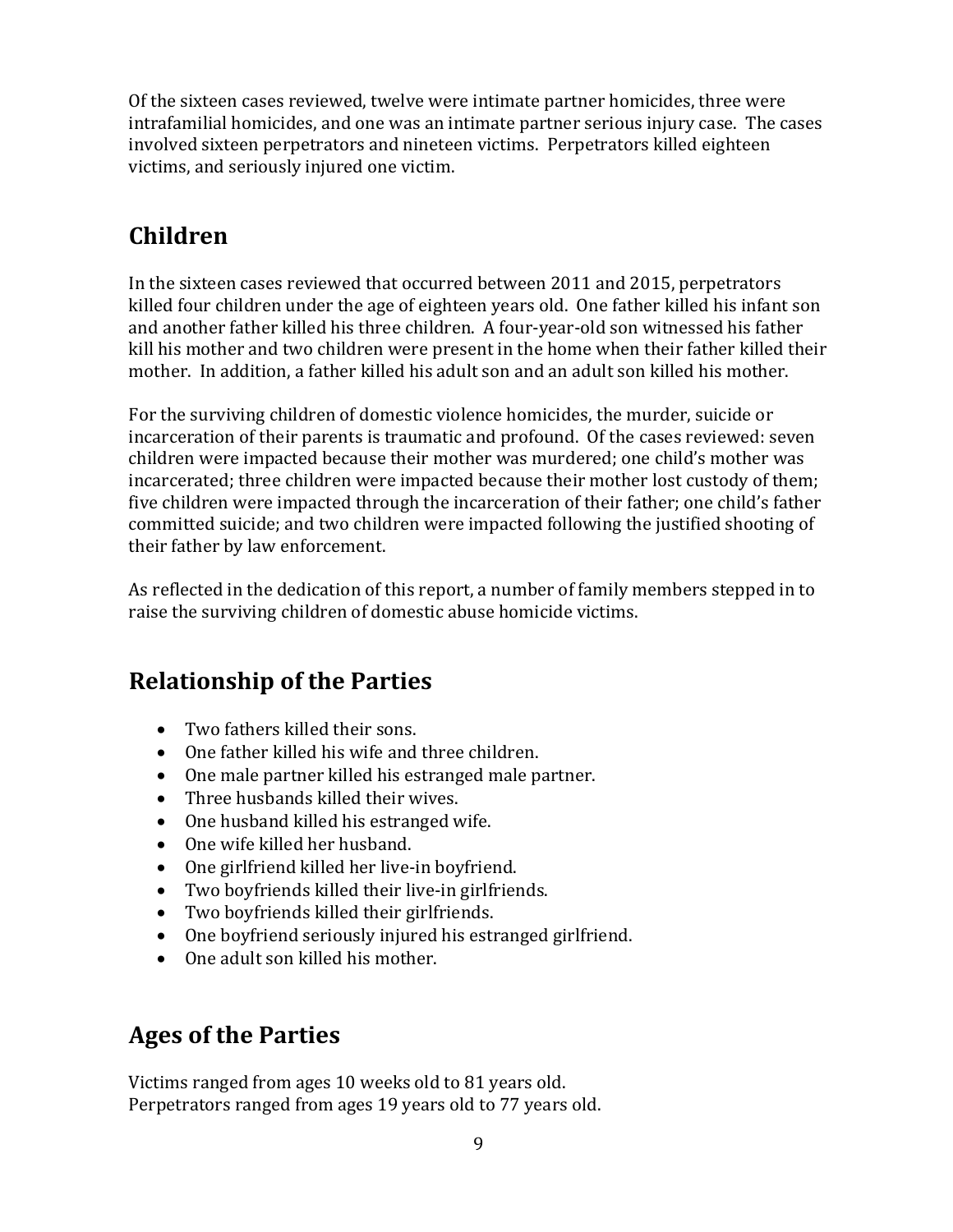## **Gender of the Parties**

As depicted in Graph 1, of the nineteen victims, twelve were female and seven were male. Of the sixteen perpetrators, two were female and fourteen were male.



### **Length of Relationships of the Parties**

The length of relationships among the parties ranged from ten weeks to fifty-four years. The shortest relationship was between a father and his ten-week-old infant. The longest relationship was between a husband and wife. In six of the intimate partner homicides, the length of the relationships ranged from twelve to fifty-four years.

### **Community/Services Involvement with Parties**

The perpetrators and victims in the cases reviewed were involved with several different community services. The following list reflects only the information available to the Panel:

- In eight cases, one or both parties were involved with some type of behavioral health counseling or sought behavioral health intervention.
- In seven cases, victims had told family members, friends or co-workers about the perpetrators' abusive behavior.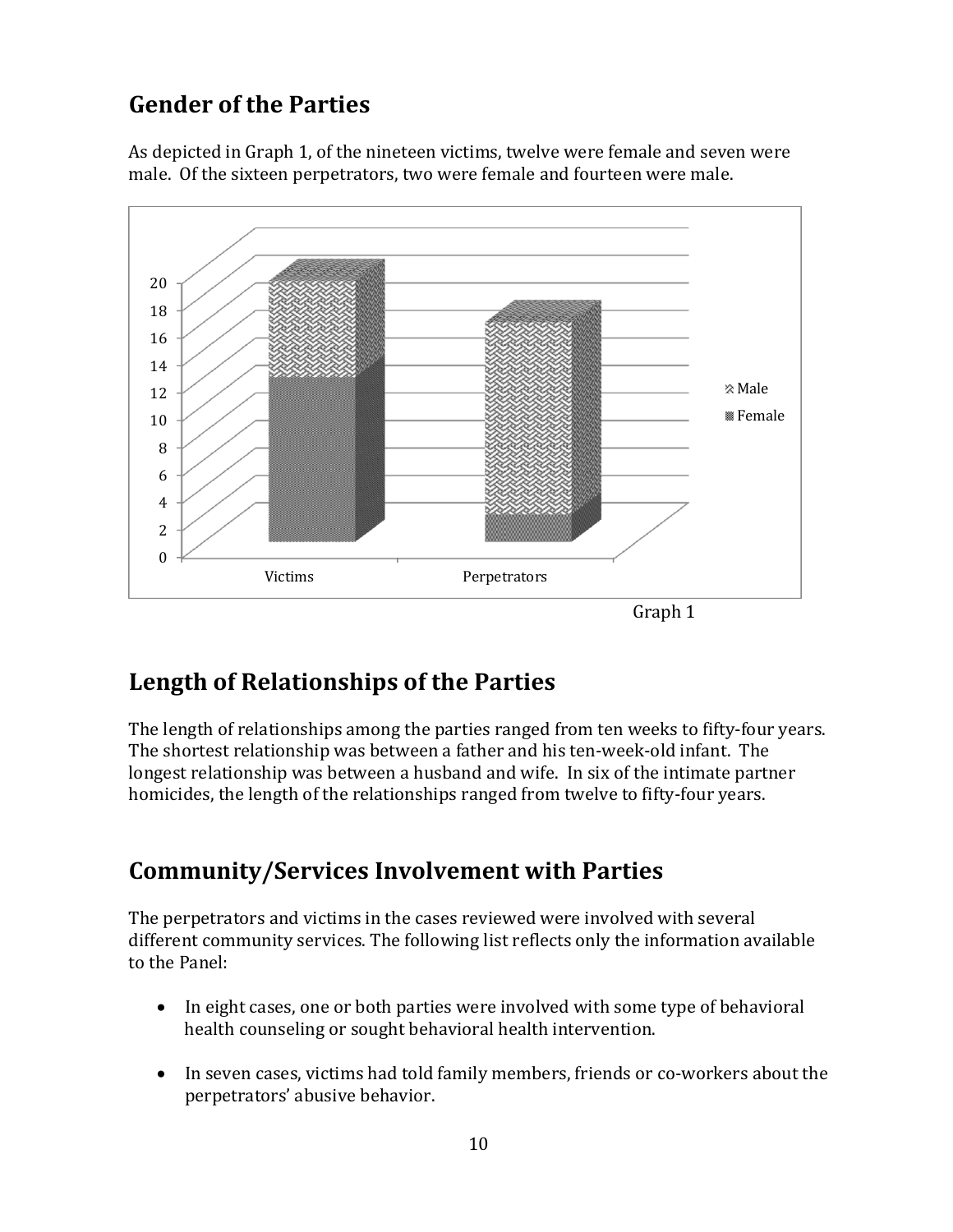- In five cases, the parties were involved with the legal system, i.e. filing for divorce or seeking divorce attorneys, obtaining Protection From Abuse orders, involving law enforcement, or otherwise in the criminal justice system.
- Only three cases included information of active involvement with healthcare providers.
- In three cases, the parties were involved with the Maine Department of Health and Human Services, Child Protective Services.
- In two cases, the parties were involved with substance abuse programs.
- In one case, the parties were involved with elder care services.
- In one case, the perpetrator had completed a Batterer Intervention Program.
- In one case, the parties were involved with court mediation.
- In at least one case, the perpetrator reached out to an employer for support.

### **Actions Taken by Family Members, Friends or Neighbors**

Table 1 shows actions taken by family members or friends in response to perpetrators' abusive behavior. Individuals may have taken more than one action. Not all case records indicated that family members or friends took action.

| <b>Actions</b>   | Called | Reported   | Neighbors | Supported | Family      | Attempted   |
|------------------|--------|------------|-----------|-----------|-------------|-------------|
| <b>Taken by</b>  | 911    | concerns   | checked   | victim    | confiscated | to connect  |
| Family           |        | for child  | on well-  | during    | weapons     | perpetrator |
| <b>Members</b>   |        | safety to  | being of  | incident  |             | with        |
| and/or           |        | Child      | couple    | or break  |             | community   |
| <b>Friends</b>   |        | Protective |           | up        |             | services    |
|                  |        | Services   |           |           |             |             |
| <b>Instances</b> |        |            |           |           |             |             |

Table 1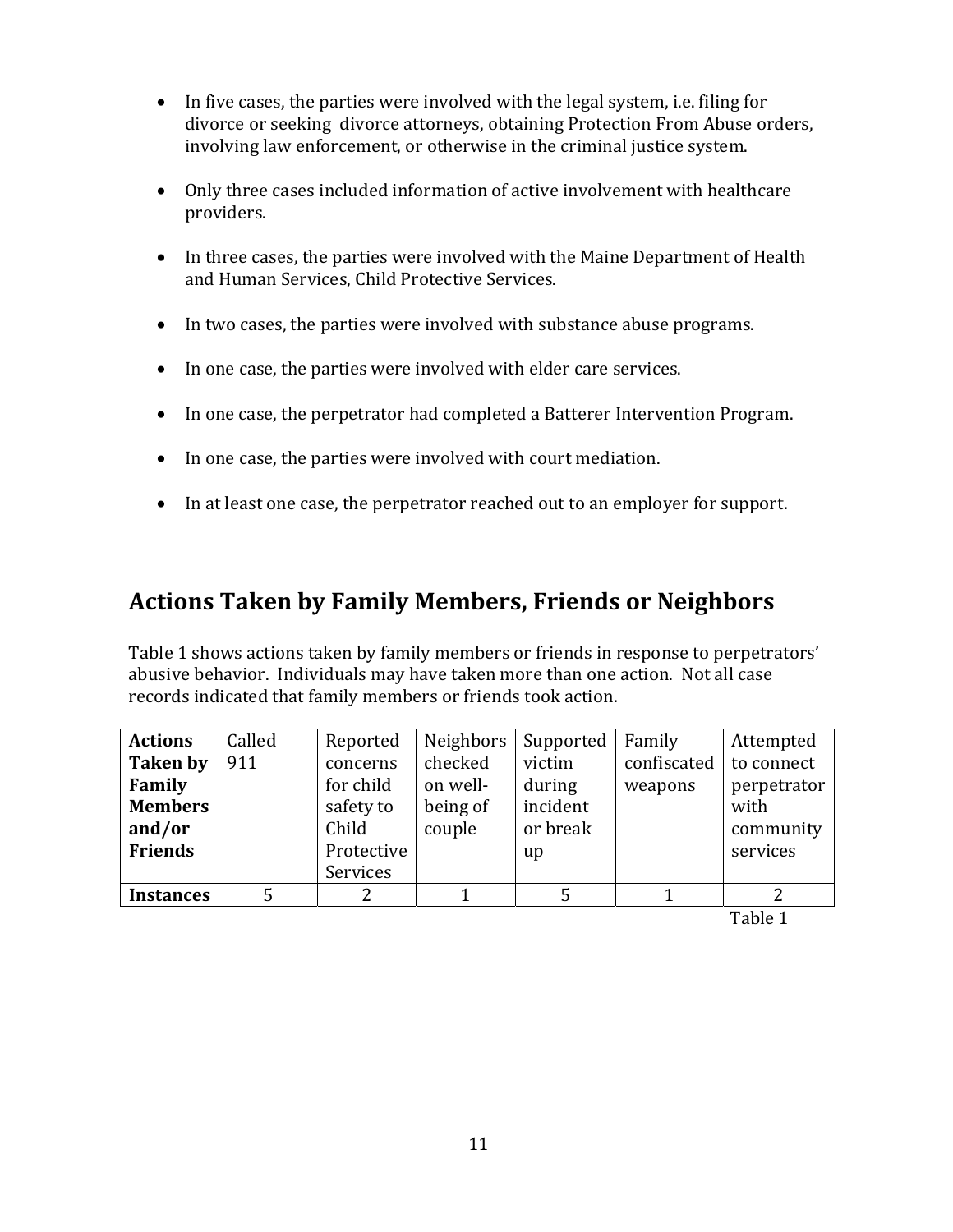## **Weapons** Used

As depicted in Graph 2, and as reflected in every prior report of this Panel, perpetrators most commonly used firearms to commit domestic abuse homicides.



#### **Firearms**

Nine perpetrators used firearms to kill the victims.

#### **Blunt Force Trauma**

Four perpetrators used blunt force trauma to kill the victims.

#### **Knife**

Two perpetrators stabbed the victims, one to kill and one to seriously injure.

#### **Strangulation**

One perpetrator strangled the victim to death.

Graph 2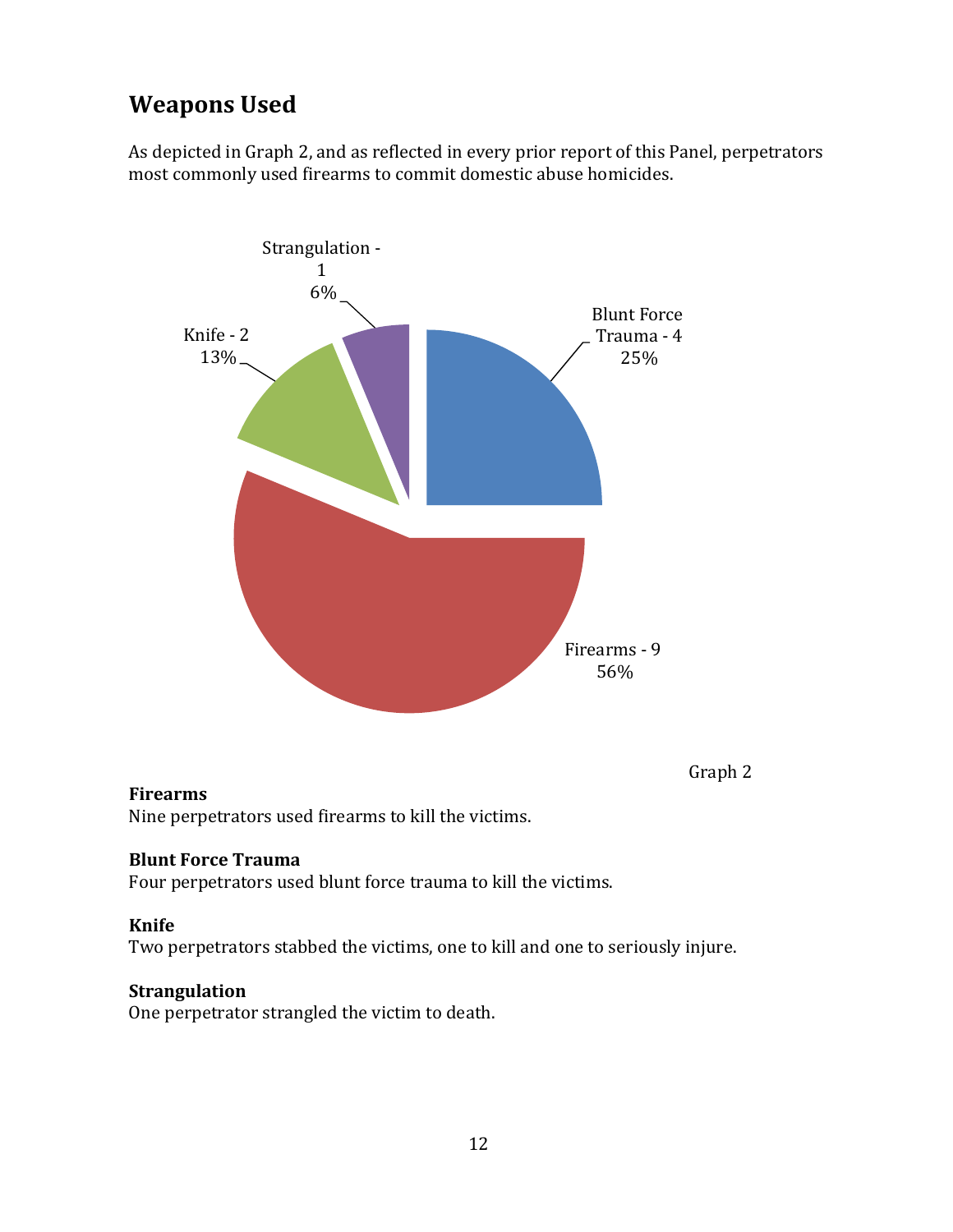## **Status of Perpetrators**

The status of the sixteen perpetrators is as follows:

- Nine perpetrators were prosecuted and ultimately incarcerated:
	- $\circ$  Three perpetrators were found guilty of murder after trials and their sentences ranged from 42 to 47 years in prison.
	- o Three perpetrators pled guilty to murder and their sentences ranged from 27 to 35 years in prison.
	- $\circ$  Two perpetrators pled guilty to manslaughter. One was sentenced to 18 years (with all but 10 suspended, plus 4 years of probation). The other was sentenced to 30 years in prison (with all but 20 years suspended, plus 5 years of probation for assault charges).
	- o One perpetrator was found guilty of elevated aggravated assault and sentenced to 28 years in prison (with all but 22 years suspended, plus 4 years of probation).
- Six perpetrators committed suicide after committing homicide.
- One perpetrator was killed during the incident by law enforcement and that death was determined to be justified.

### **Existence of Protection From Abuse Orders**

Four of the sixteen perpetrators were subject to Protection From Abuse orders (PFAs) against them in the past. Three of the four perpetrators were defendants in PFAs brought by the homicide victims earlier in the relationships, and the fourth was previously a defendant in a PFA brought by a former intimate partner. No Protection From Abuse orders were in place against any of the perpetrators at the time of the homicides or serious injury.

### **Perpetrator Tactics Prior to the Homicide or Serious Injury Incident**

In the cases reviewed, a number of perpetrators were known to have warned their partners in effect that "If I can't have you, then no one will," before seriously injuring or killing them. The Panel continues to review case after case in which a perpetrator's coercive controlling and violent behaviors, including the ultimate act of homicide, stem from a deep belief of entitlement and ownership of an intimate partner. This sense of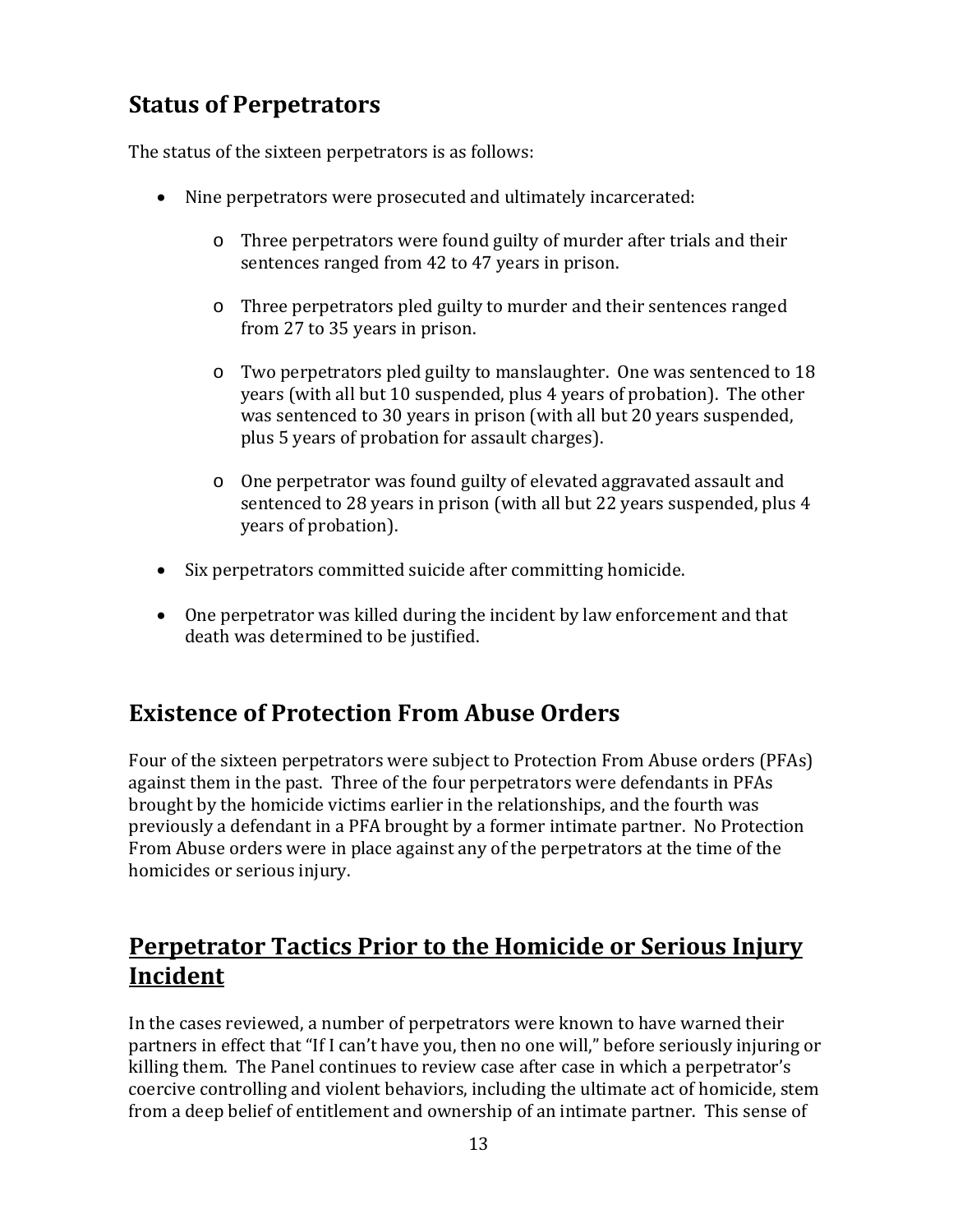ownership often shows itself in morbid jealousy, or jealousy coupled with surveillance, and/or stalking. This threat may foreshadow a risk of harm or death to the victim as well as to the perpetrator.

Domestic abuse homicide or serious injury is rarely an isolated event of violence. Instead, perpetrators direct an ongoing pattern of coercive tactics to gain and maintain power and control over victims. In the cases reviewed, prior to the homicides and serious injury incident, perpetrators used tactics that included, but were not limited to the following:

#### **Suicidality, Stalking and Strangulation**

In the cases reviewed, perpetrators' patterns of coercive and controlling behaviors all too often included suicidality, stalking and strangulation. All sixteen perpetrators displayed one or more of these tactics. These tactics are high risk behaviors indicating a potential for lethality.

**Suicidality** – The Panel continues to review cases in which the perpetrator displayed signs of suicidality prior to the homicide, often committing suicide after committing homicide. Suicidality is a sign of potential increased danger to victims of domestic abuse as well as to perpetrators themselves. Research and the Panel's case reviews reinforce that suicidality is strongly linked to homicidality as listed below:

**Nine of the sixteen** perpetrators threatened suicide either prior to or after committing homicide.

**Six of these nine** perpetrators killed their intimate partners or family members and then went on to commit suicide. Three exhibited prehomicide signs of suicidal ideation, threats or previous suicide attempts prior to killing their intimate partners or family members, and three did not.

**The other three of the nine** perpetrators exhibited signs of suicidal ideation, threats or previous suicide attempts prior to killing their intimate partners or family members, but did not commit suicide after committing homicide.

**Stalking** - Stalking an intimate partner is a dangerous and prevalent tactic of relentless abusers. In **eight of the sixteen** cases reviewed, perpetrators stalked or monitored the victims prior to committing homicides.

**Strangulation** - **Four of the sixteen** perpetrators used strangulation to threaten death to their intimate partners prior to the homicides. It is crucial for survivors, first responders, and bystanders to recognize the prevalence and extremely dangerous effects of strangulation. Often the tactic of strangulation is incorrectly referred to as "choking." Choking is an internal obstruction of the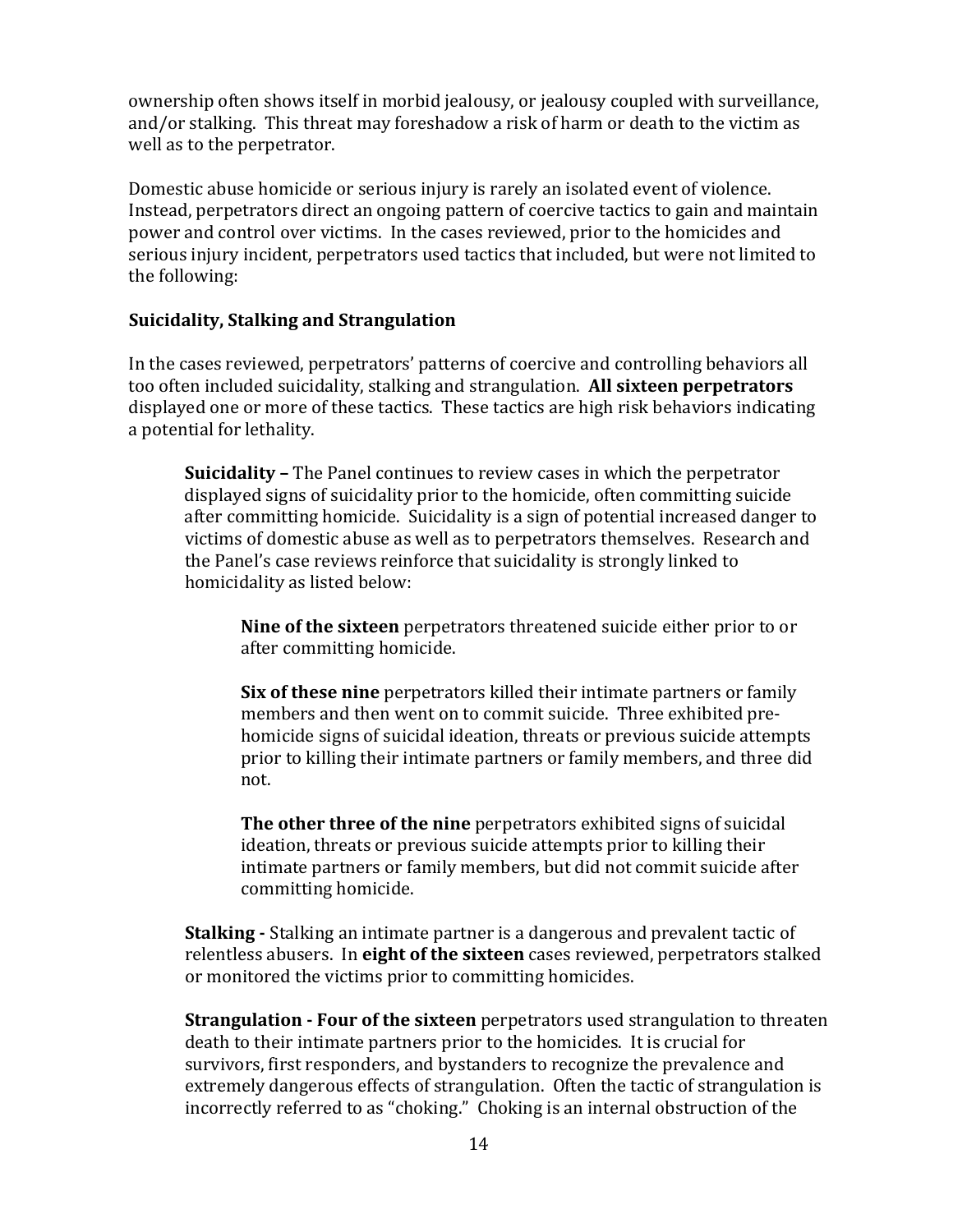airways. Maine's statute defines strangulation as "intentional impeding of the breathing or circulation of the blood of another person by applying pressure on the person's throat or neck"  $(17-A$  M.R.S. §208).

**Emotional/Verbal Abuse - Twelve of the sixteen** perpetrators used emotional and/or verbal abuse as coercive and controlling tactics in the relationships with the victims prior to the homicides or serious injury.

**Physical Abuse** – **Eight of the sixteen** perpetrators physically abused the victims prior to the homicides or serious injury.

**Morbid jealousy** – **Seven of the sixteen** perpetrators exhibited a focused and morbid jealousy of victims: including accusing victims of having affairs; monitoring, confiscating, or damaging the victims' phone; surveillance or tracking the victims' whereabouts, etc.

**Firearm acquisition** – **Four of the sixteen** perpetrators recently purchased or otherwise acquired the firearms which they used to kill their intimate partners or family members.

**Abusive towards previous partners - Two of the sixteen** perpetrators had abused former intimate partners, as reflected in the investigative case materials.

**Denying, minimizing and blaming - Nine of the sixteen** perpetrators used this coercive tactic of power and control. A perpetrator may abuse a victim and then tell the victim that she caused or provoked him to do it. Before, during, or after abusing a victim, a perpetrator may say he would never hurt the victim. A perpetrator may tell law enforcement or healthcare providers that the victim started it, or injures easily. This tactic is a cornerstone of domestic abuse. It reveals the abuser's lack of taking personal responsibility for abusive behaviors and reveals a skill in shifting responsibility for the abuse onto the victim.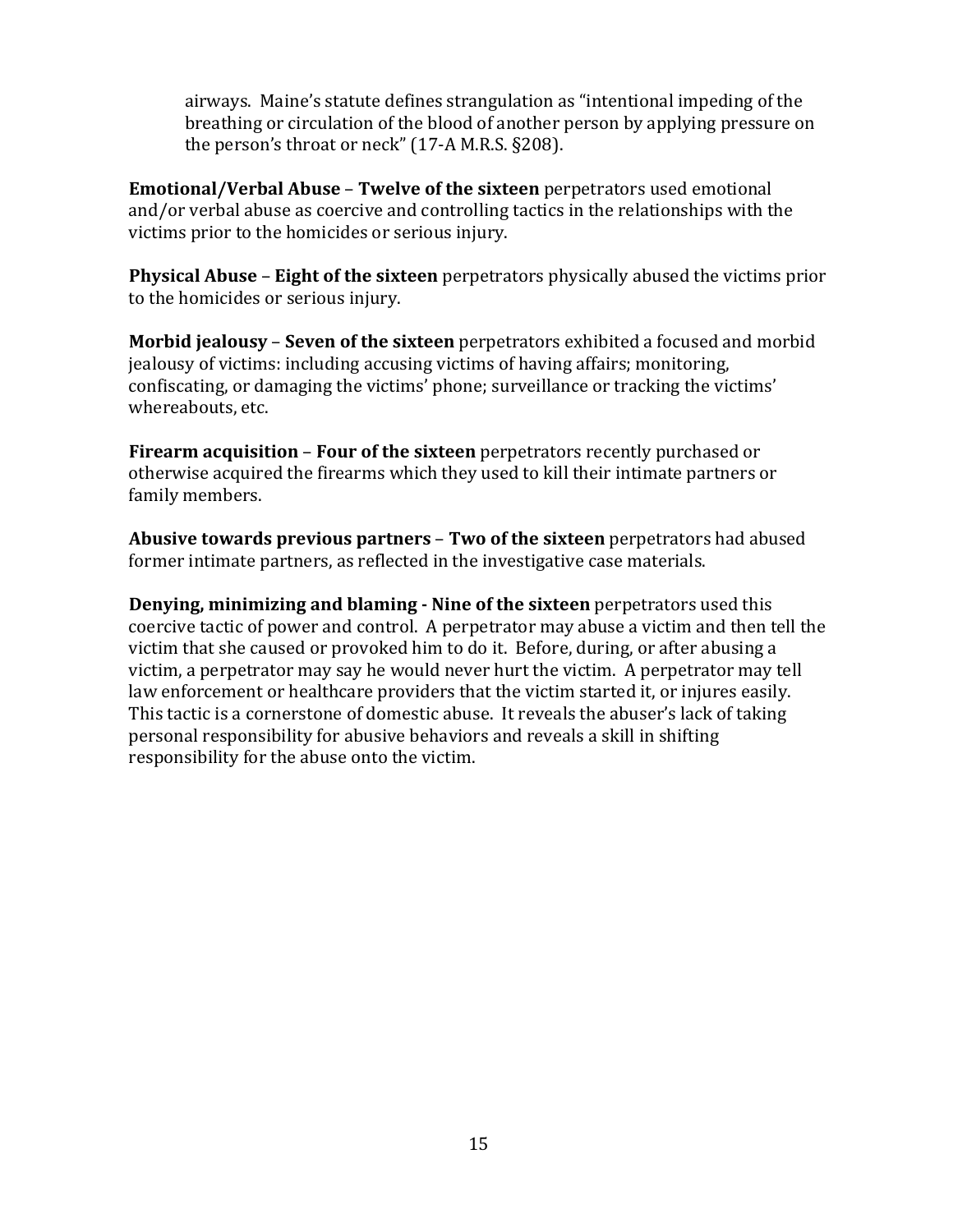## **Observations and Recommendations**

The Panel continues its tradition of making observations and recommendations to various systems and organizations based on its analysis of the cases reviewed for the current biennial report.

The Panel reiterates some of its previous recommendations and identifies many new ones. Recommendations that have been recognized and implemented are indicated with checkmarks and details of their progress are noted in italics.

#### **The following three observations were made in multiple cases:**

**1) The Panel observes that perpetrators make it dangerous for victims to leave relationships. In over half of the cases reviewed, victims had left, were leaving, had asked the perpetrators to leave, or were involved in protective strategies or supportive services.** 

**Due to the perpetrator's determination to maintain control over the victim, any perceived change in the status or security of the relationship may escalate the perpetrator's risk of committing additional harm or killing a victim.**

**Even if a victim believes or asserts a wish to change or end the relationship with the abuser, the abuser may continue to act on different beliefs ‐ that the relationship will not change or end, and that the abuser will retain power and control over the victim.** 

**Abusers use victims' daily routines as opportunities to stalk, abuse, commit violence, or kill. Taking precautions to change daily routines at the time of relationship separations or break‐ups even when one doesn't feel afraid may enhance safety.**

**Bystanders such as family members, friends, and co‐workers, as well as criminal justice professionals and service providers, can offer critical support to the safety of victims by limiting abusers' access to victims during the dangerous times of separation and ending relationships. This includes providing appropriate support for victims to safely return home to collect belongings.**

**2) The Panel observes that a single training on the dynamics of domestic abuse may be beneficial to professionals who respond to victims and perpetrators of domestic violence. However, policy development and implementation through ongoing training and collaboration with domestic violence resource centers, as well as creating dedicated or specialized domestic abuse positions within systems or organizations, enhance victim safety and abuser accountability most effectively.**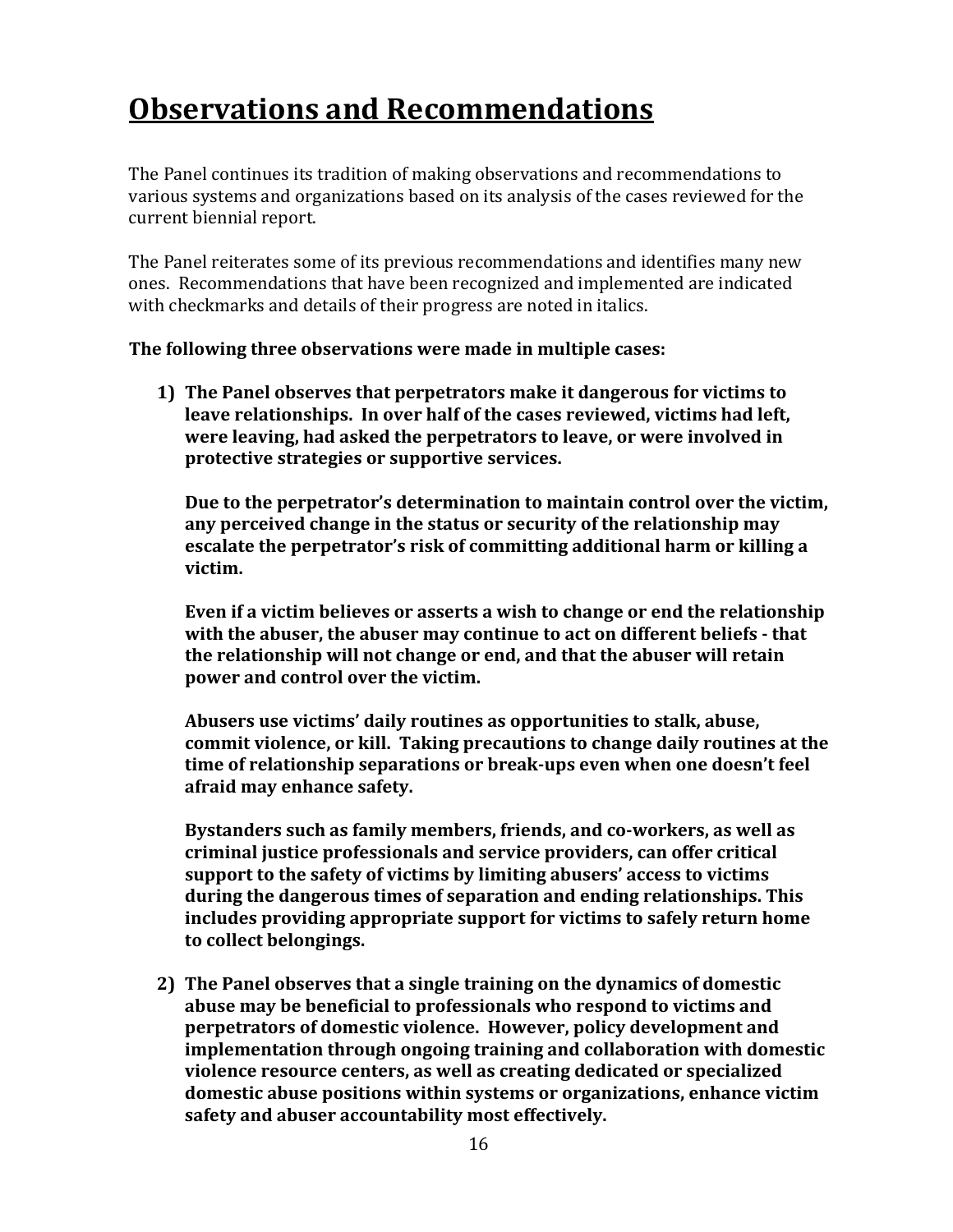**3) The Panel observes that, for decades, various healthcare agencies in Maine have undertaken efforts to include a best practice response for patients who are perpetrators or victims of domestic abuse. These initiatives have included policy development, programming and trainings. For accreditation purposes, hospitals are now required to have domestic abuse screening policies in place. The Affordable Care Act also requires providers to screen patients for domestic abuse and offer brief counseling. Yet in the available medical records from the homicide and serious injury cases reviewed, little to no documentation of screening victims or offenders for domestic abuse took place.** 

#### **Firearms**

#### **Observations:**

*Perpetrator told victim, "If I can't have you, no one can."* 

- The Panel continues to observe that domestic abuse perpetrators' possession of firearms may increase the danger posed to victims and family members. Fifty-six percent  $(56%)$  of the perpetrators in the cases reviewed used firearms to kill their intimate partners and family members.
- The Panel observes that Federal Firearm Licensees may exercise their right to  $(1)$  decline a transaction that appears suspicious (i.e. "if customer appears nervous, avoids eve contact, seems jittery, uneasy, or vague"); or (2) report suspicious activity to the Bureau of Alcohol, Tobacco, Firearms and Explosives.<sup>1</sup>

#### **Recommendation:**

 

1. The Panel recommends that family members move weapons to secure places in situations when intimate partners or other family members have used violence in the past, made threats with weapons, made suicidal threats, or exhibited other behavioral health issues. Family members may also ask law enforcement for assistance to secure firearms.

**Applause:** The Panel recognizes firearm retailers for deciding not to sell to customers they believe to be risks. The Panel also recognizes retailers for supporting employees who decide not to sell firearms to individuals about whom they have concerns.

**Applause:** The Panel applauds family members for removing firearms from the home when adult children exhibit signs of suicide.

<sup>&</sup>lt;sup>1</sup> U.S. Department of Justice, Bureau of Alcohol, Tobacco, Firearms and Explosives, FFL Newsletter (2009)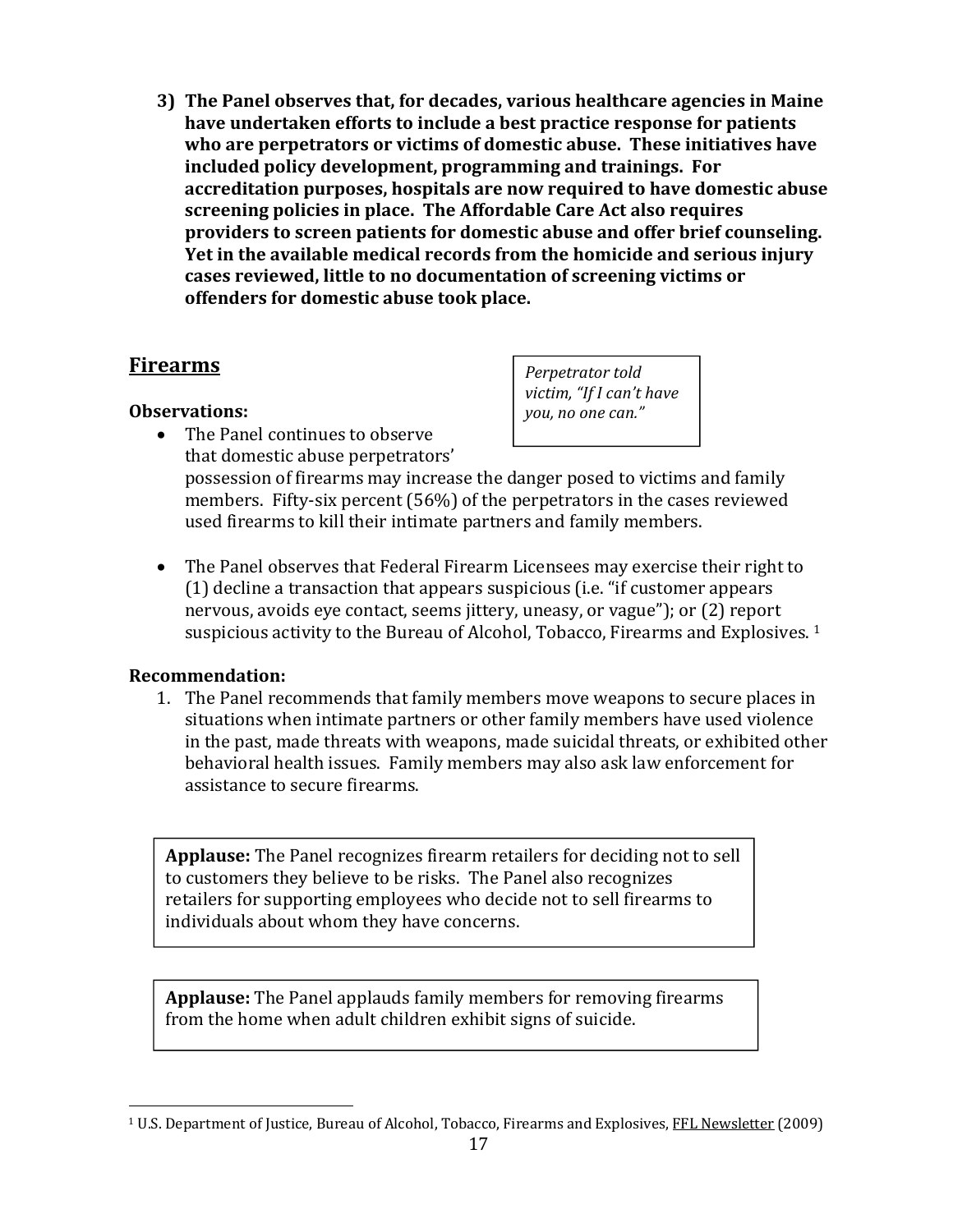#### **Law Enforcement**

#### **Observations:**

- Domestic violence resource centers now provide advocates to accompany law enforcement officers on follow-up visits with domestic abuse victims. In addition, many domestic violence resource centers have agreements with law enforcement agencies to receive reports of domestic abuse incidents in order to follow up with victims. This formal partnership reflects long-standing collaborations between advocacy organizations and law enforcement agencies. The Panel observes that while these opportunities for information sharing exist, not all resource centers and law enforcement agencies actively partner together.
- The Panel observes that domestic abuse task forces and high risk response teams exist in several counties around the state. These groups consist of community service providers, including domestic violence resource center advocates, law enforcement, prosecutors, probation officers, etc., who meet regularly to share information and work together to provide a coordinated community response to domestic abuse.
- For many years, Maine has encouraged law enforcement agencies, district attorney's offices, Maine Pre-Trial Services, and the Department of Corrections to centralize expertise in domestic abuse by placing detectives, investigators, pretrial caseworkers, and probation officers in dedicated domestic abuse positions. Professionals in these dedicated positions receive specialized trainings and are better equipped to provide effective supports and safety for victims, accountability for perpetrators, as well as providing a powerful resource to their own agencies and others. The Panel observes, however, that these dedicated positions are uncommon and may have insecure funding.
- The Panel continues to review cases in which law enforcement agencies have not followed best practices when responding to pre-homicide domestic abuse incidents. The Panel observes that it is critical for law enforcement officers to conduct thorough investigations of domestic abuse incidents. A less-than vigilant response by an officer or agency may contribute to a domestic abuse perpetrator feeling entitled to use lethal violence and thus escalate to dangerous, and possibly, lethal levels.
- The Panel observes that law enforcement officers are currently required by Maine law and agency policy to provide all victims of domestic abuse with information about their rights and local support services, including contact information for the local domestic violence resource centers and information about Protection From Abuse orders.
- The Panel observes that containing or securing the suspect when responding to a domestic abuse incident is essential to establishing control at the scene. The best practice is for officers to isolate the suspect from the victim and from other people at the scene, including children. By thus gaining control over the suspect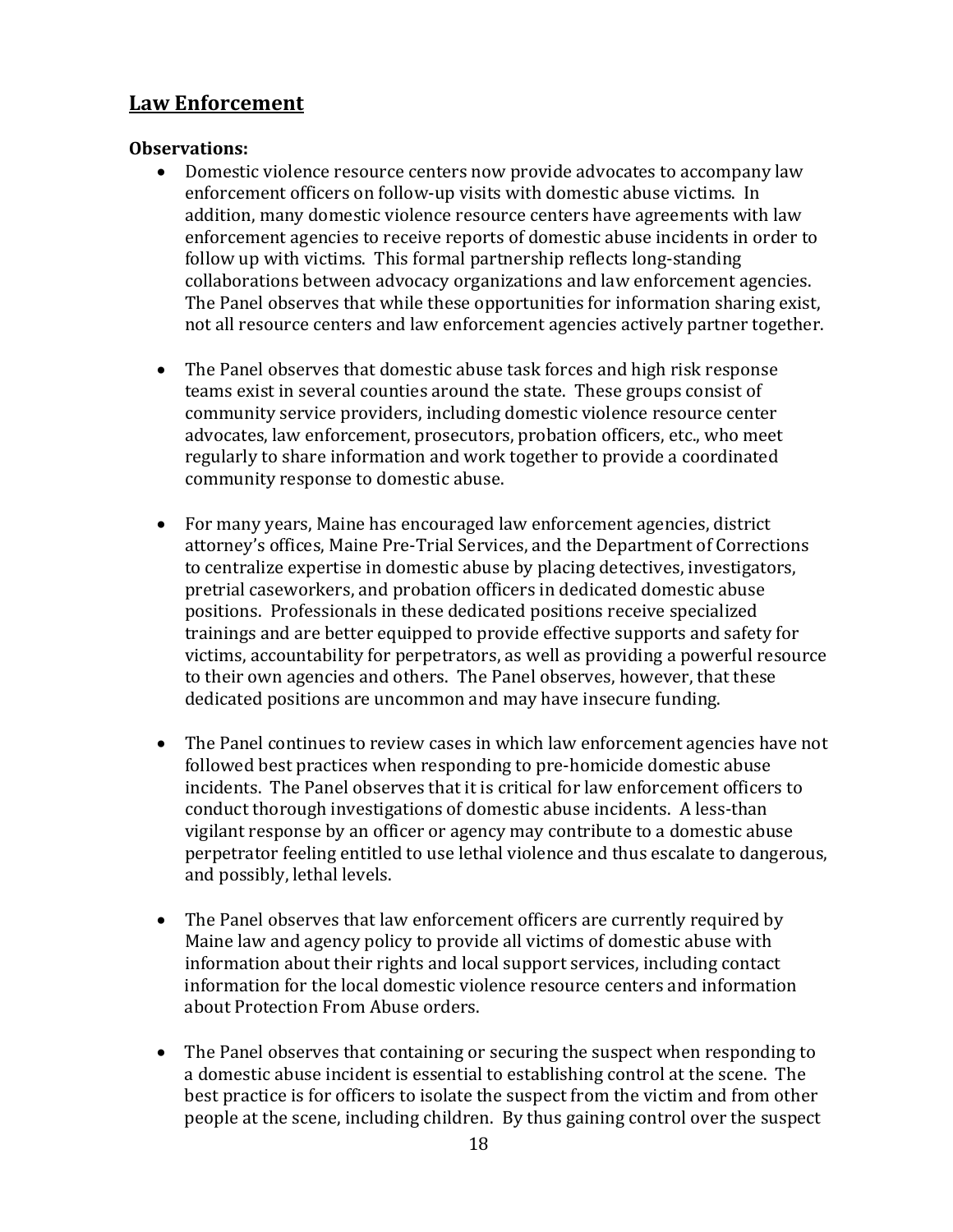and the situation, officers may also prevent additional abuse, intimidation, or coercion. 

#### **Recommendations:**

1.  $\blacksquare$  The Panel recommends that domestic violence resource centers and law enforcement agencies statewide take advantage of collaborative opportunities, and build mutually beneficial organizational relationships by developing Memoranda of Understanding (MOU) in order to share all domestic abuse incident reports regardless of whether an arrest is made.

*The Maine legislature amended 16 M.R.S. §806 to authorize law enforcement agencies to share investigative information with advocates from domestic violence and sexual assault resource centers without the previously required MOU. 16 M.R.S. §806(4); P.L. 2015, ch. 411. However, the elements that were required to be part of the MOU remain part of the amended statute and thus still apply to any investigative information that is shared. As before, the sharing of any such information is subject to reasonable limitations appropriate to protect against the harms listed in §804.* 

http://www.mainelegislature.org/legis/bills/display\_ps.asp?ld=1526&PID=145 6&snum=127

2. The Panel recommends that where practicable, counties engage in a "coordinated community response" (CCR) to domestic abuse by maintaining domestic abuse task forces and high risk response teams. These interdisciplinary groups are crucial to create informed policy, cross-training opportunities, and information sharing among agencies, as well as creating

*Panel member expressed that if the systemic response to [the perpetrator] occurred as a coordinated community response, [the perpetrator] might not have been so successful at manipulating the providers around him.*

more effective responses to high-risk perpetrators.

3. The Panel reminds law enforcement agencies and officers about the importance of following the best practices set forth in the domestic violence model policy provided by the Maine Chiefs of Police Association and based on the mandatory minimum standards set by the Board of Trustees of the Maine Criminal Justice Academy. 

Best practices include, but are not limited to:

- Separating the parties.
- Securing and isolating the offender from the victim and others at the scene.
- Not allowing the parties to leave together and go into another room alone.
- Interviewing the parties separately.
- Looking closely at the victim for evidence of physical battering.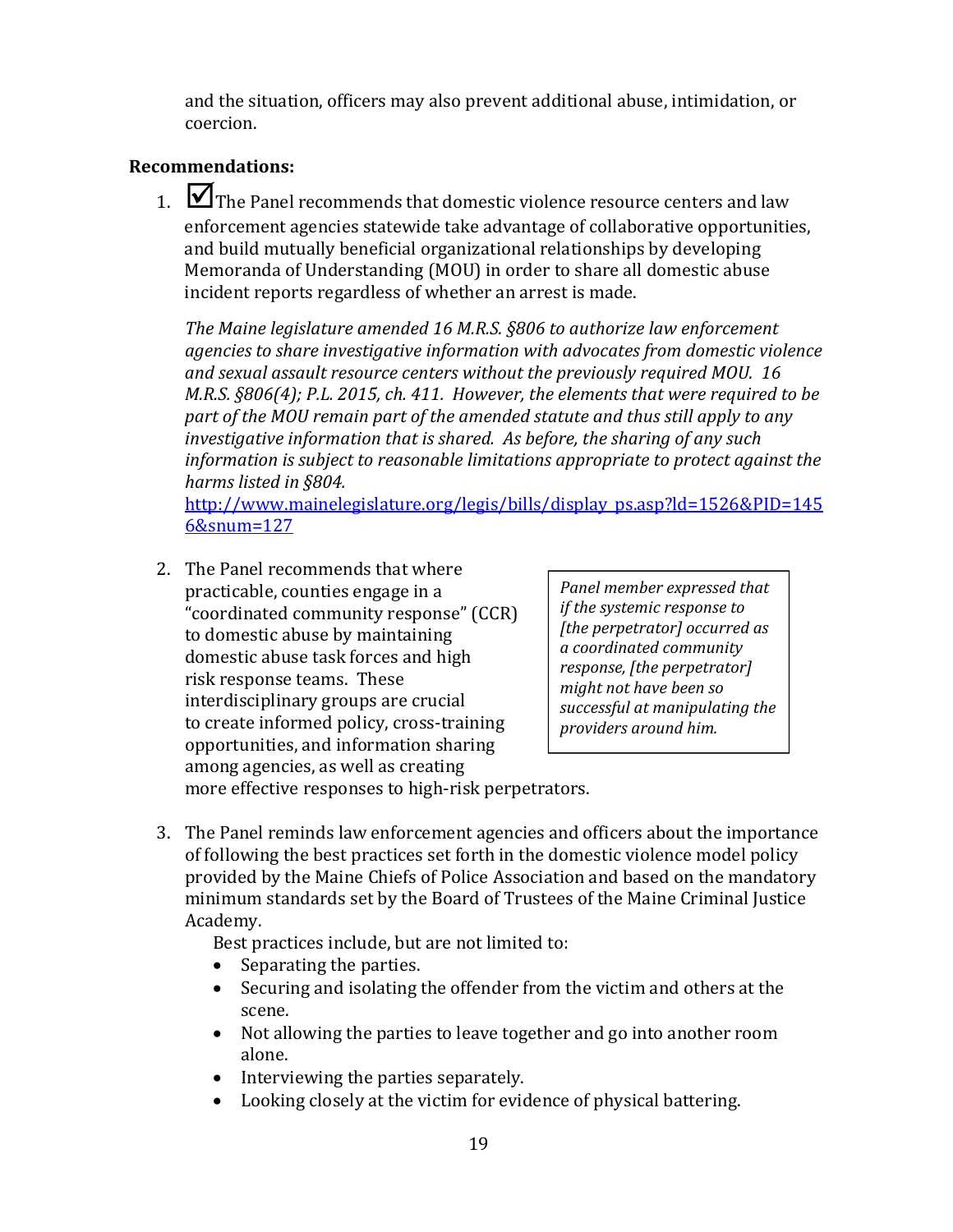- In every assault case, asking about strangulation and sexual assault.
- $\bullet$  Interviewing the children.
- Looking for signs of trauma in children.
- Interviewing all other witnesses.
- $\bullet$  Determining whether an arrest shall be made, taking into account:
	- 1) a probable cause determination,
	- 2) the active investigation of self-defense by either party, and
	- 3) identifying the predominant aggressor by investigating which party displays an overall use of coercive power and control tactics.
- Obtaining written statements.
- Collecting other evidence.
- Completing the Ontario Domestic Abuse Risk Assessment (ODARA), when arresting for domestic violence assault.
- Providing information to the victim about the local domestic violence resource center and Protection From Abuse orders.
- Making a referral to DHHS, Child Protective Services, when warranted.
- Following up with the victim 48 hours later.
- 4. In cases involving domestic violence assaults, victims may not immediately disclose to responding officers that perpetrators have also committed sexual assaults. The Panel recommends in every case of domestic violence assault, even when sexual assault is not indicated through physical evidence or initial statements by the victim, that law enforcement officers always ask the victim if the perpetrator has committed sexual assault or sexual abuse.
- 5. The Panel recommends that whenever practicable, law enforcement agencies and district attorneys' offices dedicate specialized domestic violence investigators to support the investigation and prosecution in domestic abuse cases when arrests are made.
- 6. The Panel recommends that responding law enforcement officers consistently provide victims with referrals to the domestic violence resource centers and information about Protection From Abuse orders. Officers should make these referrals at each and every domestic violence related incident, to include any new victims they encounter and any victims they encounter at multiple incidents. Officers should then document these actions in their investigative reports. *See Appendix I for example of Augusta Police Department Information Card for Victims and Perpetrators.*
- 7. The Panel continues to recommend that when speaking with victims, perpetrators and others, law enforcement officers properly characterize any incidents involving "choking" or "suffocation," as strangulation. Officers should explain the potential lethality of these acts, and investigate facts necessary to support a charge of Aggravated Assault by strangulation under 17-A M.R.S. §208.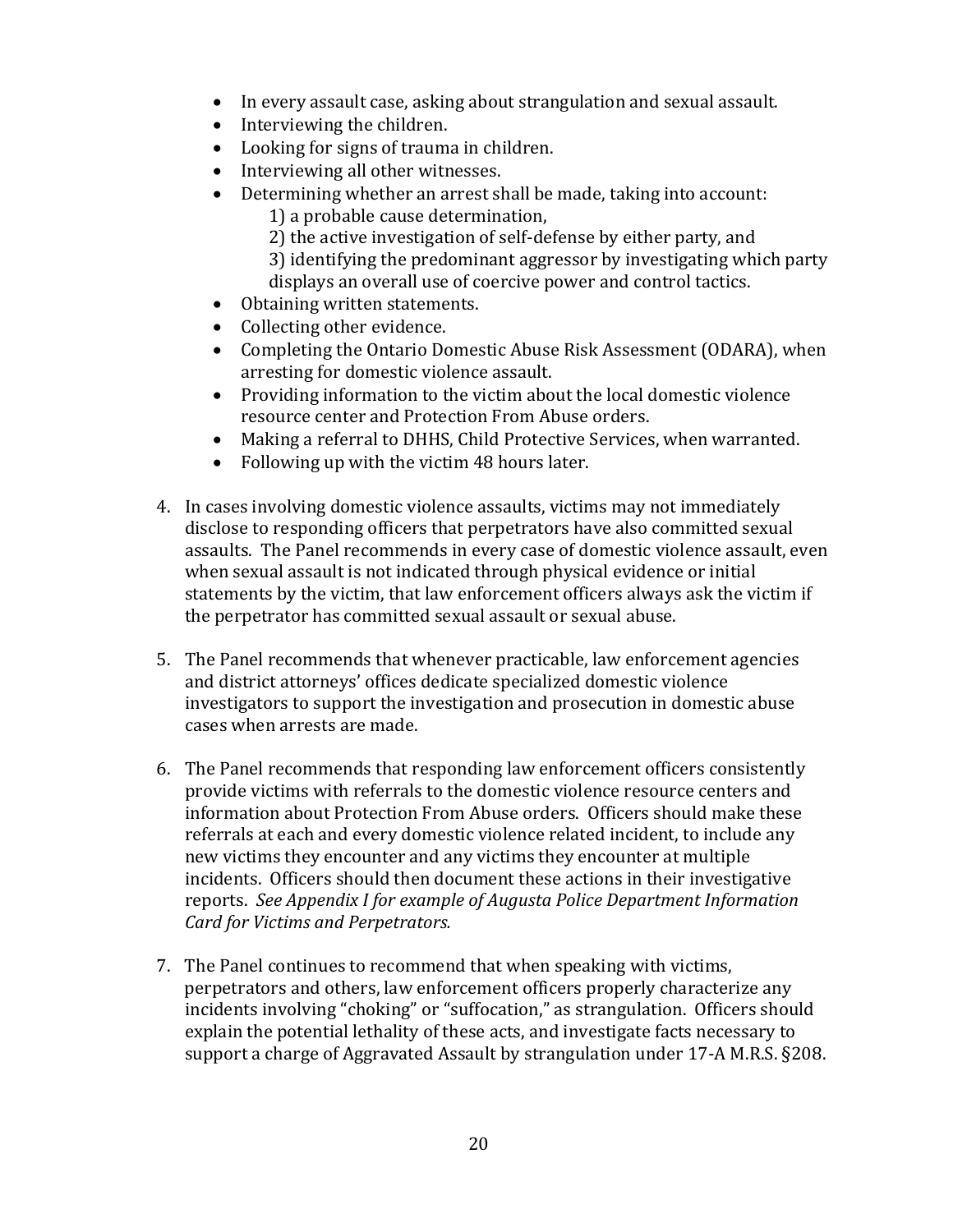**Applause:** The Panel applauds law enforcement agencies for their willingness to examine protocols and policies relating to domestic abuse cases in order to continue to improve responses.

8.  $\blacksquare$  The Panel recommends that law enforcement agencies complete an internal review as dictated by current agency policy: "in the event that a victim of domestic abuse who resided in the agency's jurisdiction is killed or seriously injured during the time that any temporary or permanent Protection from Abuse (PFA) order was in effect." The Panel further recommends that the following be added: "or there had been past police involvement related to interactions between the alleged perpetrator and the victim, and that the review be conducted in consultation with a domestic violence advocate and/or a sworn law enforcement officer designated or trained as a domestic violence investigator." *The Board of Trustees of the Maine Criminal Justice Academy is currently considering this change in policy.* 

#### **Indicial Branch**

#### **Observations:**

*Perpetrator told law enforcement officer, "I'm a nice guy unless I get mad."*

- The Panel continues to observe that neither counseling nor anger management are appropriate interventions for domestic violence offenders. Despite the fact that those interventions are often offered to the court as less expensive or more palatable replacements for Batterer Intervention Programs, the appropriate intervention for a domestic violence offender is a Batterer Intervention Program.
- The Panel observes that court mediation in family cases does not consistently include separation of parties when domestic abuse is present, even when physical abuse is known. In addition, abusers not only threaten victims' physical safety, but also enforce overall power imbalances through control tactics such as intimidation, verbal abuse, and emotional abuse.
- The Panel observes that interpreters are provided for defendants in criminal cases. However, no resources currently exist to provide interpreters for surviving family members during court cases.
- The Panel observes that the Maine Department of Health and Human Services, law enforcement and prosecutors have access to, but cannot use, information about juvenile adjudications involving domestic abuse, as well as other incidents of prior abusive behavior committed by juvenile offenders. In adult domestic abuse homicide or serious injury cases, it would be helpful to have this information for judicial decision-making regarding diversion, interventions and sentencing with adult perpetrators.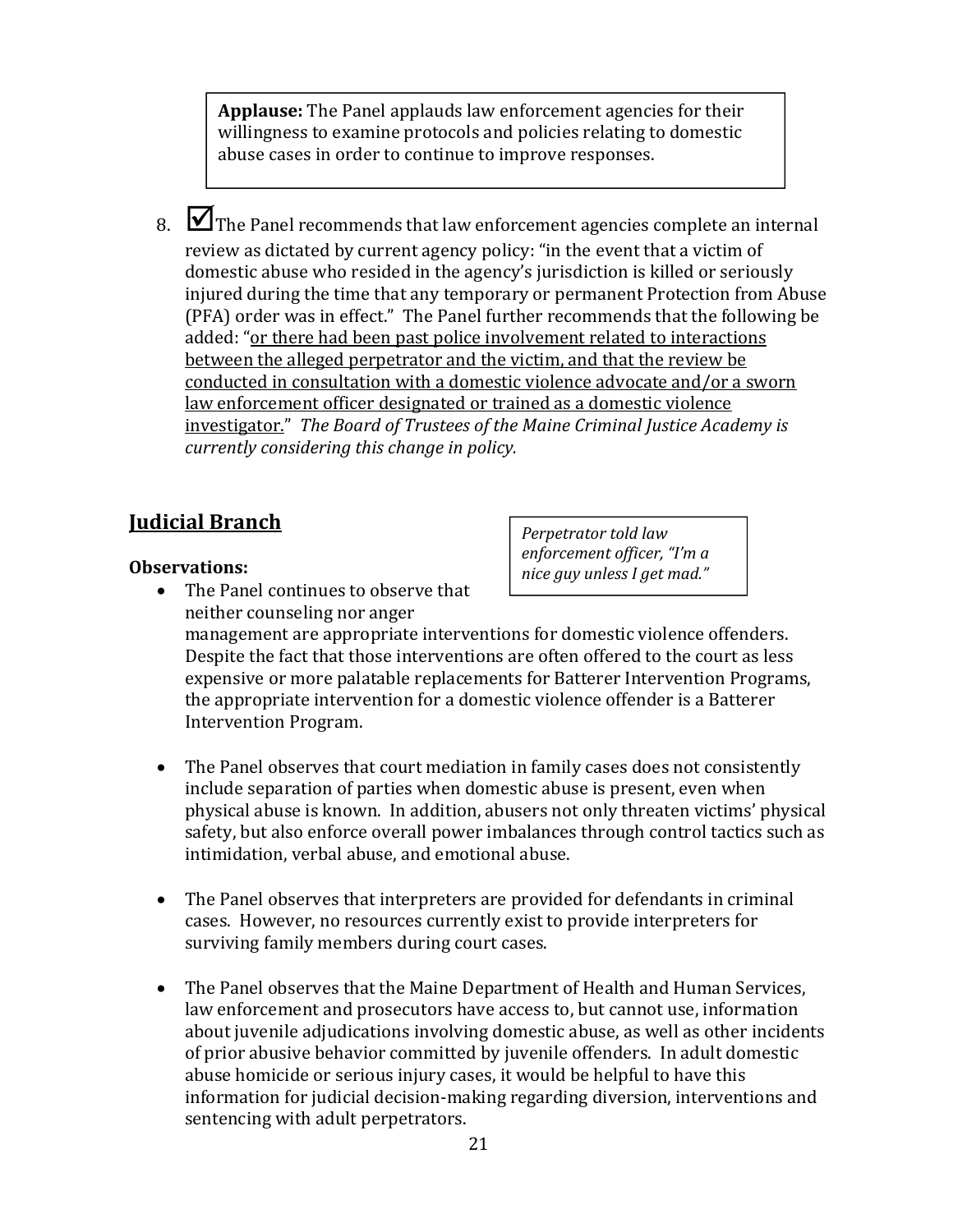#### **Recommendations:**

- 1. The Panel recognizes the importance of requiring domestic abuse perpetrators to attend Batterer Intervention Programs and the importance of not using behavioral health counseling or anger management as replacements for Batterer Intervention Programs. The Panel supports the report recently released by the Maine Commission on Domestic and Sexual Abuse: *Pretrial and Post‐Conviction Use of Batterer Intervention Programs ‐ Report to Maine's Joint Standing Committee on Criminal Justice and Public Safety, Pursuant to L.D. 150* http://www.mcedv.org/sites/default/files/2.19.16%20LD150%20Final%20Re port.pdf *See Appendix F for report's Executive Summary and Recommendations.*
- 2. Defendants in Protection From Abuse cases often contact victims and intimidate
- or coerce them into dismissing PFAs. The Panel recommends that when a victim files a motion to dismiss a Protection From Abuse case, the judge, prior to acting on the motion, ensures that the victim has connected with a domestic violence resource center advocate.

*Perpetrator's brother asked Panel members, "Why didn't a judge hear that [PFA] order before it was rescinded?"*

- 3. The Panel recommends that when domestic abuse in any form (i.e. physical, sexual, psychological, or coercive control) is a concern, the best practice in divorce mediation is to separate the parties. Otherwise, any issue resolved in mediation may be the product of coercion.
- 4. The Panel recommends that funds for qualified interpreters be made available during court proceedings, in order to support surviving family members with limited English proficiency.
- 5. Victims who file Protection From Abuse cases may not know to include all facts that would be relevant to the judge's determination of immediate and present danger. Because judges are held to granting orders based on the information presented in the complaint, it may not be immediately apparent which complaints involve the most dangerous offenders. A defendant's potential for violent, dangerous, and even homicidal behavior, cannot be determined from a Protection From Abuse complaint/order, so vigilance is warranted in all cases to guard against these potentially dangerous persons. Therefore, the Panel recommends that the Judiciary keep in mind that every Protection From Abuse Order case could involve a homicidal defendant.
- 6. The Panel recommends that the Legislature, in concert with expertise from the Judiciary, consider the laws regarding access to juvenile adjudications and the possibility of allowing access to and use of that information by the Maine Department of Health and Human Services and the criminal justice system, including courts, prosecutors, and law enforcement agencies, for the purposes of determining appropriate diversion, interventions and sentencing for adult perpetrators.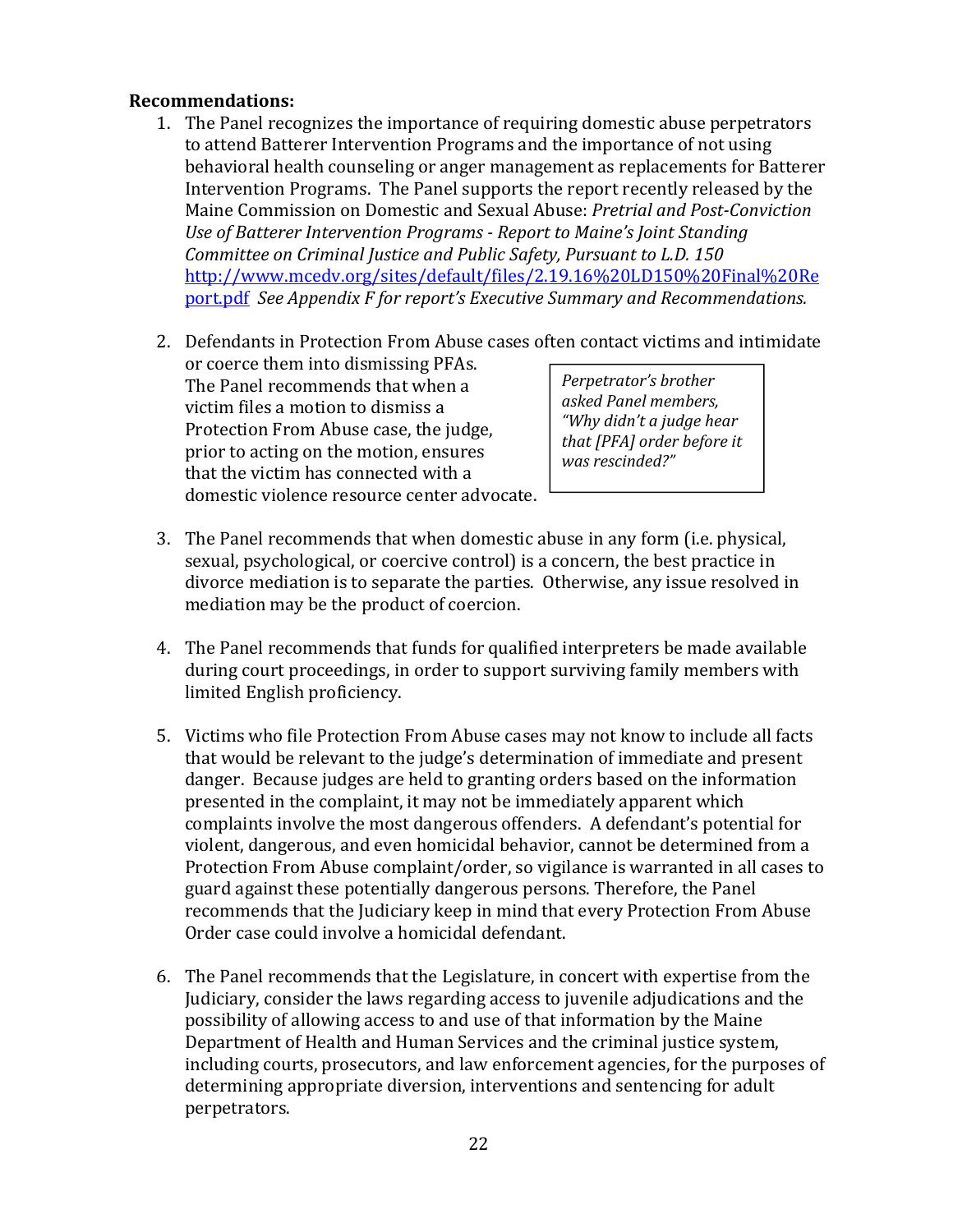#### **Corrections**

#### **Observations:**

• The Panel observes that probation is most effective when it is part of a coordinated *Panel member expressed concern that the perpetrator may believe that he "slipped up" rather than seeing his behavior as ongoing abuse.*

community response to domestic abuse. Coordination of the various systems of intervention will result in better oversight and accountability of domestic violence offenders on probation.

- The Panel observes that probation officers who understand the dynamics of domestic abuse and the interaction of our systems of response to offenders and victims will be more effective in recognizing abusive tactics and holding probationers accountable.
- The Panel observes that incarcerated domestic violence offenders may benefit from a concurrent, focused intervention designed to educate them about their abusive behaviors and the impacts of abuse on adult and child victims, and to invite behavioral change.

#### **Recommendations:**

1. The Panel recommends that probation officers be trained in the dynamics of domestic abuse and be made aware of the *After the homicide, the perpetrator's friend said that he couldn't understand why [the perpetrator] didn't just leave.*

risks domestic violence offenders present to victims and others.

- 2. The Panel recommends, where practicable, and especially in more populated communities and in regions with Judicial Monitoring Domestic Violence Courts, that the Maine Department of Corrections assign dedicated domestic violence probation officers. Designated probation officers would oversee investigations, support prosecutions, and follow up with perpetrators and victims, as well as interact with other providers as needed.
- 3. The Panel recommends that jails across the state implement policies to prohibit domestic abuse offenders from direct or indirect contact with victims and witnesses involved in the cases, unless affirmative, monitored exceptions are in place from courts, victims, or witnesses.
- 4. The Panel recommends that perpetrators in prison for domestic violence crimes, or who are otherwise known to have used coercion, intimidation and abuse, attend educational programs such as Batterer Intervention Programs, in order to address their abusive behaviors.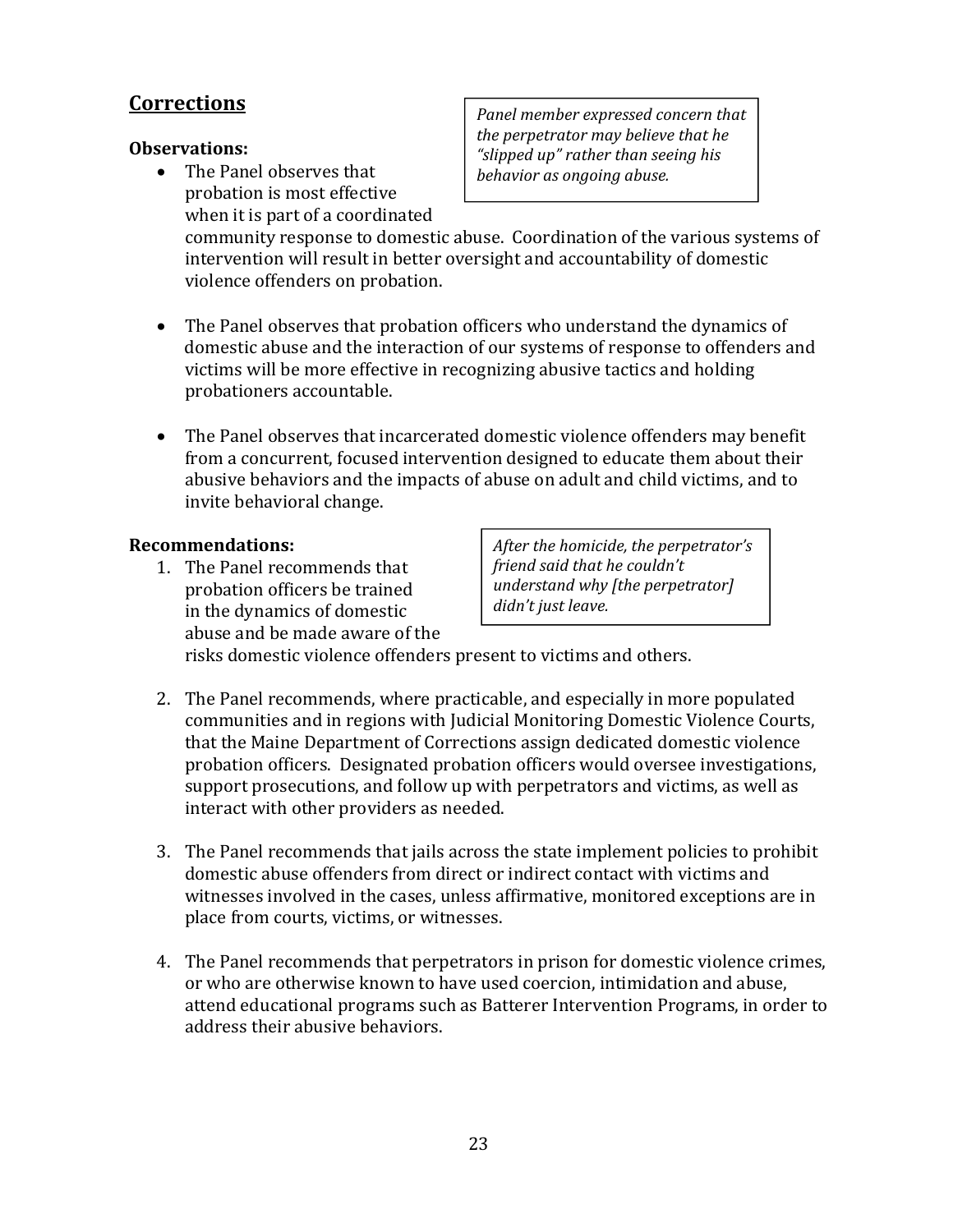**Applause:** The Panel applauds the Maine Department of Corrections for providing the Family Violence Education Program (FVEP) to appropriate domestic abuse perpetrators during their incarceration in prison. The FVEP is similar to a Batterer Intervention Program, but does not satisfy a requirement that a probationer attends a Batterer Intervention Program. Priority is given to those offenders who are known to have committed intimate partner violence.

**Applause:** The Panel applauds the Maine Criminal Justice Academy and the Maine Department of Corrections for adding training about domestic abuse, sexual assault and stalking to the Basic Corrections Officer Training.

**Applause:** The Panel applauds Maine's Victim Compensation Program and the Maine Chapter of Parents of Murdered Children for providing helpful resources to surviving family members of domestic abuse homicide victims.

- For more information about the Maine Crime Victims' Compensation Program, located in the Office of the Attorney General, please visit: http://www.maine.gov/ag/crime/victims\_compensation/index.shtml
- For more information about the Maine Chapter of Parents of Murdered Children, please visit: http://www.pomc.com/maine/index.html

#### **Public Awareness**

#### **Media –**

**Recommendations:** 

*After perpetrator killed his wife, he said to law enforcement, "I told her this was going to happen."*

- 1. The Panel recommends that media reporting cases involving strangulation reference the behavior as "strangulation" rather than "choking." Choking is an internal obstruction of the airway, while Maine statute defines strangulation as the external "intentional impeding of the breathing or circulation of the blood of another person by applying pressure on the person's throat or neck" (17-A) M.R.S. §208).
- 2. The Panel recommends that the media not minimize abuse or blame victims for perpetrators' crimes by using pejorative language about a victim in a domestic abuse case, such as focusing on the clothing a victim was wearing at the time of the assault or in court.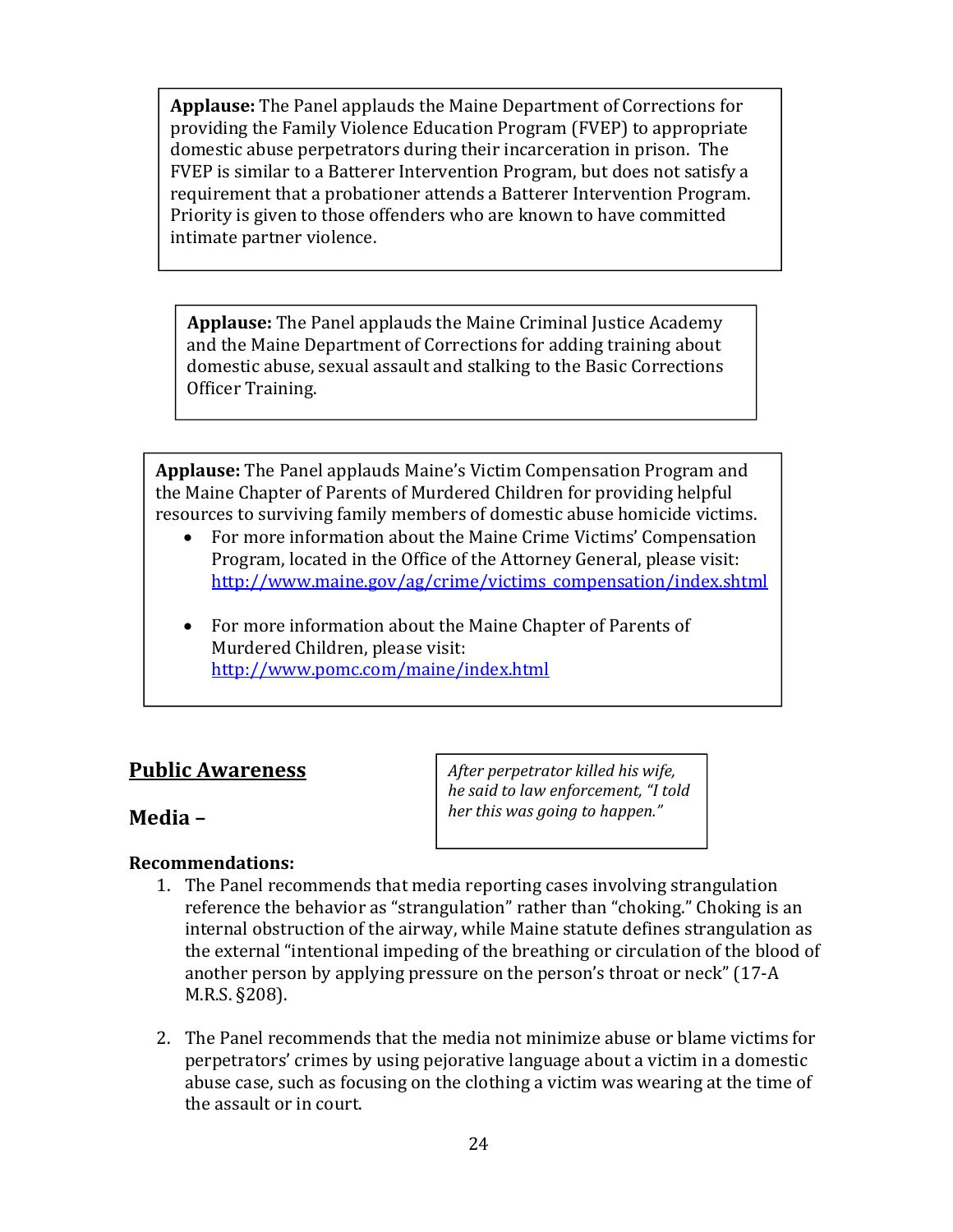- 3. The Panel recommends a statewide media campaign(s) to reach the public by:
	- Emphasizing the ongoing direct service and community awareness raising work done by domestic violence resource centers statewide.
	- Highlighting the idea that the same sense of entitlement held by perpetrators and underlying domestic abuse homicides also underlies battering, coercive control, and abusive tactics arising from morbid jealousy. Continued interventions and education around the full range of coercive behaviors stemming from this entitlement may also prevent domestic abuse homicides.
	- Featuring the concept of the coordinated community response  $(CCR)$ , which consists of victim service providers, health and human services professionals, legal system personnel, employers and batterer intervention program staff working in coordination to enhance victim safety and to ensure perpetrator accountability, as the most effective strategies to decrease domestic abuse. A media campaign could feature members of a CCR speaking against abusive behaviors and offering messages of accountability for offenders.

#### **Employers –**

#### **Observation:**

 $\bullet$  The majority of cases reviewed by the Panel

*Co‐workers reported "that [the perpetrator] would call [the victim] at work multiple times a day."*

included individuals who were employed. In some of those cases, victims reached out to their employers for support. In others, co-workers observed abusive behaviors by perpetrators. Employers, supervisors, and co-workers have the opportunity to engage in protective actions when framed by a comprehensive workplace response to domestic abuse. Employers who institute workplace domestic abuse policies foster a workplace culture of safety, and identify response strategies that increase safety and support for victims, as well as identify measures of perpetrator accountability. Likewise, employee assistance programs may provide assistance and interventions that reduce risk for employees who are victims, and employees who are perpetrators.

#### **Recommendation:**

1. The Panel recommends as a best practice for employers, the development of domestic abuse workplace policies and subsequent training of supervisors and employees. The training should include recognition of indicators or red flags for abuse, information about how abusers create workplace risks for employees, appropriate responses for co-workers and supervisors, and resources for employees who may be perpetrators or victims. Training should include information about responding to people in same-sex relationships. Employers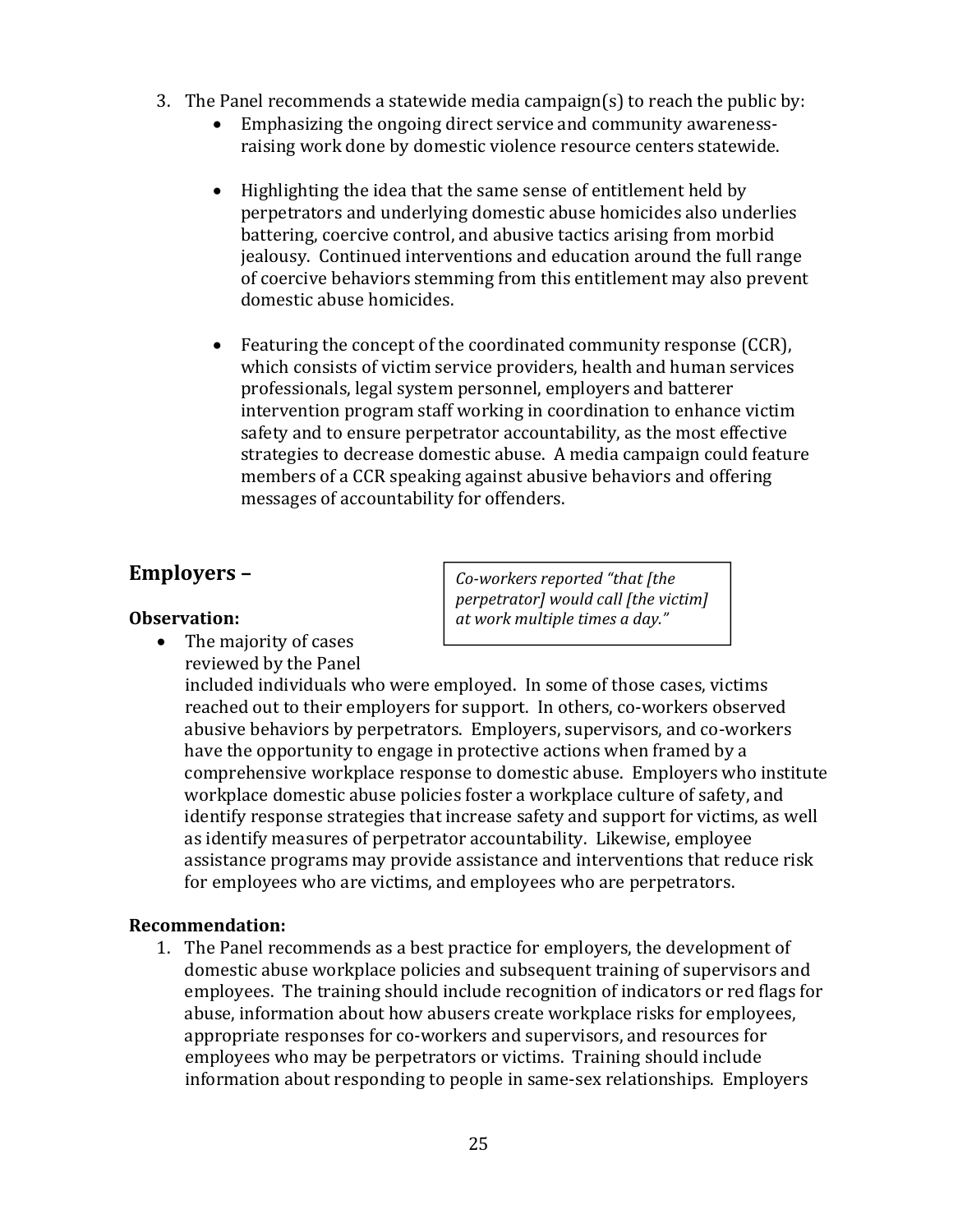should provide trainings at new employee orientations and annually to employees, thereafter.

Applause: The Panel applauds the Maine Coalition to End Domestic Violence (MCEDV) for developing and delivering guidelines for workplace policies and specialized training across the state. Employers can easily access, customize, and implement these resources through the local domestic violence resource centers. The State of Maine and many other public, private and nonprofit organizations have utilized this policy consultation and training opportunity to create comprehensive workplace responses to domestic abuse.

### **Older Adults –**

#### **Observations:**

• The Panel observes that parents or grandparents, living with or otherwise

*Panel member reflected that the perpetrator was accustomed to "ruling the roost" and being taken care of, not being the caretaker.* 

dependent upon their abusive adult children, may be hesitant to report the abuse for fear of jeopardizing their living situation or inciting their children.

- The Panel observes the growing need for elder services, such as appropriate housing options, social services, and home healthcare. Due to a lack of resources and services, family members often assume caregiving roles for their aging parents. Older adults and caregivers may find a lack of support and services, or any suitable options for respite, especially in rural areas.
- The Panel observes that when people in caregiving roles kill their intimate partners it may be difficult to determine whether the caregiving partners are also abusers in the broader contexts of the relationships. In the end, caregiving partners who kill their intimate partners have committed ultimate acts of control: homicide.

#### **Recommendation:**

1. The Panel recommends that elder services, such as appropriate housing options, social services, and home healthcare be developed to support the growing need of older adults and their caregiving family members. The Maine Department of Health and Human Services, Adult Protective Services, as well as the Area Agencies on Aging, and others providing services to older adults, are important stakeholders in both determining needs and developing services.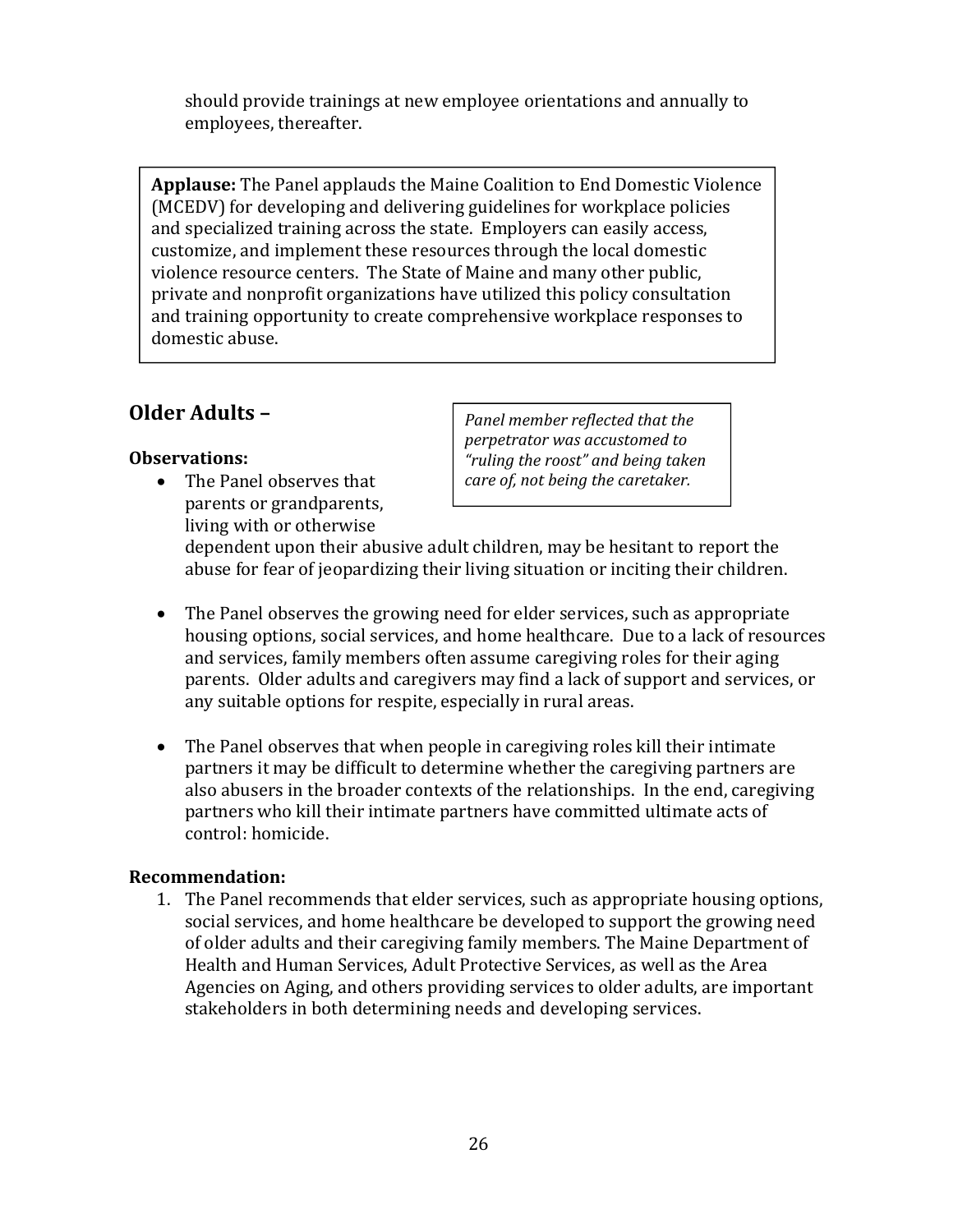### **Stalking** -

#### **Observation:**

• The Panel observes that victims of stalking are not required to notify stalkers

*"I love you Babe, please forgive me" read the note the perpetrator left behind before he stalked and killed his estranged partner then committed suicide.*

that the behaviors are unwanted; nor do victims need to notify stalkers that they are requesting Protection From Abuse orders.

### **Bystanders –**

#### **Observations:**

- The Panel observes that often in domestic abuse cases, friends, family members and co-workers are aware of risks related to domestic abuse and yet they fail to report incidents and concerns to law enforcement or Child Protective Services.
- The Panel observes that a perpetrator's abusive behavior may be so pervasive that people around the couple become desensitized to the perpetrator's manipulation and abuse, especially when alcohol abuse is involved.
- The Panel observes that when people makes threats to harm themselves, concerns and interventions would be most effective if directed to those people and to those people's intimate partners and family members.

#### **Recommendations:**

- 1. The Panel recommends that bystanders call local domestic violence resource centers for ideas about how to support a victim or hold a perpetrator accountable when there is a concern that someone is at risk of controlling or abusing a current or former intimate partner or other family member. Bystanders can also provide victims with contact information for local domestic violence resource centers. Additionally, bystanders may request that law enforcement officers carry out well-being checks on individuals who may be in danger.
- 2. The Panel recommends that when a friend, family member, co-worker or neighbor hears or observes possible signs of immediate danger or a crime being committed, including but not limited to suicidal statements, physical violence, threats, harassment or stalking, that bystander should call 911.

#### **Homelessness –**

#### **Observations:**

• The Panel observes that homelessness dramatically increases a person's risk of being targeted by a domestic and sexual abuse perpetrator. Victimization is also one of the primary causes of homelessness. Homeless victims of domestic and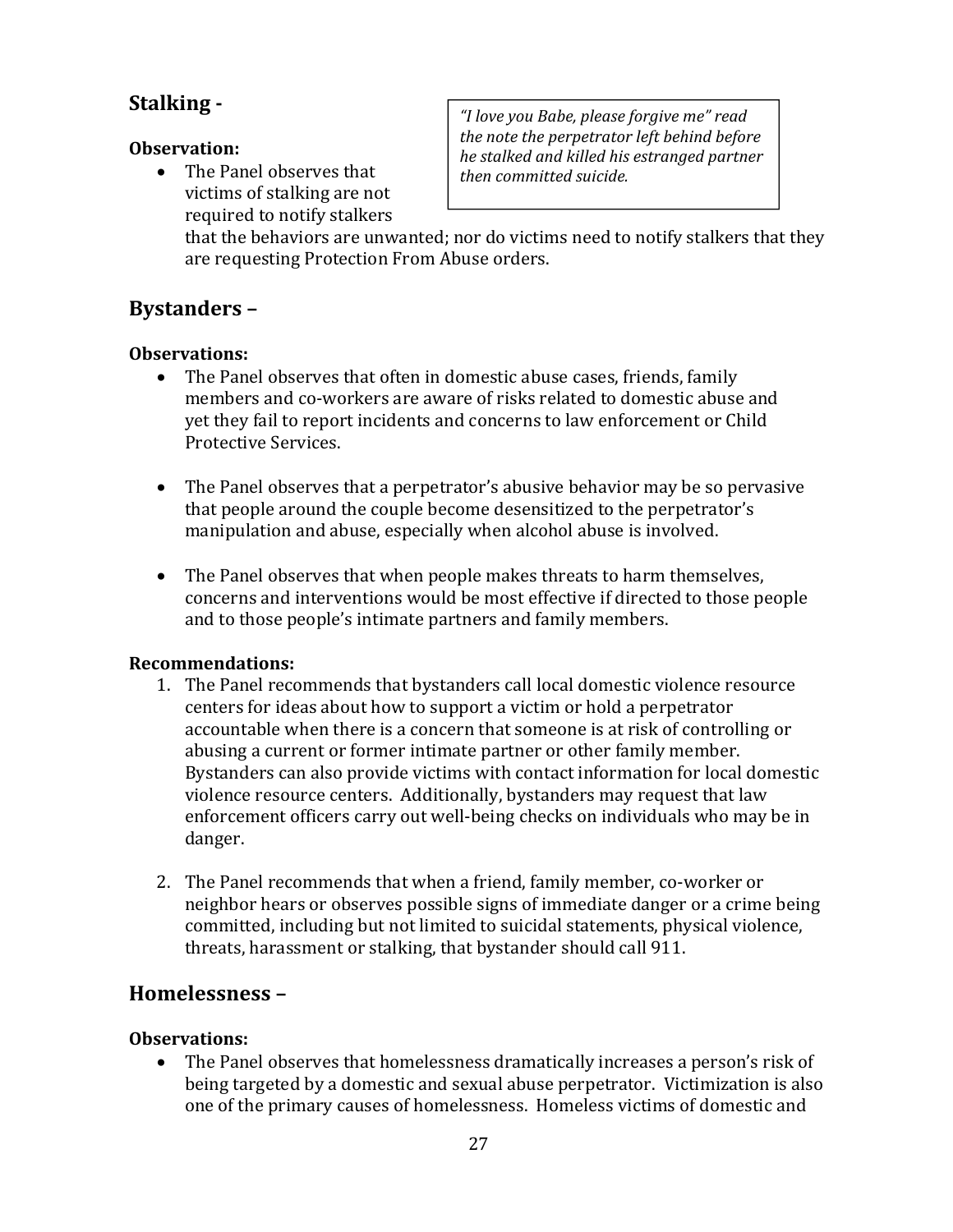sexual abuse may also encounter increased barriers to accessing supportive services.

- The Panel observes that homeless women who use substances may be at even higher risk from domestic and sexual violence offenders on the streets. Very few options for shelter exist. "Wet beds," that may be used by people who are intoxicated but not disruptive, are extremely limited in number and stays may also be limited to hours.
- The Panel observes that domestic violence perpetrators may target victims who are homeless and on social security disability. Victims in this situation may benefit from the assistance of representative payees.
- The Panel observes that current best practice approaches for developing longterm housing solutions for the homeless include the successful "Housing First" approach. According to the National Alliance to End Homelessness, Housing First is an approach to ending homelessness that provides people experiencing homelessness with housing as quickly as possible and then provides additional services as needed. For more information visit: http://www.endhomelessness.org/pages/housing\_first

#### **Recommendation:**

1. The Panel recommends that Maine Housing, the Statewide Homeless Council, the Maine and Portland Continuums of Care, the domestic violence resource centers, and sexual assault services continue to collaborate together and with other providers of shelter and/or services for people who are homeless.

### **Children**

*Child told law enforcement officer, "Dad stabbed Mommy in the* stomach."

#### **Observations:**

- The Panel observes that children of parents with substance abuse or addiction issues may be harmed by this exposure to addiction and often take on adult-like caregiving roles in their families.
- The Panel observes the intergenerational reach of domestic abuse homicide. When a perpetrator kills, surviving family members all around the victim experience severe impacts, including multiple generations above and below the victim.
- The Panel observes that children may experience cumulative traumatic effects from being exposed to domestic violence, including non-physical forms of abuse from the perpetrator such as manipulation, berating and verbal threats.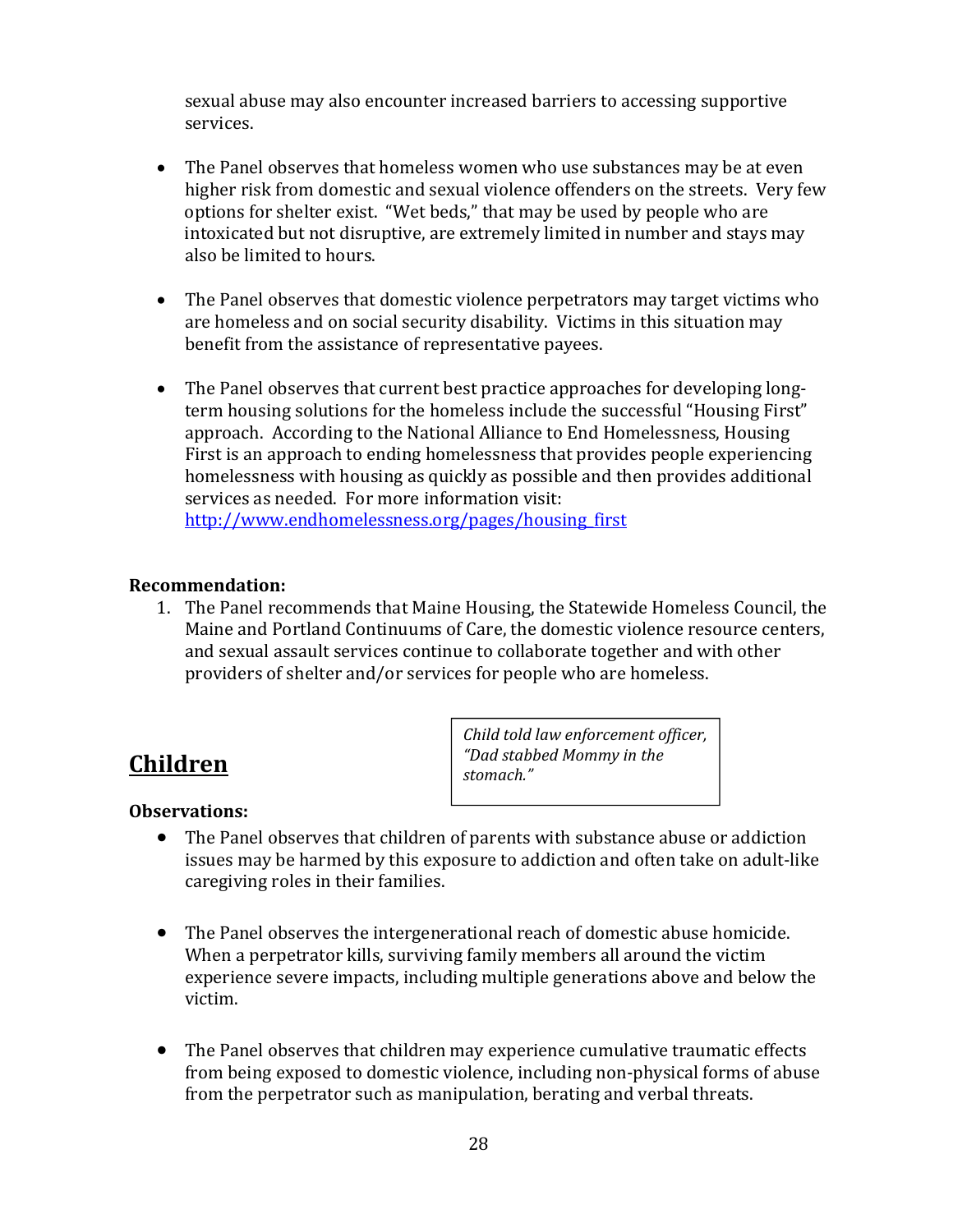• The Panel observes that childcare providers have a responsibility to identify and protect infants and children from child abuse and neglect. Childcare providers often spend several hours a day with infants and children, and are in a unique position to witness the well-being, or bruising and injury, of infants and children.

#### **Recommendation**:

1. The Panel recommends that childcare providers be required to undergo specific training pertaining to the identification, monitoring, and prevention of child abuse in order to maintain their state licensure. In addition, information pertaining to mandatory reporting (to whom the laws apply, when the laws apply, and to whom to report) should be clarified in these trainings and made available to childcare providers who are not required to be licensed, as well as the public at large.

**Applause:** The Panel recognizes the Adverse Childhood Experiences Study (ACES). According to the ACES website "Childhood experiences, both positive and negative, have a tremendous impact on future violence victimization and perpetration, and lifelong health and opportunity. As such, early experiences are an important public health issue." For more information visit: http://www.cdc.gov/violenceprevention/acestudy/index.html

## **Department of Health and Human Services (DHHS)**

#### **Observation:**

• The Cross Disciplinary Training Project, (Department of Health and Human Services, 1993 - 2007) was a statewide collaboration of social service professionals in the areas of domestic violence, substance abuse, child abuse and neglect, and mental health. This statewide project helped systems in the coordinated community response to domestic abuse develop working relationships and a greater understanding of available services. This training program also helped participating disciplines realize unforeseen barriers for victims to access services.

#### **Recommendation:**

1. The Panel recommends that DHHS reinstitute the Cross Disciplinary Training Project in which teams - consisting of domestic abuse advocates, substance abuse counselors and Child Protective Service social workers (aka caseworkers) provide training to specific audiences that interface with victims of domestic abuse: i.e. clergy, daycare providers, law enforcement officers.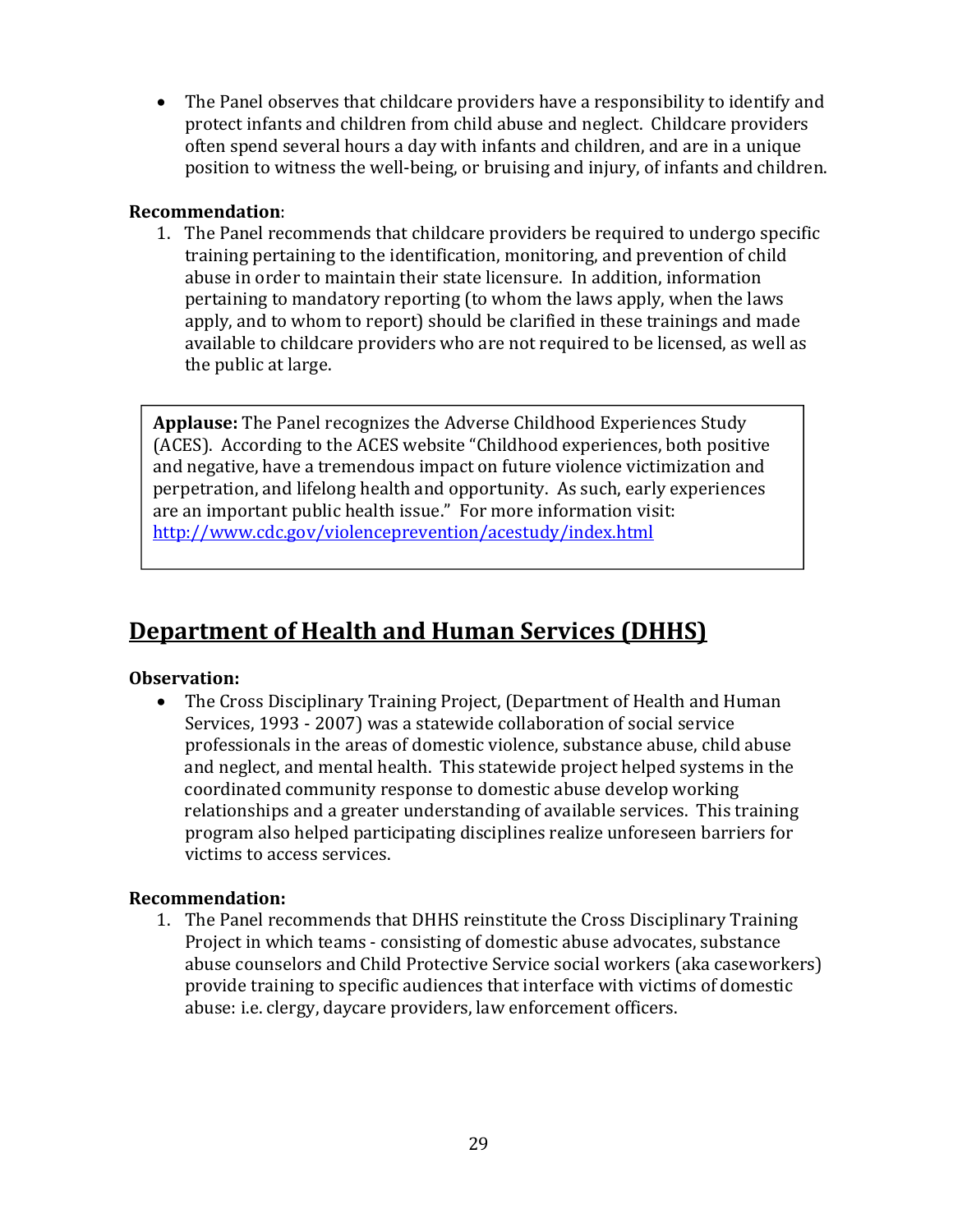### **Mandated Reporting -**

#### **Observations:**

• The Panel observes that *any* kind of injury to an infant may involve serious harm. Maine's mandated reporting law for suspected child abuse requires a report to Child Protective Services if a

*When a perpetrator abused and ultimately killed his infant, a Panel member reflected that injury to infants should be rare, saying, "If they [children] don't cruise, they don't bruise."*

child under six months of age, or an otherwise non-ambulatory child, exhibits evidence of: a fractured bone; substantial bruising or multiple bruises; subdural hematoma; burns; poisoning; or injury resulting in substantial bleeding, soft tissue swelling or impairment of an organ  $(22$  M.R.S.  $§4011-A(7)$ ).

- The Panel observes that it is crucial to report any injuries or concerns regarding child abuse or neglect. Even if a person has doubts, or wants to trust the parents or caregivers, a report may provide the small piece that completes an already growing picture of what may be known about that child's situation, and may tip the scale toward intervention.
- The Panel observes that when a potential exists for parents to lose custody of, or access to, their children, the parent who is a victim of abuse, as well as family members of the couple, may avoid reporting suspected abuse or neglect to Child Protective Services.
- The Panel observes that child protective cases involving abuse may reveal multiple sources of trauma, and that non-offending parents may benefit from support and safety planning services from the local domestic violence resource centers. Support for caregiving parents may be the most effective support for children.

*"He's drawn his hand back, but he's never actually punched me." Mother said of father after he killed their infant son.*

• The Panel observes that in child protective cases, the current legal framework continues to hold victims and perpetrators similarly responsible for the harm perpetrators may cause their children. Bystanders and professionals often pressure victims to end relationships with perpetrators out of the belief that this will make both the victims and children safe. However, parental rights orders in Maine will, in many cases, allow substantial contact between perpetrators of domestic violence and their children. Therefore, the burden to protect children from perpetrators' abuse continues to be placed substantially on the shoulders of victims. The Panel observes that victims of domestic abuse have no control over perpetrators' abusive actions and that separation from perpetrators often increases the risk that perpetrators will commit further abuse. The most effective interventions focus on holding perpetrators accountable for their abuse and isolating perpetrators from the targets of the abuse, while providing comprehensive safety planning and practical assistance to victims.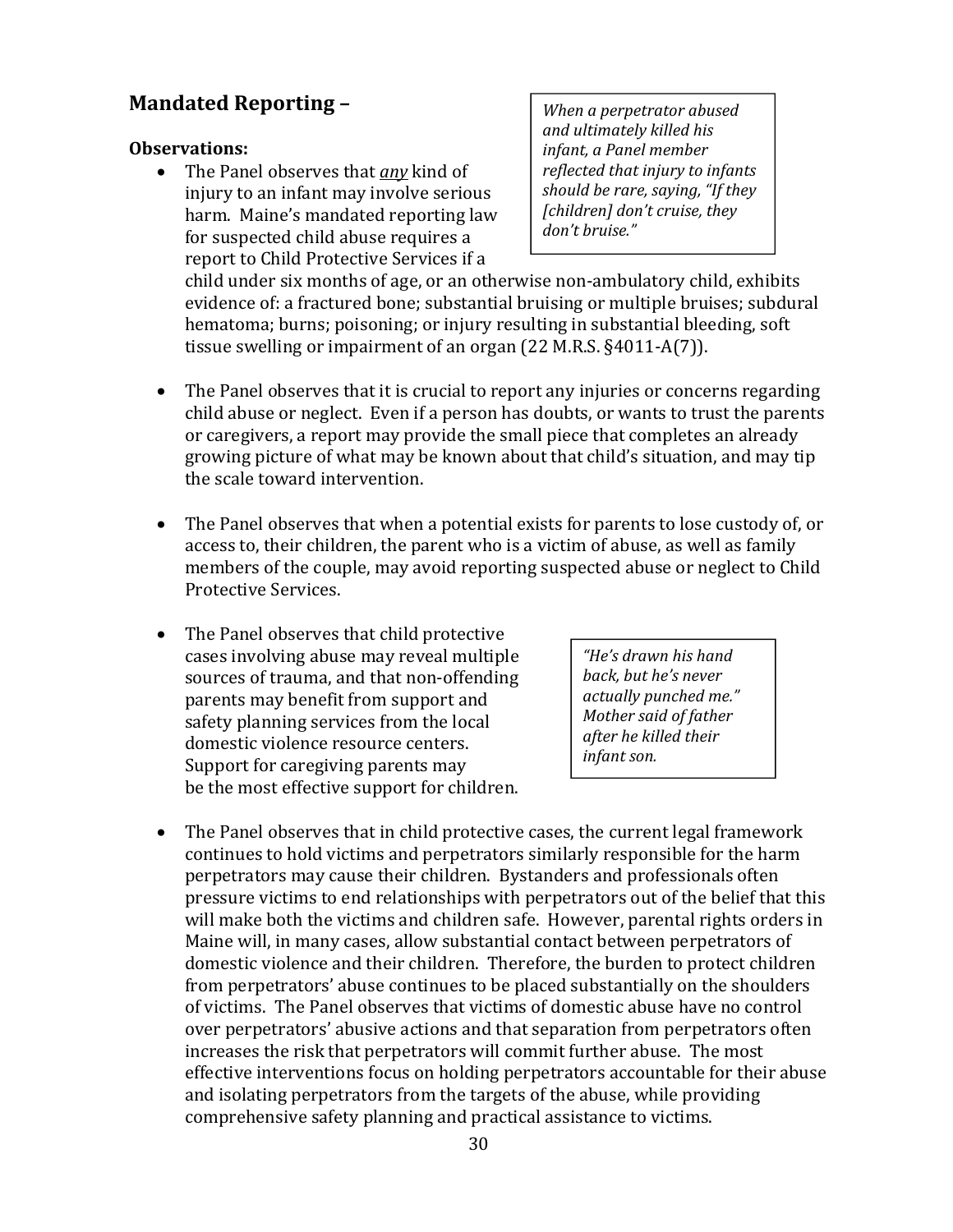- The Panel observes that individuals, particularly non-professionals, may not realize they are mandated reporters for child abuse and neglect. Mandated reporters pursuant to 22 M.R.S.  $\S 4011-A(A-C)$  include, but are not limited to the following:
	- $\circ$  Child care personnel 22 M.R.S. §4011-A(A)(21).
	- o A law enforcement official 22 M.R.S. §4011-A(A)(23).
	- A family or domestic violence victim advocate 22 M.R.S. §4011- $A(A)(31)$ .
	- o Any person who has assumed full, intermittent or occasional responsibility for the care or custody of the child, regardless of whether the person receives compensation  $22$  M.R.S.  $$4011-A(B)$ (i.e. a grandparent who may intermittently babysit a grandchild).
- The Panel observes that in a child protective proceeding, a court may rely on a parent's behavior with respect to one child in assessing whether another child in that parent's care is also in circumstances of jeopardy (See In re Adrian D., 2004) ME 144,  $\P$ 12; In re Danielle S., 2004 ME 19,  $\P$ 4).

**Applause:** The Panel applauds the Child Protective Liaison Program which is a collaboration between the Office of Child and Family Services and the Maine Coalition to End Domestic Violence that reached 2,317 survivors of domestic abuse who were involved with the child welfare system in FY2015. The program works to create relationships between victims and advocates and help Child Protective Services social workers design safe and appropriate reunification plans for families.

#### **Recommendations:**

- 1. The Panel recommends that the Office of Child and Family Services continue to support and engage domestic violence resource center services through the Child Protective Liaison Program. This collaboration brings together Child Protective Services social workers, contracting agencies such as alternative response programs, domestic violence resource center advocates, and child protective liaisons, in order to help non-offending parents assess risks and safety plan to mitigate those risks.
- 2. The Panel recommends initiatives to encourage members of the public to report concerns about the health and welfare of children to Child Protective Services, regardless of whether they are named in statute as mandated reporters. Members of the public, as well as professionals, should report all conduct involving a threat to the health or welfare of a child, even when the conduct is not criminal. Pursuant to 22 M.R.S. §4011-A(1), mandated reporters are required to "immediately report or cause a report to be made to the department when the person knows or has reasonable cause to suspect that a child has been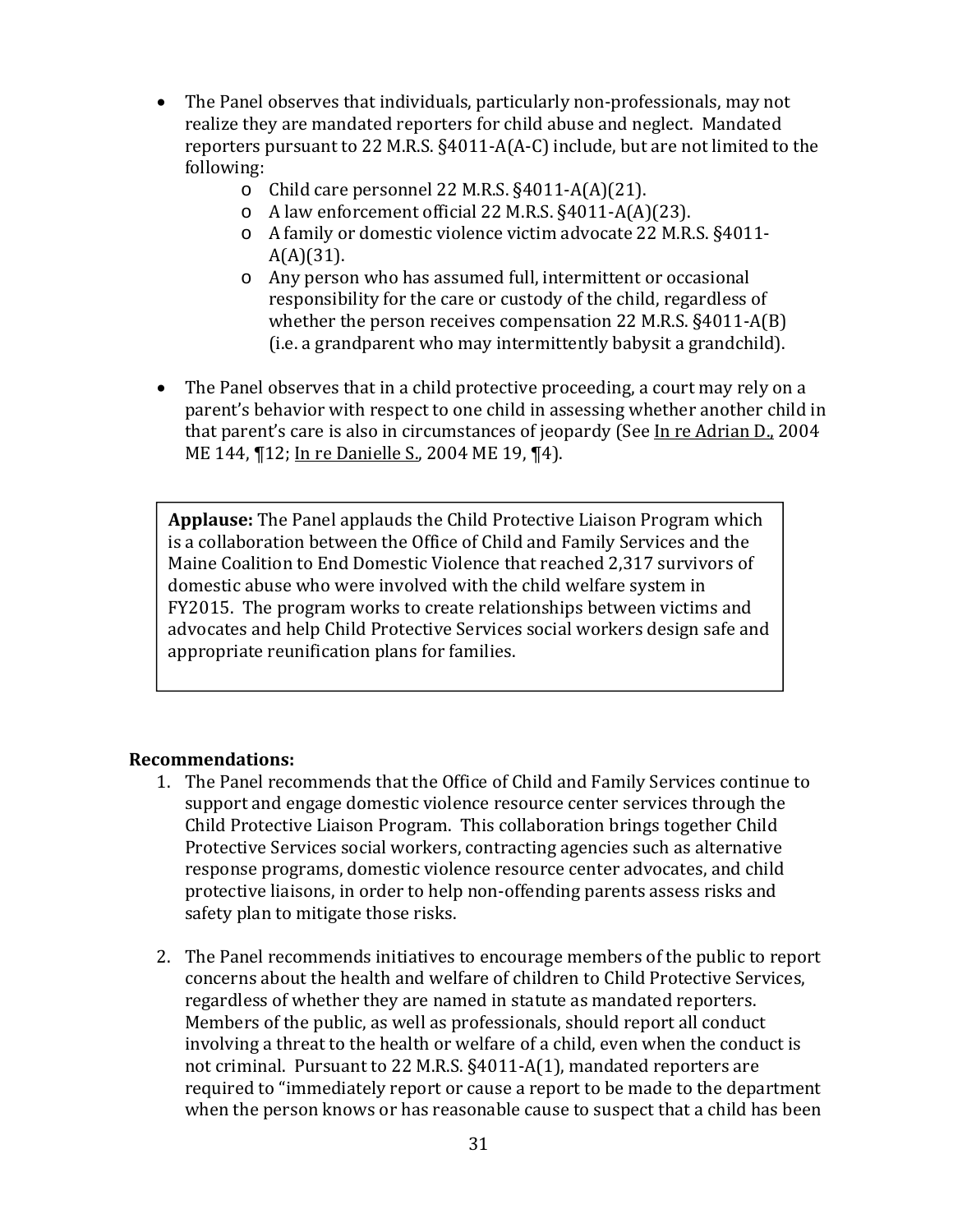or is likely to be abused or neglected or that a suspicious child death has occurred." 

- 3. The Panel recommends that legislation be developed to recognize domestic abuse as an aggravating factor as contemplated by the Child and Family Services and Child Protection Act.  $(22 \text{ M.R.S. s.4002} (1-B)(A))$ . Pursuant to 22 M.R.S.  $§4041(2)$ (A-1), the court can order that DHHS discontinue reunification efforts with a parent, either if the court finds an aggravating factor exists or if continuation of reunification efforts is inconsistent with the permanency plan for the child. Recognizing domestic abuse as a stand-alone aggravating factor provides notice to parents who commit domestic abuse that engaging in such conduct negatively impacts children as a matter of law and can trigger a request for a cease reunification order against them. By obtaining a cease reunification order, Child Protective Services social workers may focus on reunifying the nonoffending parent with the children and potentially assist the non-offending parent in separating safely from the offending parent.
- 4. The Panel recommends that service providers and other mandated reporters who are engaged by Child Protective Services in the context of a child protective case to assist the parent in rehabilitation and reunification, pursuant to 22 M.R.S. §4041, receive training about the dynamics of domestic abuse, how domestic abuse and substance abuse co-occur, and how to identify signs of children's exposure to domestic abuse. Training should offer information about community services that can help mitigate the effects of childhood trauma including domestic violence.
- 5. The Panel recommends that Child Protective Service social workers collaborate with their Assistant Attorney General to evaluate the potential for high risk in child protective cases.
- 6. The Panel recommends, and recognizes that as a matter of policy, Child Protective Services social workers, consistently and on every visit, perform a diligent and comprehensive investigation when assessing a report of suspected abuse or neglect. The well-being of all children in the household, regardless of parentage, should be investigated. All household members should be interviewed insofar as possible. In addition, the Department should assess on an ongoing basis whether additional trainings are necessary for social workers regarding signs of abuse and neglect.

Applause: The Panel recognizes the work of Office of Child and Family Services in offering the Community Partnerships for Protecting Children program, which brings families and communities together in a coordinated effort to expand a more collective capacity.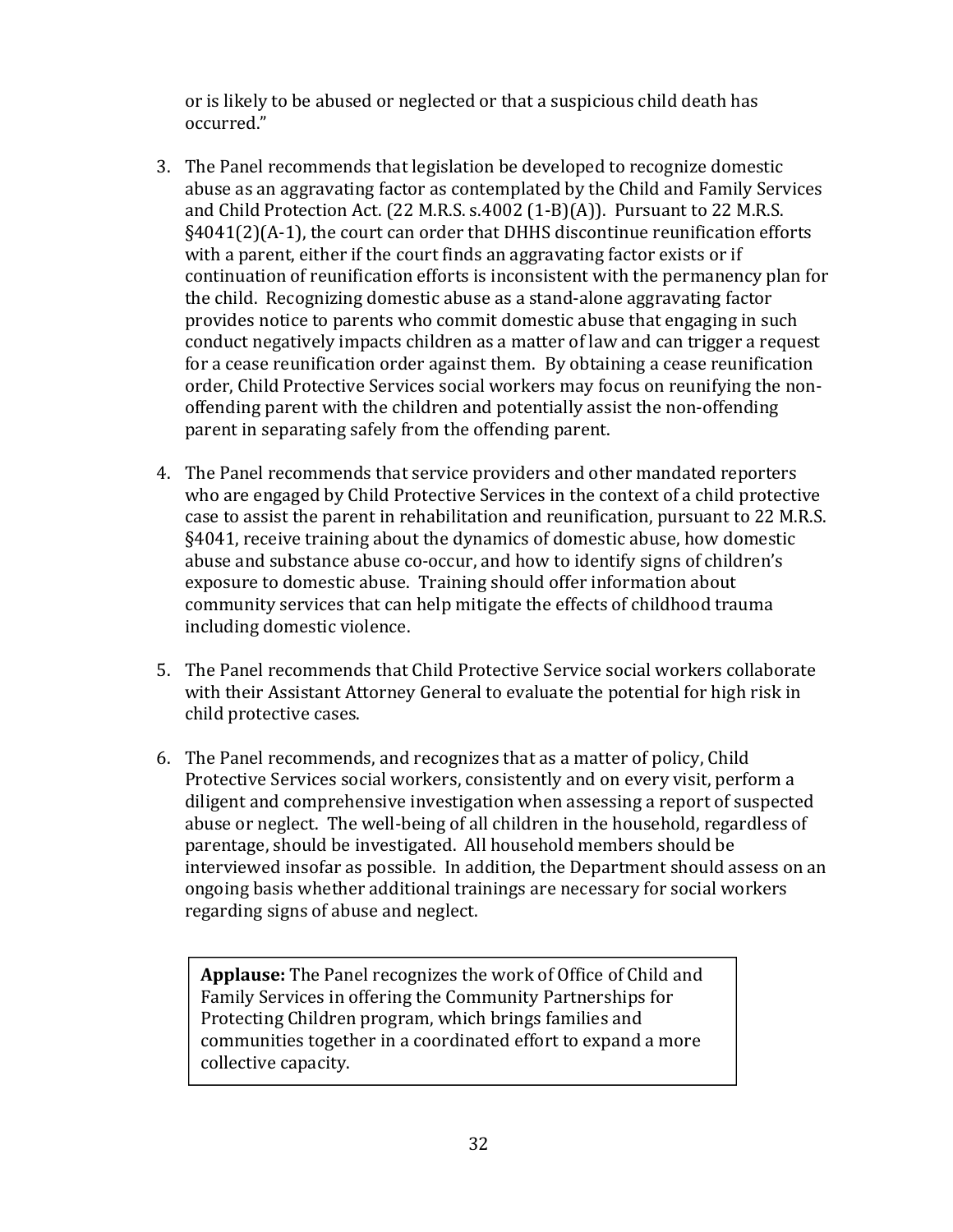### **Prosecutions Involving Child Witnesses ·**

#### **Observations:**

- The Panel observes that in certain circumstances, a child survivor of domestic violence homicide may be called upon to testify in criminal proceedings regarding the behavior of one or both parents. The Panel recognizes the tension between the criminal justice system working with these children as witnesses to crimes, and recognizing and responding to them as traumatized, surviving family members of domestic violence homicides.
- The Panel observes that perpetrators and family members often try to influence the testimony of child witnesses, placing them in difficult and potentially damaging positions of divided loyalties during criminal proceedings.
- The Panel observes that relevant criminal conviction information may not be known in a Probate Court adoption matter.

**Applause:** The Panel applauds victim witness advocates for their generous and compassionate support of victims and surviving family members of victims.

#### **Recommendation:**

1. The Panel recommends that prosecutors, victim witness advocates, domestic violence resource center advocates, child welfare advocates, and DHHS collaborate to develop best practices and protocols to protect child witnesses from additional trauma and harm. Protocols should contemplate balancing the best interest of children against the need for children to testify. Protocols should also include consultation with community and professional supports to ensure children are protected from tampering, influence, and re-traumatization.

**Applause:** The Panel recognizes Taylor Tip Off, a non-profit organization in Maine formed for the purpose of creating a fund for the surviving children of domestic abuse homicide. According to their website, "after two years of supporting the Taylor sisters who tragically lost their parents to domestic violence in 2009, we established a new fund in 2011 to support other children across the state of Maine who lose their parents to domestic violence." For more information, visit:

http://www.taylortipoff.org/TaylorTipOff.org/HOME.html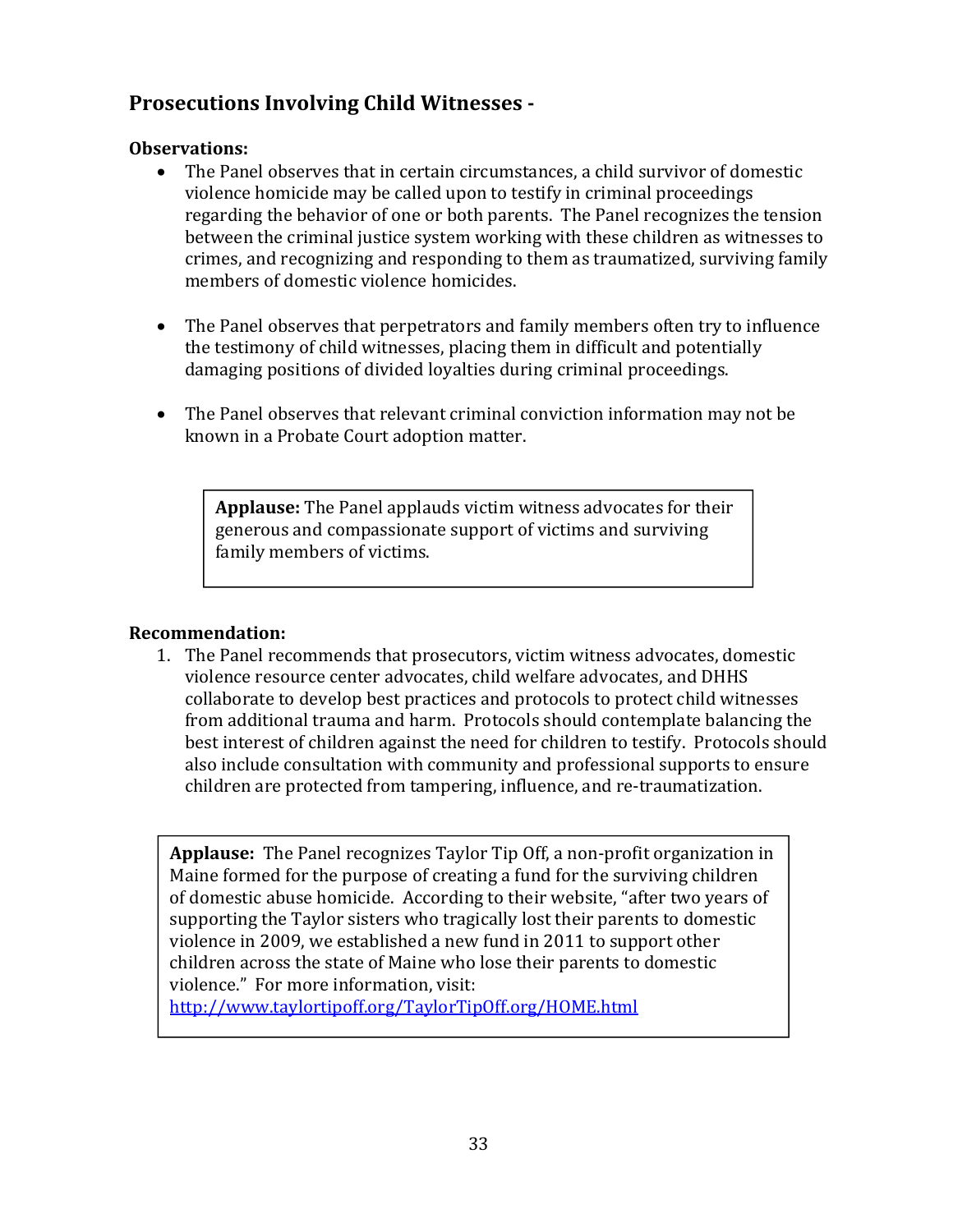## **Maine Coalition to End Domestic Violence, Maine Coalition Against Sexual Assault & Wabanaki Women's Coalition**

#### **Observations:**

- The Panel observes that domestic violence resource center advocates provide support to surviving family members of domestic abuse homicide victims, as well as community members, in a variety of ways, including vigils to address the community impact of homicide, and individual support for family members as they need it.
- The Panel observes that following a domestic abuse homicide, surviving family members may benefit from increased collaboration between domestic violence resource center advocates and victim witness advocates.
- The Panel observes that although the overwhelming majority of perpetrators of domestic violence homicide are male, both males and females can be perpetrators. Male victims and bystanders may not recognize the dangers posed by female or male offenders. Male victims may also experience unique pressures not to report abuse due to the perceptions of others about male victims. The resource centers of Maine Coalition to End Domestic Violence (MCEDV), the Maine Coalition Against Sexual Assault (MECASA), and the Wabanaki Women's Coalition (WWC) provide services to all victims regardless of gender.
- The Panel observes that domestic abuse in the lesbian, gay, bisexual, transgender, and questioning community often goes unreported. Support services from the MCEDV, MECASA and WWC resource centers, such as shelter, support, and court advocacy, are available to all victims regardless of sexual orientation or gender identity.

#### **Recommendations:**

- 1. The Panel recommends that domestic violence resource center advocates accompany victim witness advocates when visiting surviving family members in domestic violence homicide cases.
- 2. The Panel recommends that MCEDV, MECASA and WWC continue to offer primary prevention education within Maine's schools and communities, regarding healthy relationships and healthy sexuality. It is imperative that in addition to responding to individual perpetrators and victims, the culture shifts to promote social norms that support healthy relationships, rather than the still broadly-held beliefs and attitudes that support perpetrators of domestic and sexual abuse.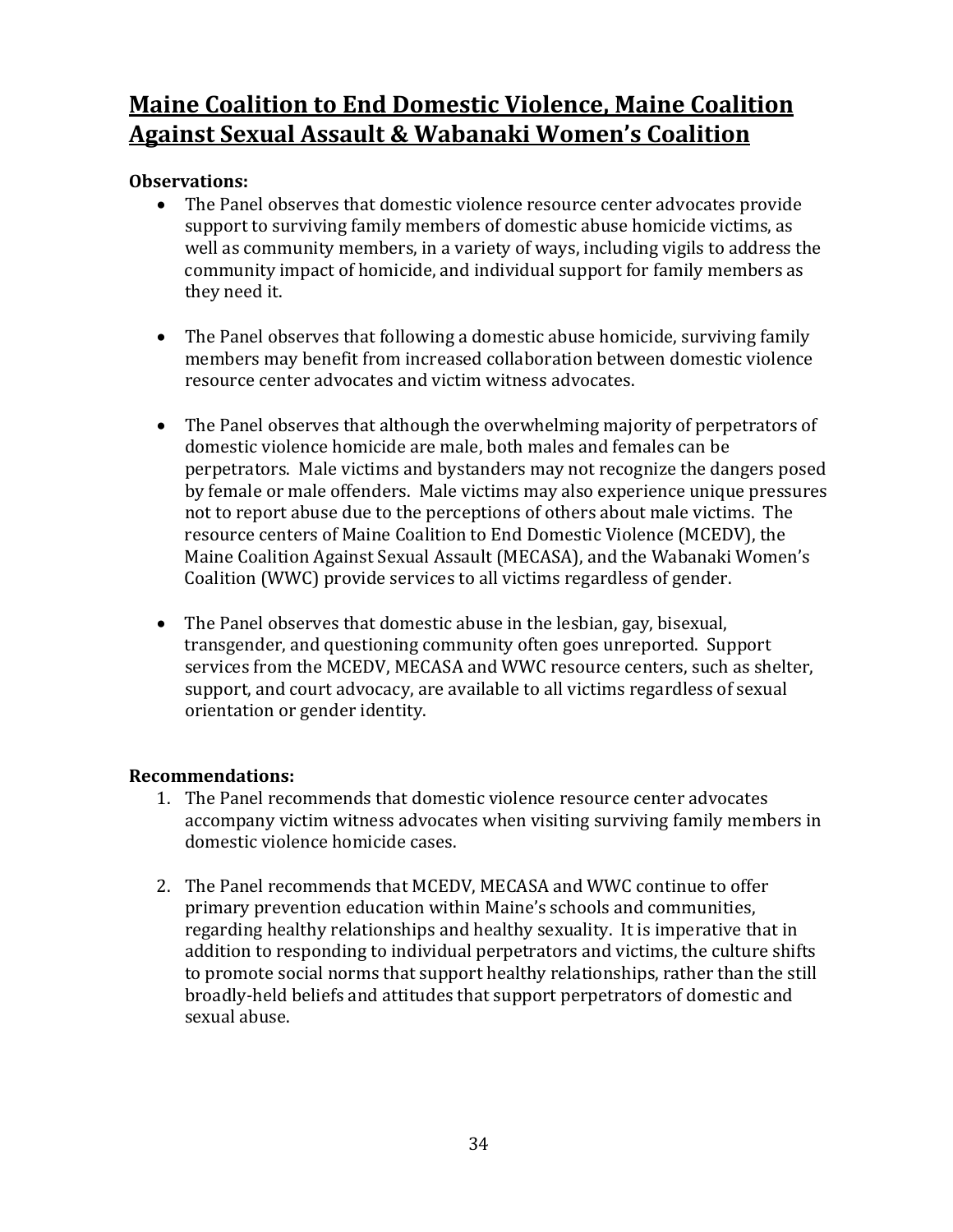**Applause**: The Panel applauds the Maine Coalition to End Domestic Violence, the Wabanaki Women's Coalition and the Maine Coalition Against Sexual Assault for their development of outreach materials and advocacy specific to male survivors, LGBTQ survivors, and integration of anti-discrimination messages in prevention education. These resources and services support those who experience domestic and sexual abuse, and the communities and service providers around them.

**Applause:** The Panel recognizes that offering services within incarcerated settings is an important way to support victims. One example in Maine includes the Family Crisis Services' (FCS) "Incarcerated Women's Program." According to their website, FCS is "one of only a handful of domestic violence agencies in the county that offer such programs." They further state that "in 2002, Family Crisis Services conducted a study which found that approximately 95% of incarcerated women were currently or previously in an abusive intimate relationship." For more information, visit: http://familycrisis.org/incarcerated‐womens‐program/

### **Healthcare**

*Note: The following information is offered to support a committed shift in approach to patient care by the healthcare system in Maine. Best practices for responding to domestic abuse in the healthcare setting have existed for years, yet have not been comprehensively implemented in our state. The following section is formatted for healthcare providers and includes the Screening Guidelines from the Maine Chapter of Physicians for Social Responsibility.*

#### **Summary:**

If a patient presents with chest pain radiating down the left arm, or other symptoms of a heart attack, health care providers drop everything and spend the time required to get the patient safe and stabilized with the intention of saving the patient's life. Educating patients about domestic abuse, and assessing for this life threatening condition is extremely important as confirmed by the U.S. Preventive Services Task Force (USPSTF). Spending the extra time may prevent injury and save lives.

For many years, healthcare providers have been failing victims of domestic abuse because of inadequate or absent screening, assessment and education for victims while being seen. Victims need to know that their healthcare providers are an active part of a web of community systems that help them be safe. This web includes those working in criminal justice, mental health, childcare, faith communities, healthcare and others. Unfortunately, the healthcare system is one of the weakest links in Maine's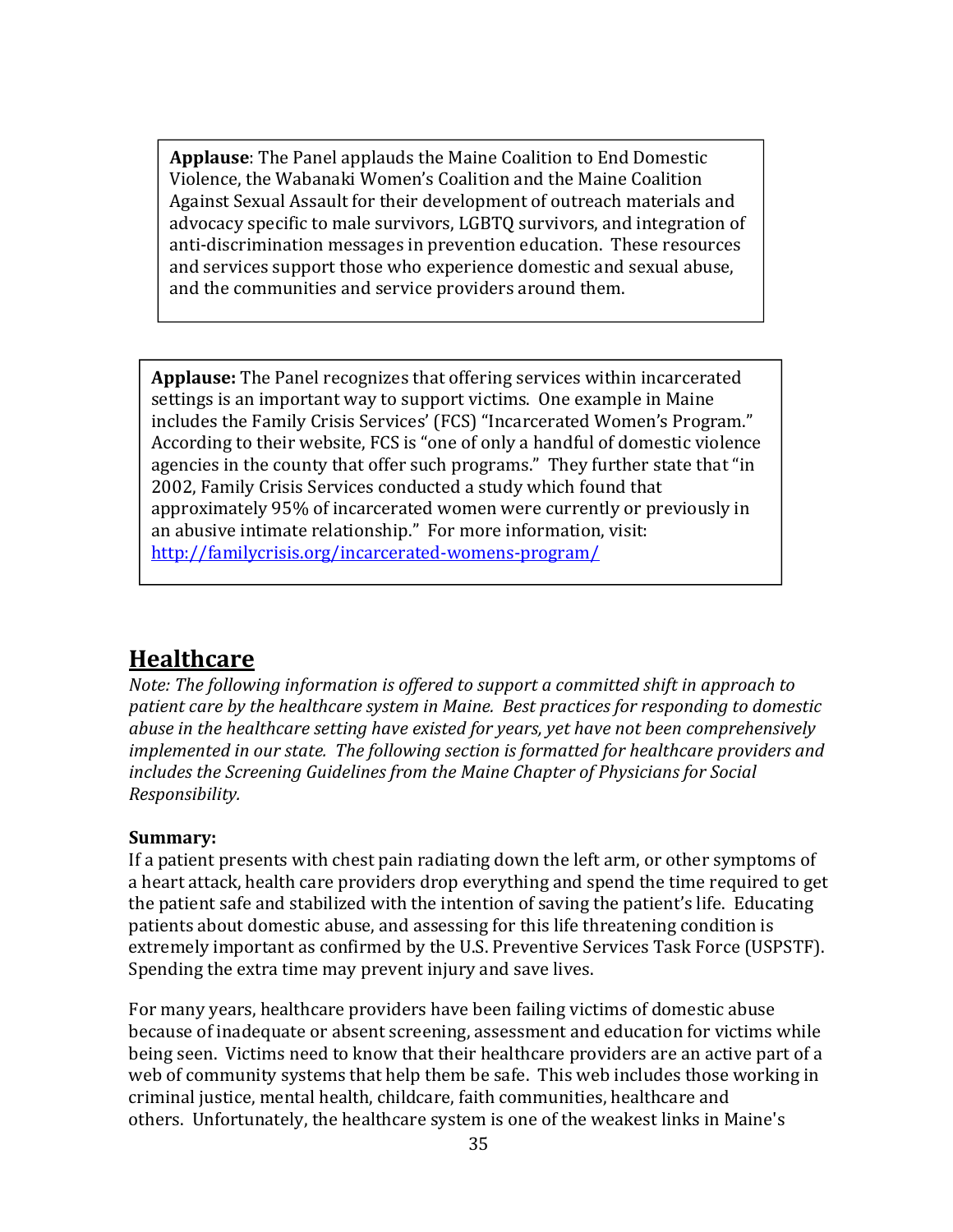efforts to provide a coordinated community response to domestic abuse. Physicians, nurses, nurse practitioners, physician assistants, medical assistants in offices, nursing assistants in hospitals, physical therapists, home health aides and others, have a professional and ethical responsibility to meet the physical, emotional and safety needs of this patient population.

Research reveals that many providers fail to ask about domestic abuse in patients' lives because they do not know what to do if patients say "yes." Others simply have no education about safe assessment techniques and options available for victims.

**Most importantly, the focus must be less on victims disclosing abuse, and more on providing information to all patients that help is available in many forms, from many systems, when patients are ready to access services.**

The USPSTF recommends that clinicians screen women of childbearing age for intimate partner violence (IPV) and provide or refer patients who screen positive to intervention services. Available screening instruments can identify current and past abuse or increased risk for abuse, and intervention based on such screens prevents morbidity and mortality. Several instruments used in more than one study were highly sensitive and specific. (USPSTF, 2013)

It is uncommon for victims of abuse or violence to tell anyone what is happening to them. Therefore, when victims disclose to their healthcare providers by answering "yes" to questions about abuse (during conversations or by checking boxes on health history forms) providers have unique opportunities to provide support, information, and resources. Appropriate provider responses include asking follow up questions, validating the patient's experience, and assessing how the abuse may be placing the patient at emergent risk of life or chronically impacting the patient's or other family member's health and well-being. As part of a brief conversation, assessing immediate safety concerns, actively offering to help the patient connect with services available from the local domestic abuse resource center, and considering how current abuse may interfere with the patient's ability to follow through with any treatment plan is the minimum that must take place. Such understanding of a patient's circumstances makes it possible to identify the strategies and remedies most likely to be both effective and achievable for the patient. Future visits should include follow-up on abuse issues to assure the patient has access to the most effective services.

A healthcare provider's failure to ask about abuse inadvertently sends a message that a patient's experience of abuse is too overwhelming or not important. This failure supports a conspiracy of silence and contributes to a victim's isolation. Vague and nonspecific symptoms, such as chronic pain, headaches, depression, anxiety, urinary tract infections, and sleep disruptions, which are often typical of patients experiencing ongoing abuse, will continue to frustrate uninformed providers. On the other hand, an informed, proactive, supportive response from healthcare providers can inform healthcare plans, help link victims to services, and give patients practical assistance so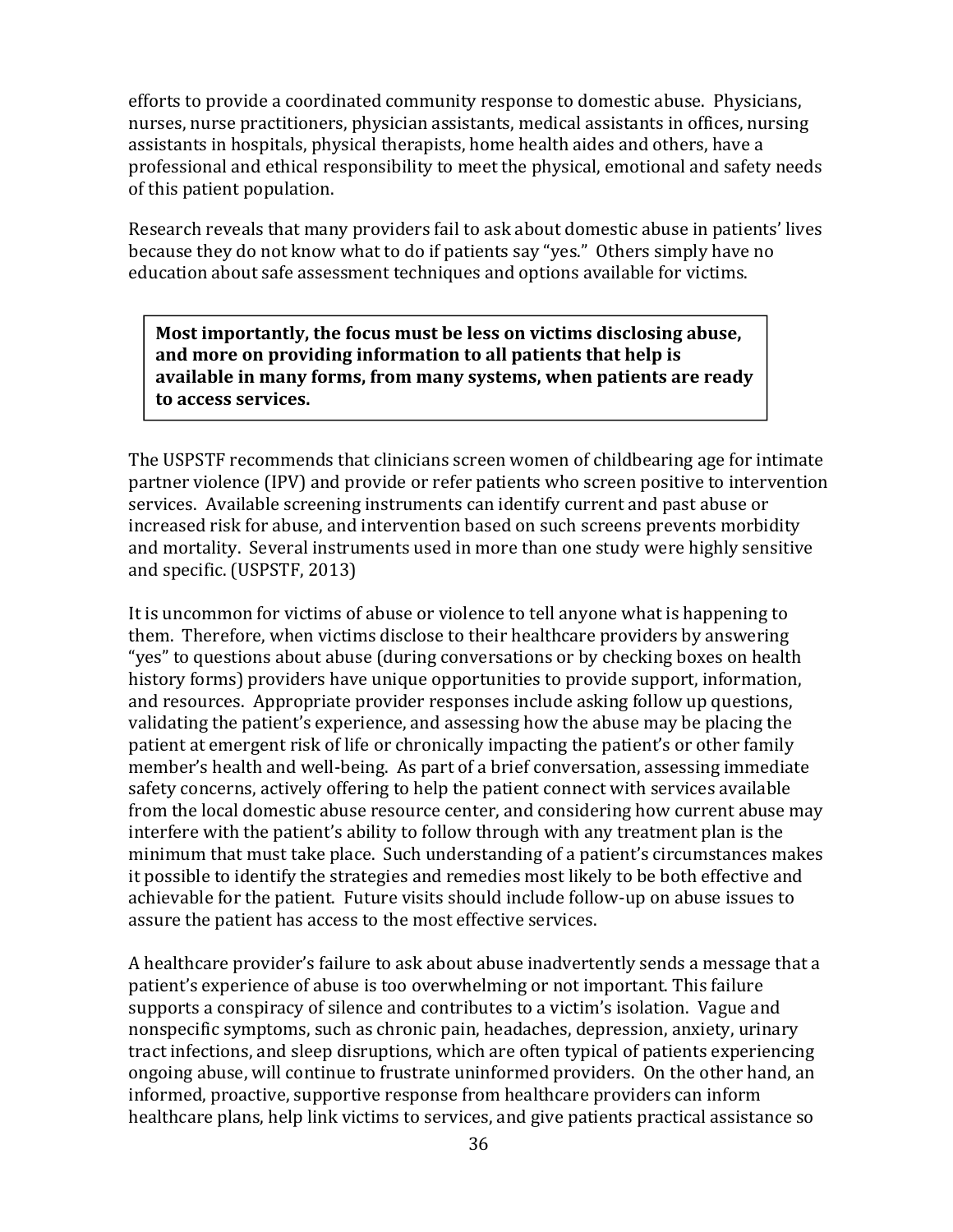that they may be able to identify and act on options to escape their abusers and live both safer and healthier lives.

> **Applause:** The Panel recognizes first response rescue workers and emergency medical technicians who respond to victims on a daily basis and do so with kindness and compassion, and with an understanding of the importance of thorough documentation.

**Applause:** The Panel recognizes the Radiology Department of Maine Medical Center for responding to the homicide of an infant by instituting a policy to ensure that a full-time radiologist will be on call at all times for x-rays.

#### **Observations:**

- The Panel observes that domestic abuse screening is inconsistent and more often is non-existent or completed inappropriately.
- The Panel observes that assessing patients for domestic abuse creates an opportunity for patients to share what they may be experiencing in their relationships and for the provider to offer referral information for support services.
- The Panel observes that some healthcare providers do not document domestic abuse when patients are involved in the legal system.
- The Panel observes that abusers who use strangulation against victims can cause anoxic encephalopathy - short and long-term cognitive and emotional impairment - in victims.
- The Panel observes that perpetrators often prevent victims of domestic abuse from seeking healthcare, or obstruct victims from making or following through with appointments, medication regimens, and treatment plans.
- The Panel observes that Medicare requires that all patients, regardless of age, be screened for suicidal tendencies, i.e. feelings of helplessness or hopelessness. Perpetrators who exhibit suicidal ideation and depression, and have access to firearms, can become lethal and may commit homicides and/or suicides.
- The Panel observes that depression and anxiety in perpetrators may mask homicidality.
- The Panel observes that caregivers of older, dependent adults may experience stress that may interfere with appropriate care and treatment. This in turn may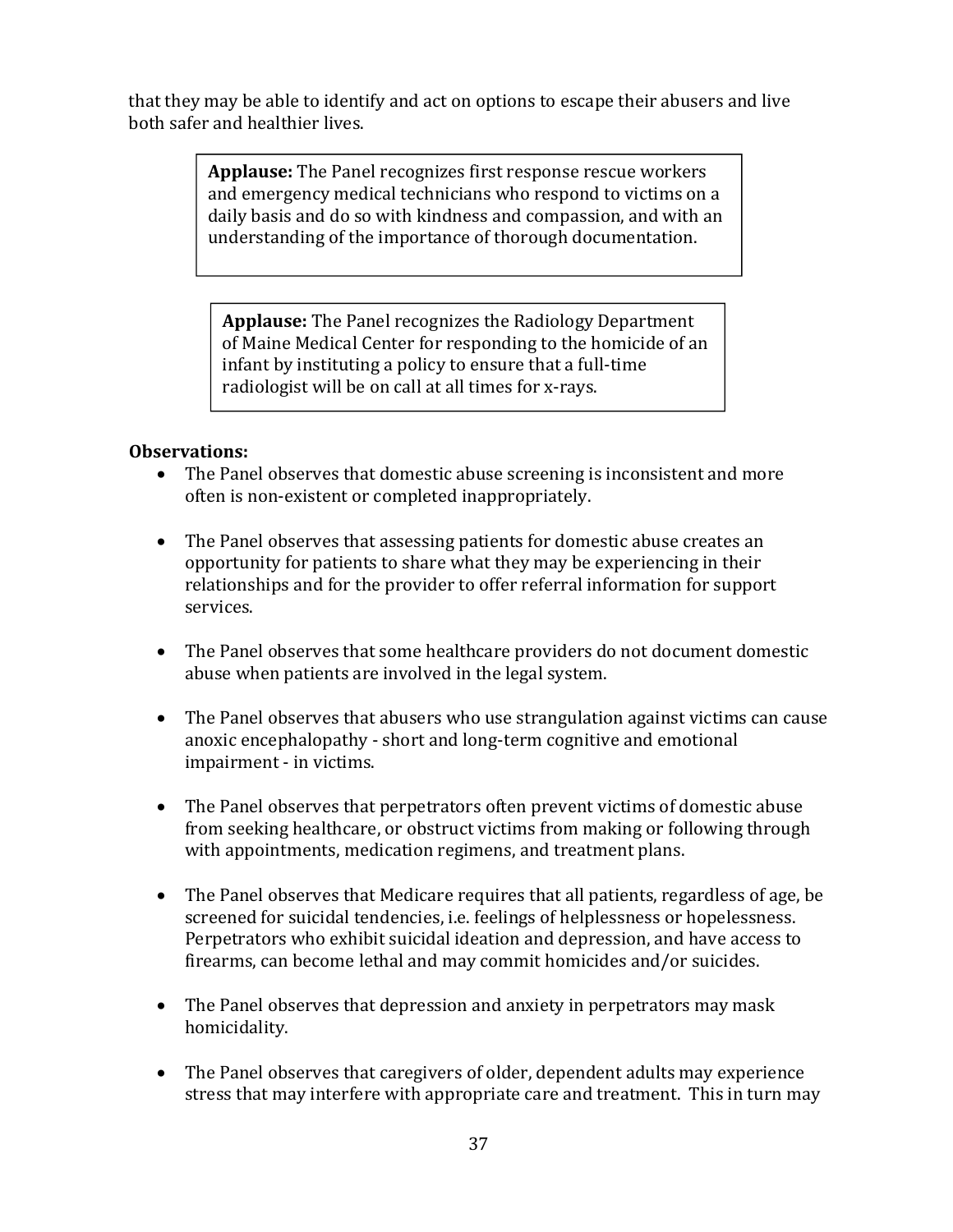add to the feelings of helplessness and hopelessness in the dependent older adult. 

- The Panel observes that as people age and/or when health deteriorates, many patients put into place advance healthcare directives. However, family members or other caregivers may not be aware of the directive or aware of depression and suicidality in their loved ones.
- The Panel observes that end-of-life planning emphasizes the wishes of people about the care they receive. Physician Orders for Life Sustaining Treatment is an approach to end-of-life planning emphasizing: "(i) advance care planning conversations between patients, healthcare professionals and loved ones; (ii) shared decision-making between a patient and his/her healthcare professional about the care the patient would like to receive at the end of his/her life; and (iii) ensuring patient wishes are honored." *(http://www.polst.org/about-thenational‐polst‐paradigm/).*
- The Panel observes that appropriate screening for perpetrator behavior in the healthcare setting provides an opportunity to improve health for those patients, and also may contribute to the safety, or lack of safety and well-being, of victims.
- The Panel observes that perpetrators may point to their own traumatic brain injury (TBI) to explain their abusive behaviors toward victims; or perpetrators may claim that they need to use abusive behaviors to control a victim who has suffered a TBI. These behaviors serve offenders because they place the focus on victims rather than on themselves and their own behaviors.
- The Panel observes that electronic health records (EHRs) typically include several evidence-based screening questionnaires for common health issues that lend themselves to interventions for

*Perpetrator told law enforcement officer that the victim "bruised like a tomato."*

optimal health outcomes. For example, smoking habits, alcohol and other substance use, and depressed mood are typically included during the medical intake by self-administered questionnaires or by interview, and patient responses become part of the EHR. The healthcare provider is expected to follow-up on any affirmative responses by gathering a more complete history of the issue and offering education, support, referrals, and other appropriate interventions. In contrast, screening for intimate partner violence has not been routinely included in the EHR, and, if included, has not always been accomplished with evidence-based screening tools. As of January, 2013, the USPSTF recommends that healthcare providers screen all women of childbearing age for intimate partner violence using evidence-based questionnaires. Women with a positive response ("screen positive") must be provided with, or referred for, intervention services. This recommendation is supported by research showing that a variety of interventions can be delivered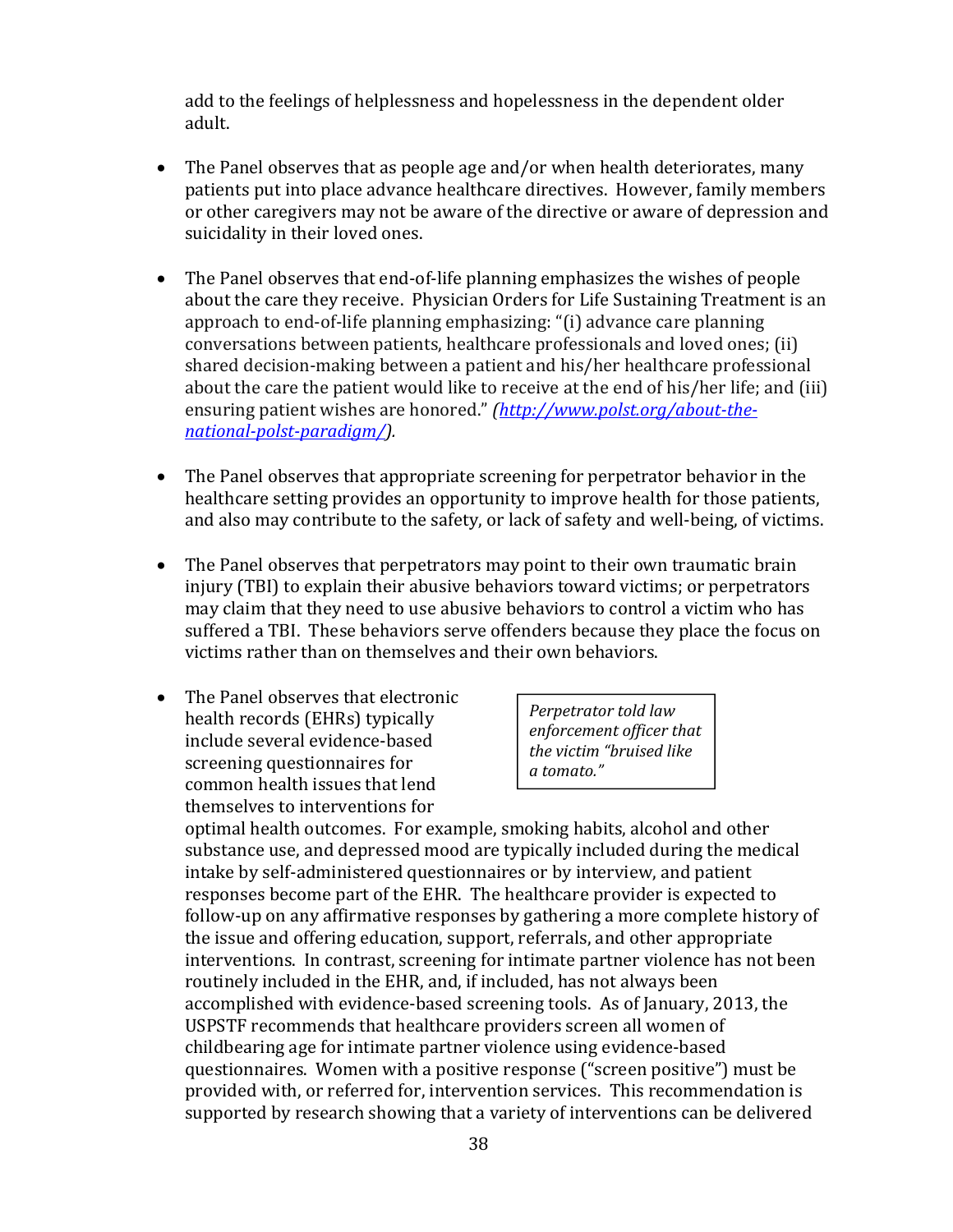or referred by primary care, including counseling, home visits, information cards, referrals to community services, and mentoring support. Research indicates that the potential benefits of screening include reduction of exposure to abuse, physical and mental harms, and mortality.

- In the primary care setting, the screening questions regarding intimate partner violence often are posed by non-professional staff such as medical assistants. The Panel observes that such questions are of a highly sensitive nature and the individuals who ask the questions must do so skillfully and be prepared to respond appropriately.
- The Panel observes that healthcare providers generally define a "successful" outcome as having identified and "fixed" the chief medical complaint of the patient. For patients experiencing domestic abuse, however, such a definition does not describe the best practice approach for healthcare providers when responding to victims or perpetrators.

#### **Recommendations:**

1. The Panel recommends that healthcare providers consistently screen all patients for domestic abuse, appropriately providing them with resource information. This universal education of all patients offers information to people who may know of family members or friends who are being subjected *officer that "He [the perpetrator] won't leave me alone."*

*Victim told law enforcement*

to abuse. Universal education also provides information to victims so that if and when they disclose, their needs are met and addressing their needs becomes part of long-term treatment plans.

- 2. The Panel recommends that healthcare providers redefine a "successful" outcome for a patient affected by domestic abuse as having provided information so that patient can make informed decisions. In addition, when a patient is a minor or an incapacitated or dependent adult, healthcare provider outcomes must include filing a report with the Maine Department of Health and Human Services.
- 3. The Panel recommends that healthcare providers recognize that the medical record is a legal document, and that it is important to assess and document the physical, emotional, and psychological needs of the patient. In addition, providers must be prepared for the possibility of testifying in court regarding medical records.
- 4. The Panel recommends that healthcare providers document in the medical record screening questions that were asked as well as patients' statements about abuse that they may be experiencing. More specifically, "several screening instruments can be used to screen women for intimate partner violence. Those with the highest levels of sensitivity and specificity for identifying intimate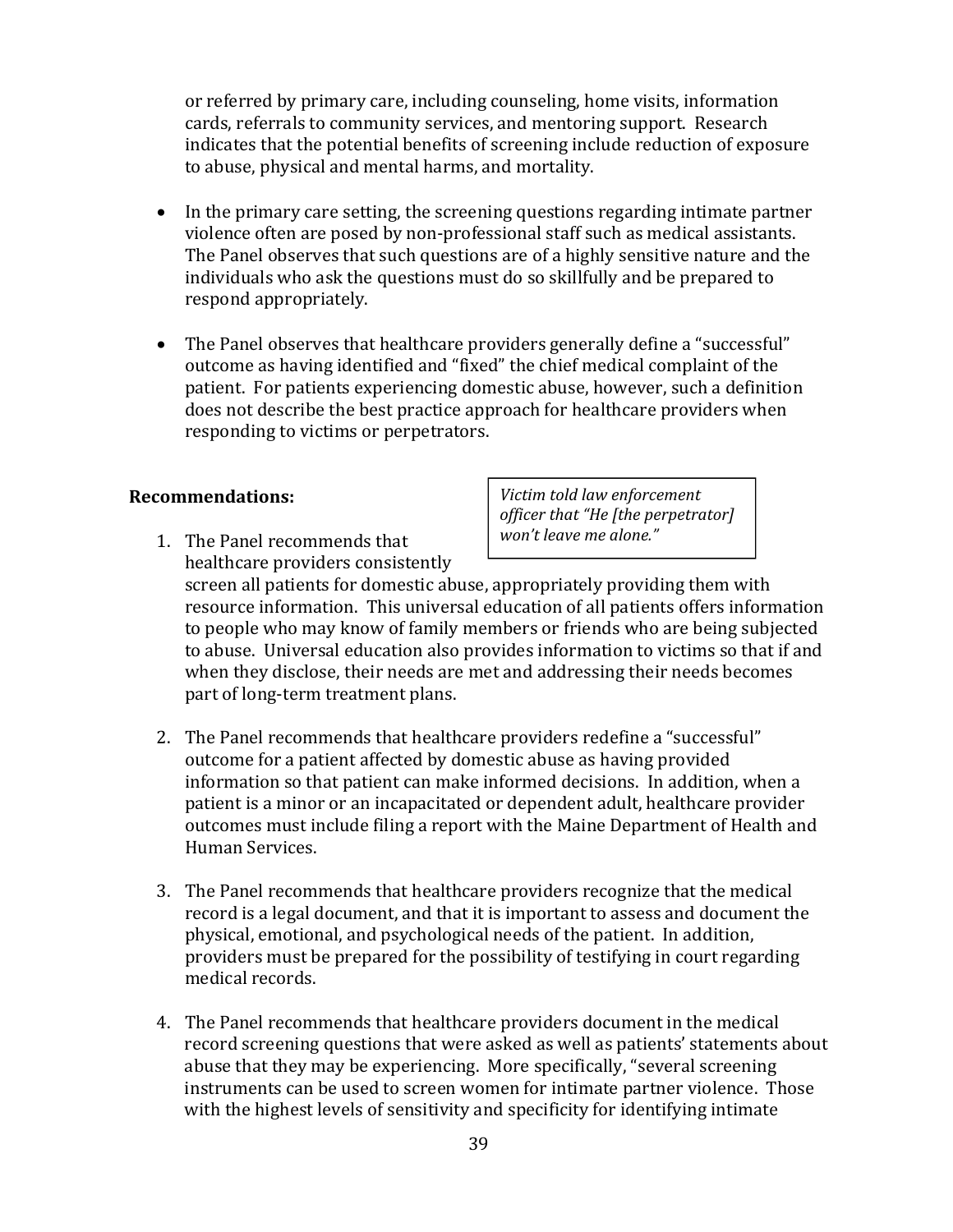partner violence are Hurt, Insult, Threaten, Scream (HITS) (English and Spanish versions); Ongoing Abuse Screen/Ongoing Violence Assessment Tool (OAS/OVAT); Slapped, Threatened, and Throw (STaT); Humiliation, Afraid, Rape, Kick (HARK); Modified Childhood Trauma Questionnaire–Short Form (CTQ-SF); and Woman Abuse Screen Tool (WAST). The HITS instrument includes 4 questions, can be used in a primary care setting, and is available in both English and Spanish. It can be self- or clinician-administered. HARK is a selfadministered 4-item instrument. STaT is a 3-item self-report instrument that was tested in an emergency department setting." (USPSTF, 2013)

- 5. The Panel recommends that healthcare providers respond appropriately to patients who raise safety concerns, by providing domestic violence resource center referrals to patients and family members.
- 6. The Panel recommends that a patient's record be "flagged" if appointments are frequently missed or cancelled, and if the patient has disclosed any type of abuse.
- 7. The Panel recommends that healthcare providers screen all patients for access to firearms, at the same time that they screen for depression, anxiety, and suicidal ideation. Access to firearms becomes especially dangerous when a patient or her/his partner has screened positively for depression or suicidality.
- 8. The Panel recommends that healthcare providers inform any patient who discloses domestic abuse about the increased risk when firearms are kept in the home.
- 9. The Panel recommends that healthcare providers listen for symptoms and, when present, assess for signs of subtle or significant cognitive changes since these could be linked to concussion, strangulation and anoxic injury to the brain.
- 10. The Panel recommends that screening older patients for depression and suicidal ideation is imperative, especially during times of transition from home to assisted living, home to living with an adult child, etc.
- 11. The Panel recommends that caregiver stress level be monitored by healthcare providers, case managers, and others, so that appropriate supports can be offered.
- 12. The Panel recommends that the Maine Coalition to End Domestic Violence develop a comprehensive domestic abuse training program for healthcare providers including medical assistants in physician offices, wellness clinics, urgent care offices, home health aides, Registered Nurses, Nurse Practitioners, physicians, and Physician Assistants.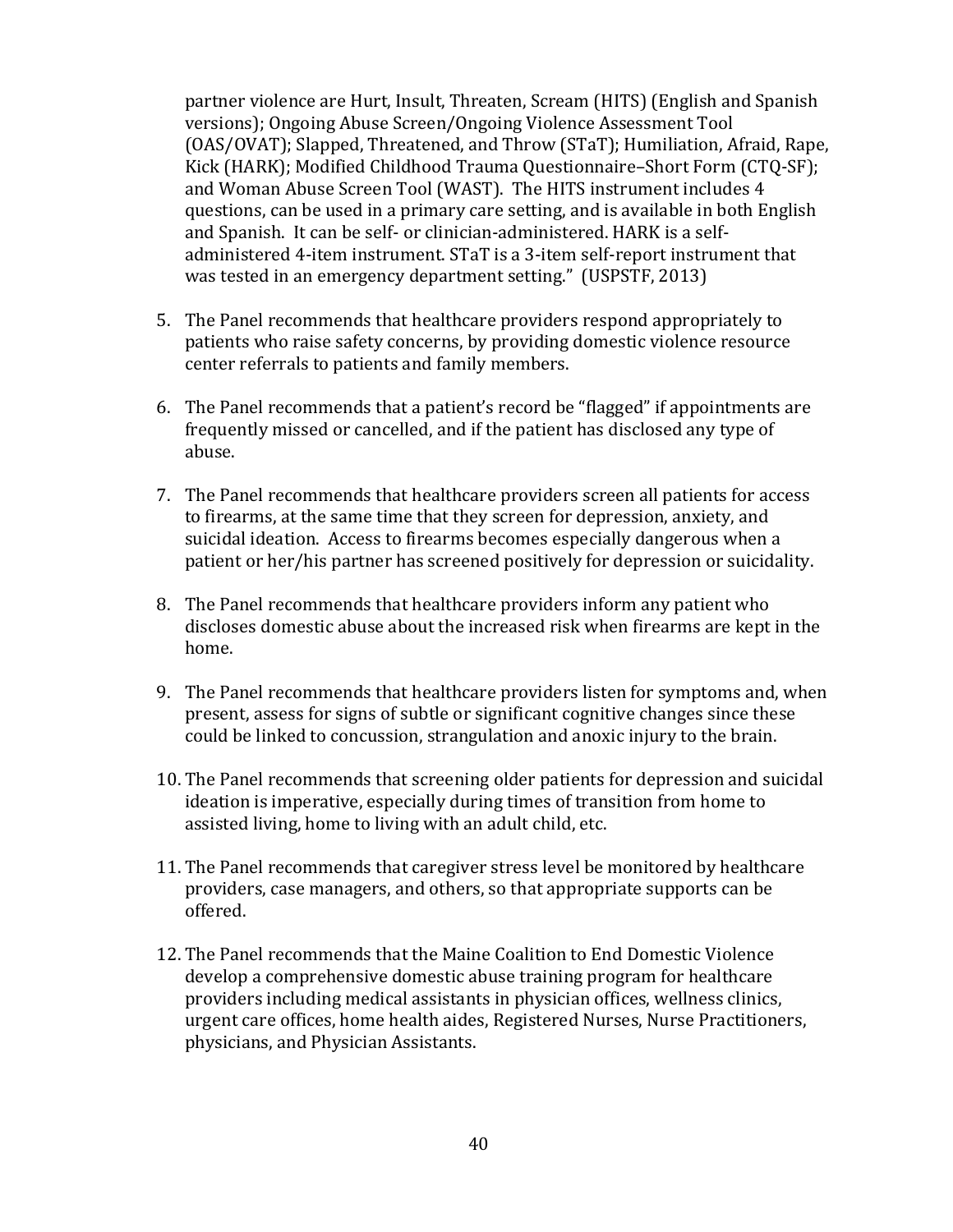### **Anoxic Brain Injury – Health Trauma and Non‐Fatal Strangulation ‐**

#### **Observations:**

- The Panel observes that traumatic brain injury (TBI) associated with blunt head trauma, and anoxic brain injury due to domestic violence strangulation, leads to cumulatively increasing cognitive impairment. Perpetrators who inflict head injury endanger victims with short and long term consequences, up to and including death. Perpetrators who inflict head injury on pregnant women endanger both mother and fetus.
- The Panel observes that repetitive head trauma within short periods of time (multiple hits) increases the injury to the brain. Each subsequent consecutive hit to the head requires less force to cause more profound and higher probability of permanent brain damage. Studies find that 30% of domestic abuse victims experience loss of consciousness (a severe concussion), with 67% of those reporting residual problems post head injury consistent with post-concussion syndrome  $(1)$ .
- The Panel observes that non-fatal strangulation, especially when the victim loses consciousness, causes asphyxia to the brain  $-$  a lack of oxygen that causes diffuse brain cell damage. More than half of the perpetrators of non-fatal strangulation use strangulation repeatedly, and many perpetrators inflict multiple strangulations resulting in a loss of consciousness. Thus, abusers who strangle their victims inflict repetitive brain damage.
- The Panel observes that prior non-fatal strangulation is associated with  $6+$  fold odds of perpetrators committing attempted homicides and 7+ fold odds of perpetrators committing homicides (2).
- The Panel observes that perpetrators who use TBIs and strangulation as tactics of coercive control do so in order to debilitate victims and make it less and less likely that victims can effectively safety plan and/or escape.

Perpetrators inflicting TBIs in victims may cause the following cognitive problems: 

- $\circ$  Impaired attention span and concentration, forgetfulness and a lack of awareness of the deficits.
- $\circ$  Short and long term memory loss.
- o Slowness/disorganization in thinking, decreased performance, problem-solving challenges.
- o Decreased functional ability to read and comprehend, write and even speak.
- o Impaired executive function: Problems planning, goal setting, temporally sequencing, prioritizing, initiating and finishing.
- $\circ$  Easily overwhelmed with multiple sensory inputs/multitasking.
- $\circ$  Reduction in abstract reasoning capacity and complex information processing.
- $\circ$  Difficulty with new learning due to impaired short term memory.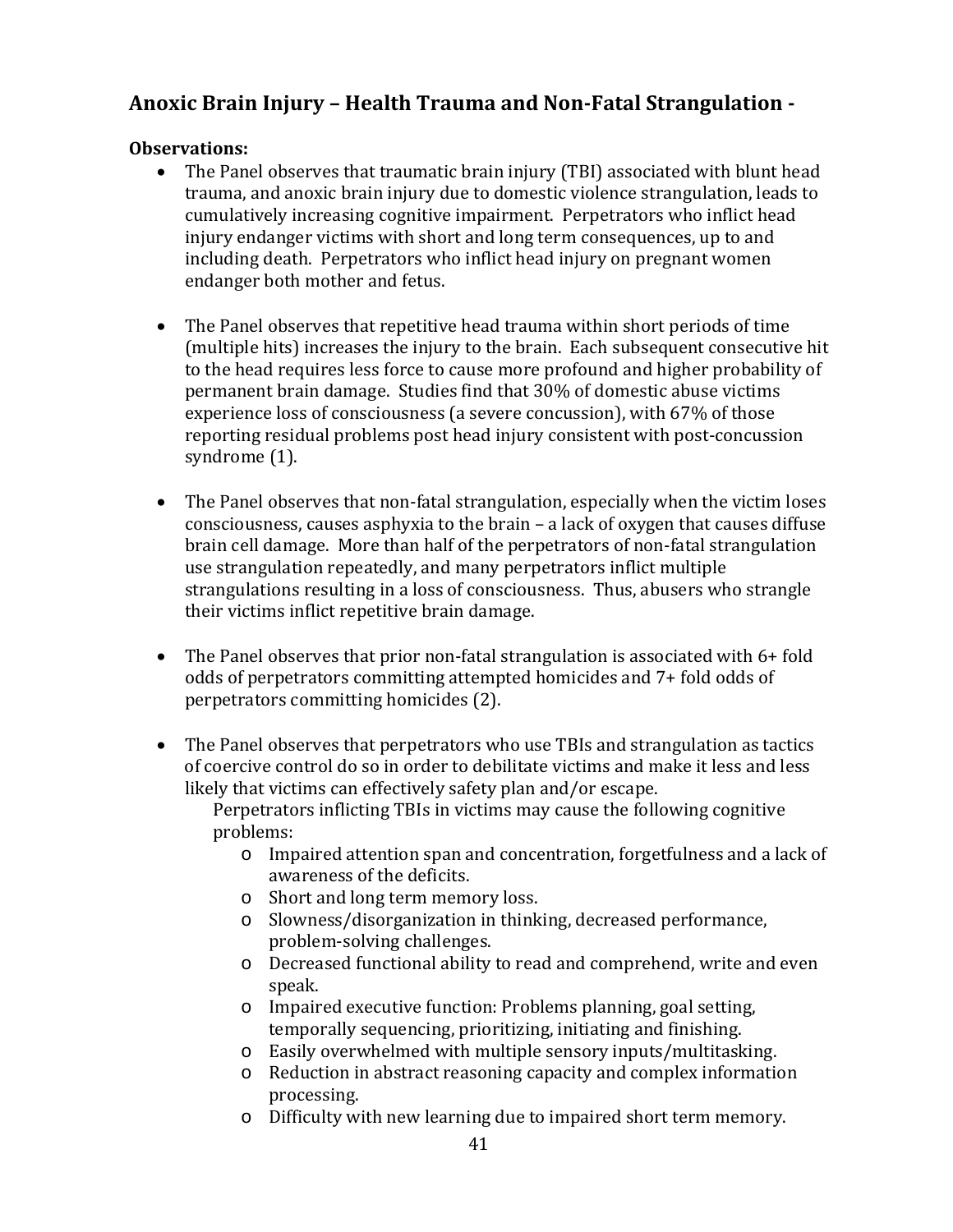Perpetrators inflicting TBIs in victims may cause the following emotional/behavioral problems:

- o Impulsivity/disinhibition.
- o Personality changes.
- o Rapid mood swings, emotional lability, rage reactions, agitation, low frustration tolerance.
- o Anxiety.
- o Depression with flat affect.
- o Impaired social judgment.

Perpetrators using non-fatal strangulation against victims may create chronic problems, including:

- o Voice changes.
- o Acid reflux.
- $\circ$  Tinnitus (ringing or buzzing in the ears).
- o Dizziness.
- o Memory loss.
- $\circ$  Changes in personality.
- o Depression and/or anxiety.
- o Post Traumatic Stress Disorder.
- o Learning deficits and inability to concentrate.
- o Development of stroke days, weeks, or years later.
- o Development of Parkinson's disease later in life.

#### **Recommendations:**

- 1. The Panel recommends that as an integral part of healthcare screening, providers include questions regarding head trauma and post head trauma, signs of post-concussion syndrome with assessment of cognitive/emotional impairment, and questions about strangulation during a violent episode.
- 2. The Panel recommends that patients who have been subjected to domestic abuse or are known to have been strangled be properly assessed for injury using appropriate diagnostic tests.
- 3. The Panel recommends that health care providers obtain training about the physical process of strangulation, signs and symptoms, and the care and appropriate treatment of victims of strangulation.

#### **REFERENCES**

- 1) Corrigan ID, Wolf W, et al Early identification of mild traumatic brain injury in female victims of domestic violence. Amer J Ob Gyn 2003 May; 188(5):S71-S76
- 2) Glass N, Laughon K, *et. al.* Non-fatal strangulation is an important risk factor for homicide of women. J Emerg Med 2008 October; 35(3):329-335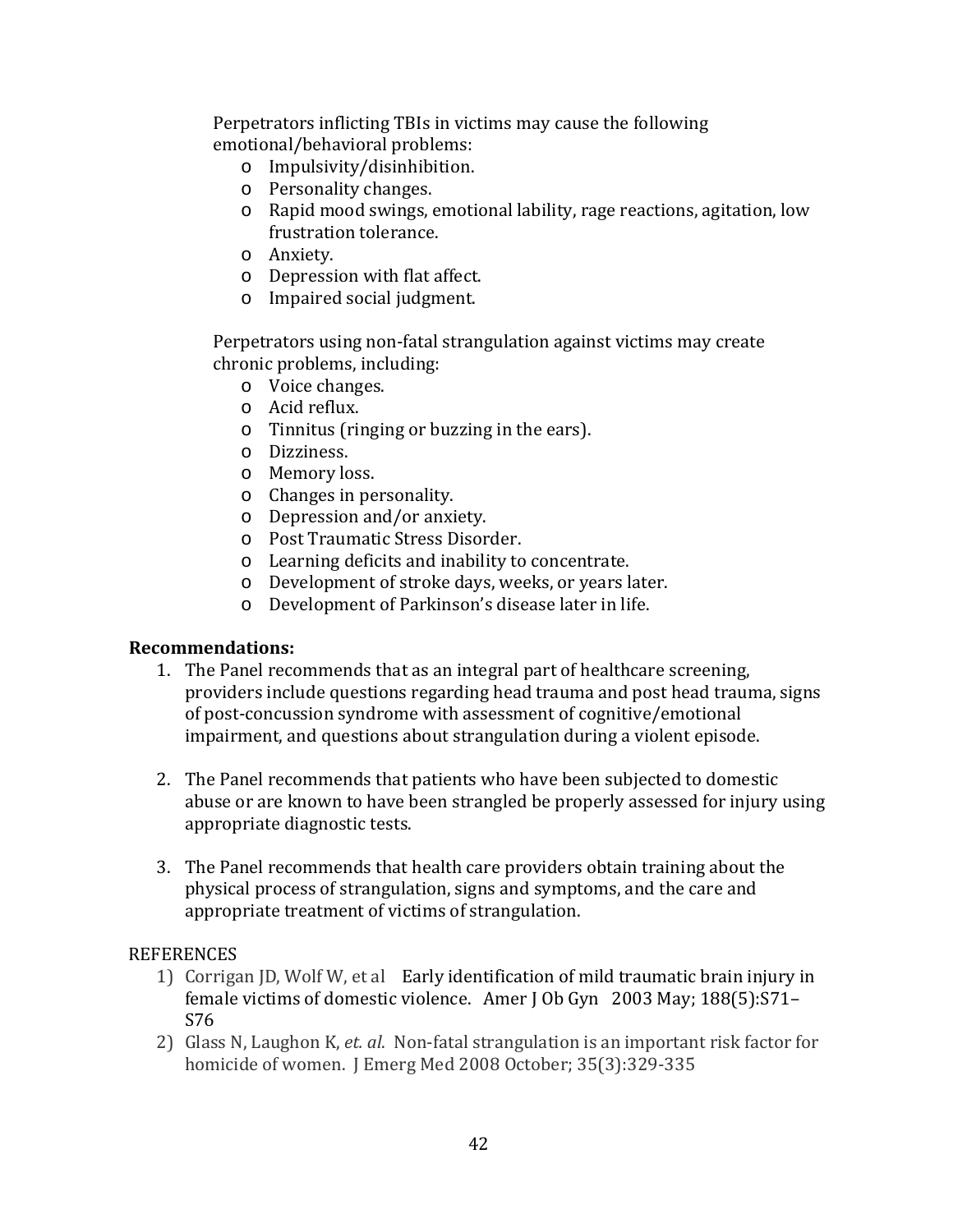## **Behavioral Health**

#### **Observations:**

- The Panel continues to review cases that involve domestic violence perpetrators and victims with co-occurring domestic abuse, mental health and/or substance abuse issues.
- $\bullet$  The Panel observes that substance abuse does not cause domestic violence. Perpetrators who receive and successfully complete substance abuse treatment likely will continue to be abusive when sober.
- The Panel observes that people struggling with mental health and/or substance abuse issues may be at greater risk of being subjected to domestic abuse and sexual assault, as well as sexual and financial exploitation. Mental health and/or substance abuse issues can overshadow domestic abuse, causing the domestic abuse to remain unseen and without response or intervention.
- The Panel observes that the co-occurrence of excessive substance use and violent behavior may indicate lethality and increased risk to a victim or perpetrator.
- In communities where use of illegal substances is prevalent, people may distrust community resources and may not see the systems of response, including law enforcement, as helpful resources.
- The Panel observes that for people who experience both domestic abuse and addiction, very limited resources exist, and sometimes there is no access to those services. Substance abuse treatment centers currently may operate with a four to six month waiting list for those with health insurance, and up to a nine month waiting list for those without health insurance. Lack of housing may be a barrier, because a perpetrator under contract with a treatment center is required to have a housing plan.
- The Panel observes that Primary Care Providers in rural areas are the frontline mental health providers. Thus, it is imperative that these healthcare providers understand the negative impact on health and development of chronic conditions for patients experiencing domestic abuse. In addition, these providers must understand the connection between suicidality and homicidality, as they are so often linked.
- The Panel observes that any loss of health insurance resulting in a person's inability to continue needed psychotropic medications and professional support could put the uninsured and others at risk. For example, suicidality and homicidality have been linked in previous Panel reports and in many studies. Any loss of psychotropic medication needed to address significant depressive symptoms could amplify future violence. Additionally, ceasing behavioral health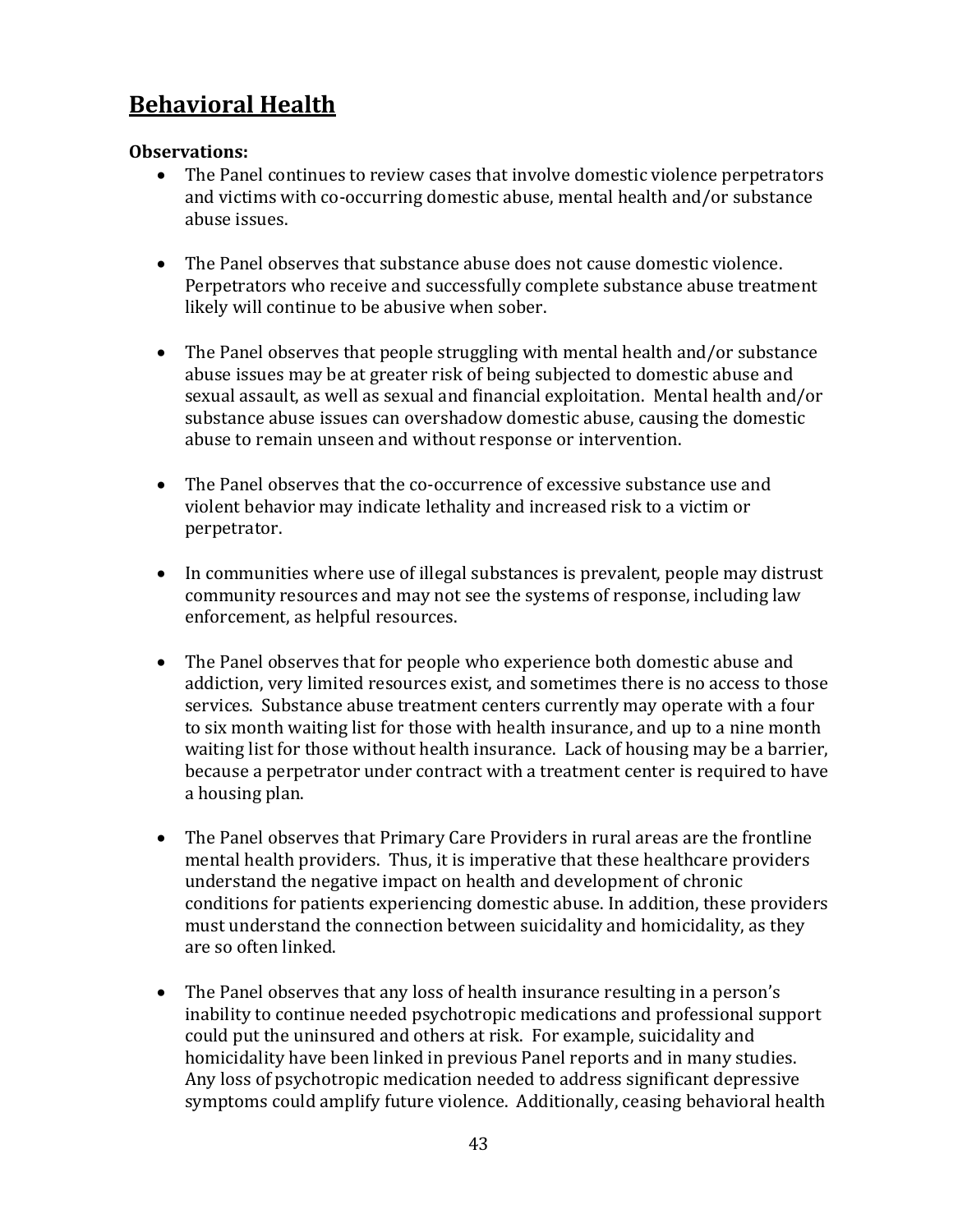services for perpetrators, victims, or potential victims places them at increased risk. 

#### **Recommendations:**

- 1. The Panel recommends that mental health/substance abuse providers (including Employee Assistance Program providers) receive training about:
	- $\circ$  The importance of securing as much background information (mental health, criminal history, etc.) on perpetrators and victims as possible, from as many sources as possible.
	- o The risks of abusers re-offending.
	- $\circ$  The connection between substance abuse and domestic abuse.
	- o Appropriate referrals to Batterer Intervention Programs rather than anger management.
	- o Sources of other supportive resources for parents, friends, and partners.
	- o Cultural competence regarding domestic abuse.
- 2. The Panel recommends that perpetrators of domestic abuse who also abuse substances be mandated by courts into substance abuse counseling/treatment and Batterer Intervention Programs.
- 3. The Panel recommends that mental health providers screen for signs of domestic abuse in all patients, whether as victims or offenders.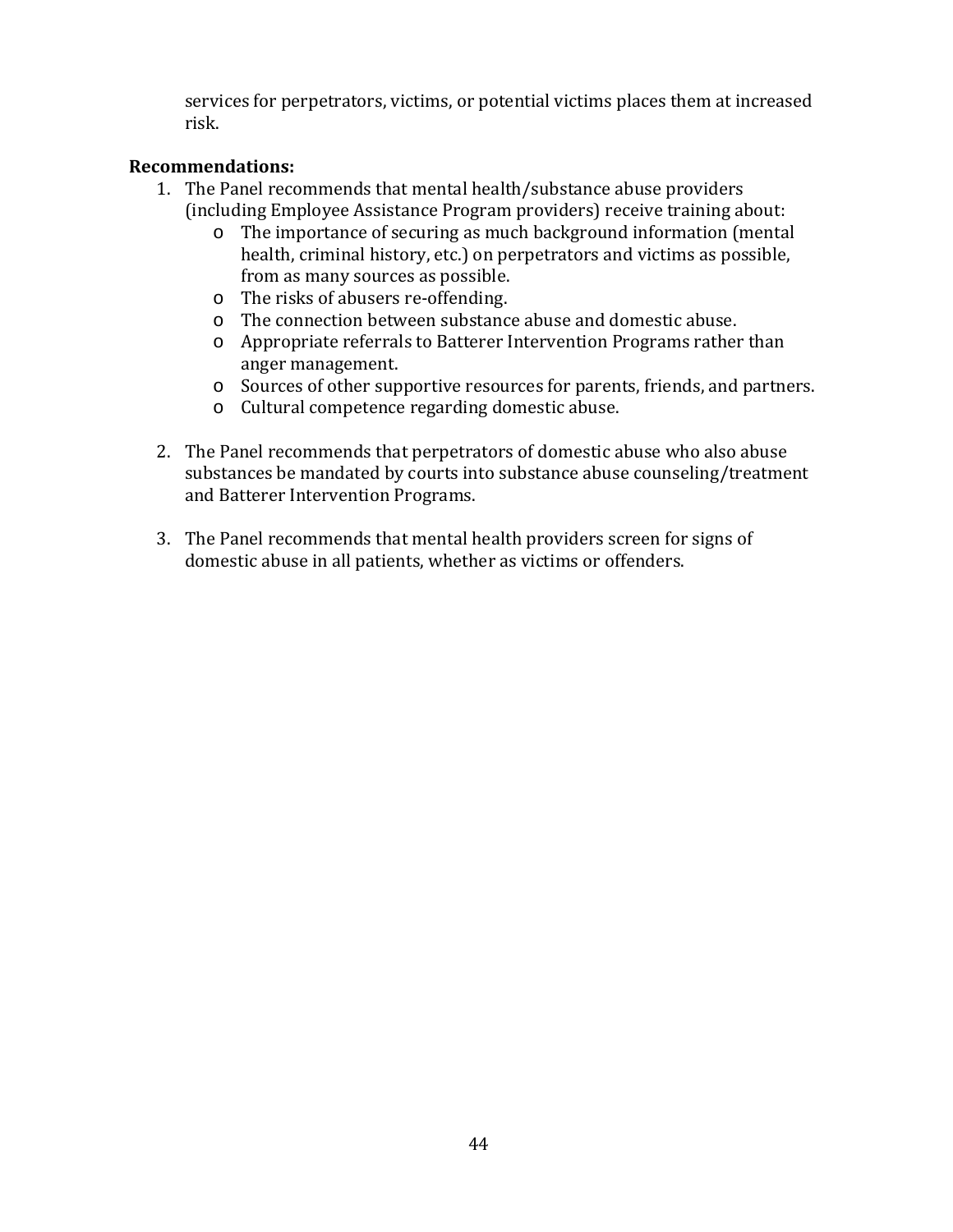## **Screening Questions developed by Physicians for Social Responsibility – Maine Chapter**

SCREENING QUESTIONS FOR POSSIBLE VICTIMS OF DOMESTIC VIOLENCE

While inquiring about abuse may seem difficult at first, recognizing that it is important, legitimate and potentially lifesaving to ask can help clinicians overcome their initial hesitations and become comfortable addressing domestic violence with their patients. Clinicians can help decrease a patient's potential discomfort by framing questions in ways that convey that he or she is not alone, that the provider takes this issue seriously, is comfortable hearing about abuse, and that help is available. With practice, each clinician will develop his or her own style of asking questions about abuse.

- 1. **Framing Question.** Sometimes it feels awkward to suddenly introduce the subject of abuse, particularly if there are no obvious indications a person is being abused. The following are examples of ways providers can introduce the issue:
	- $\cdot$  "We now know domestic violence is a very common problem. About 25% of women in this country are abused by their partners. Has this ever happened to you?"
	- $\bullet$  "Because violence is common in women's lives, I now ask every woman in my practice about domestic violence."
	- $\cdot$  "I don't know if this is a problem for you, but many of the women I see as patients are dealing with abusive relationships. Some are too afraid or too uncomfortable to bring it up themselves, so I have started to ask about it routinely."
	- \* "Because so many people I see in my practice are involved with someone who hits them, threatens them, continually puts them down, or tries to control them, I now ask all my patients about abuse."
- 2. **Direct Questions.** However one initially raises the issue of domestic violence, it is important to include direct and specific questions:
	- $\div$  Did someone hit you? Who was it? Was it your partner/husband?
	- $\dots$  Has your partner or ex-partner ever hit you or physically hurt you? Has he ever threatened to hurt you or someone close to you?
	- $\cdot \cdot$  I'm concerned that your symptoms may have been caused by someone hurting you. Has someone been hurting you?
	- $\bullet$  Does your partner ever try to control you by threatening to hurt you or your family?
	- $\div$  Has your partner ever forced you to have sex when you didn't want to? Has he ever refused to practice safe sex?
	- $\div$  Has he/she ever tried to restrict your freedom or keep you from doing things that were important to you? (like going to school, working, seeing friends or family)
	- $\div$  Does your partner frequently belittle you, insult you, and blame you?
	- Do you feel controlled or isolated by your partner?
	- $\bullet$  Do you ever feel afraid of your partner? Do you feel you are in danger? Is it safe for you to go home?
	- $\cdot$  Is your partner iealous? Does he/she frequently accuse you of infidelity?
- 3. **Indirect Questions**. In some clinical settings, it may be appropriate to start the inquiry with an indirect question before proceeding to more direct questions. The following are examples of this approach.
	- $\div$  Have you been under any stress lately? Are you having any problems with your partner? Do you ever argue or fight? Do the fights ever become physical? Are you ever afraid? Have you ever gotten hurt?
	- ◆ You seem to be concerned about your partner. Can you tell me more about that? Does he/she ever act in a way that frightens you?
	- $\div$  You mentioned that your partner loses his temper with the children. Can you tell me more about that? Has he ever hit or threatened to physically harm you or the children?
	- $\div$  How are things going in your relationship/ marriage? All couples argue sometimes. Are you having fights? Do you fight physically?
	- $\bullet$  You mentioned that your partner uses alcohol. How does he act when he is intoxicated? Does his behavior ever frighten you? Does he ever become violent?
	- $\bullet$  Who do you live with? (Answer) Do they treat you kindly? Does s/he hurt you in any way?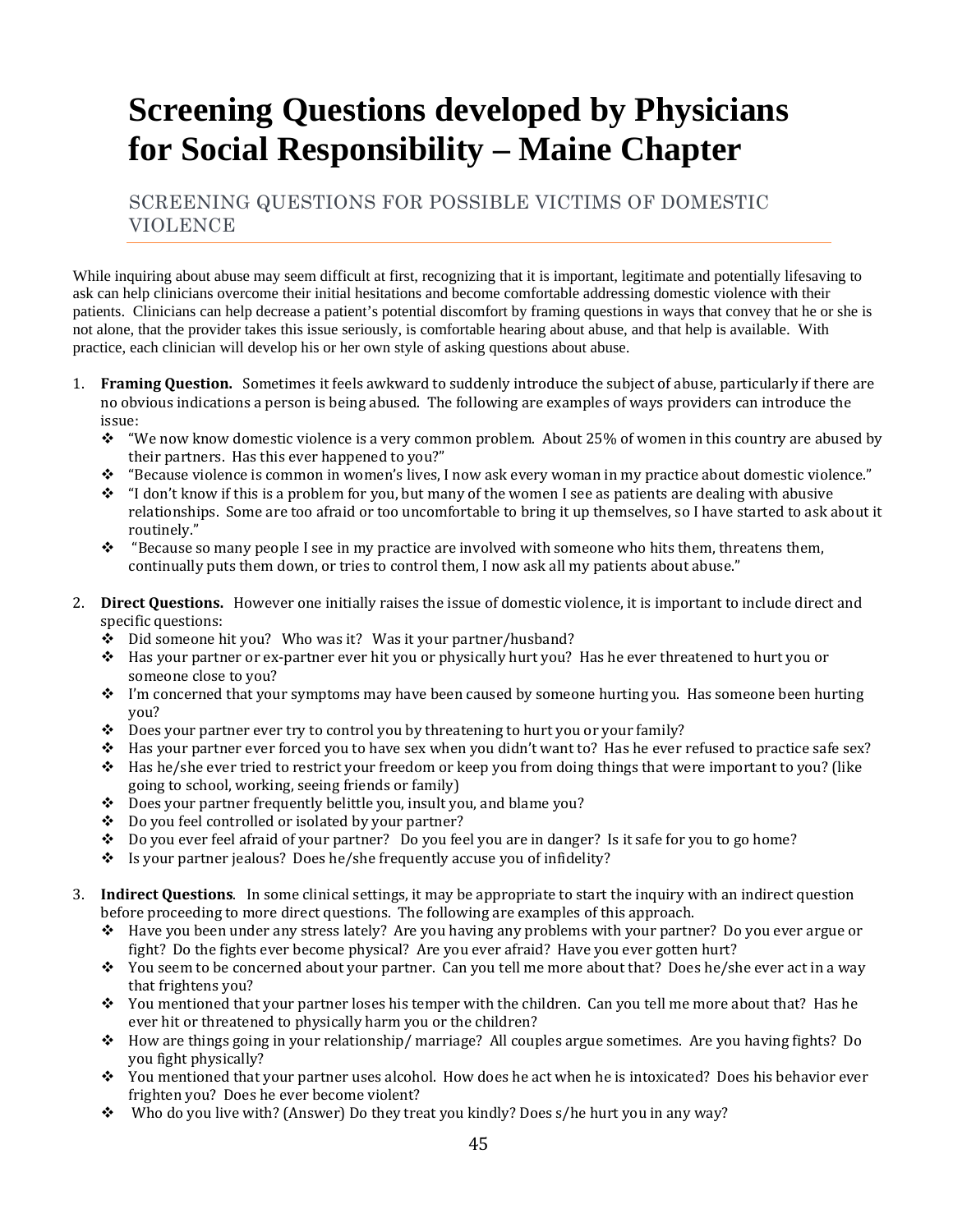$\cdot$  Like all other couples, same-sex couples have various ways of resolving their conflicts. How do you and your partner deal with conflicts? What happens when you disagree? What happens when your partner doesn't get his or her way?

**If a Patient Does Not Acknowledge Abuse:** If a patient says that abuse is not a concern, but the clinician is still concerned about abuse, a variety of issues may still be discussed. Let him/her know your concerns. Sometimes a patient may listen silently, without overtly acknowledging what is being said. In that case it is still helpful to offer some information about abuse. Make sure to provide the patient with a referral sheet or phone numbers. Encourage your patient to return if he or she has any problems in the future, and/or contact any of the resources that have been provided.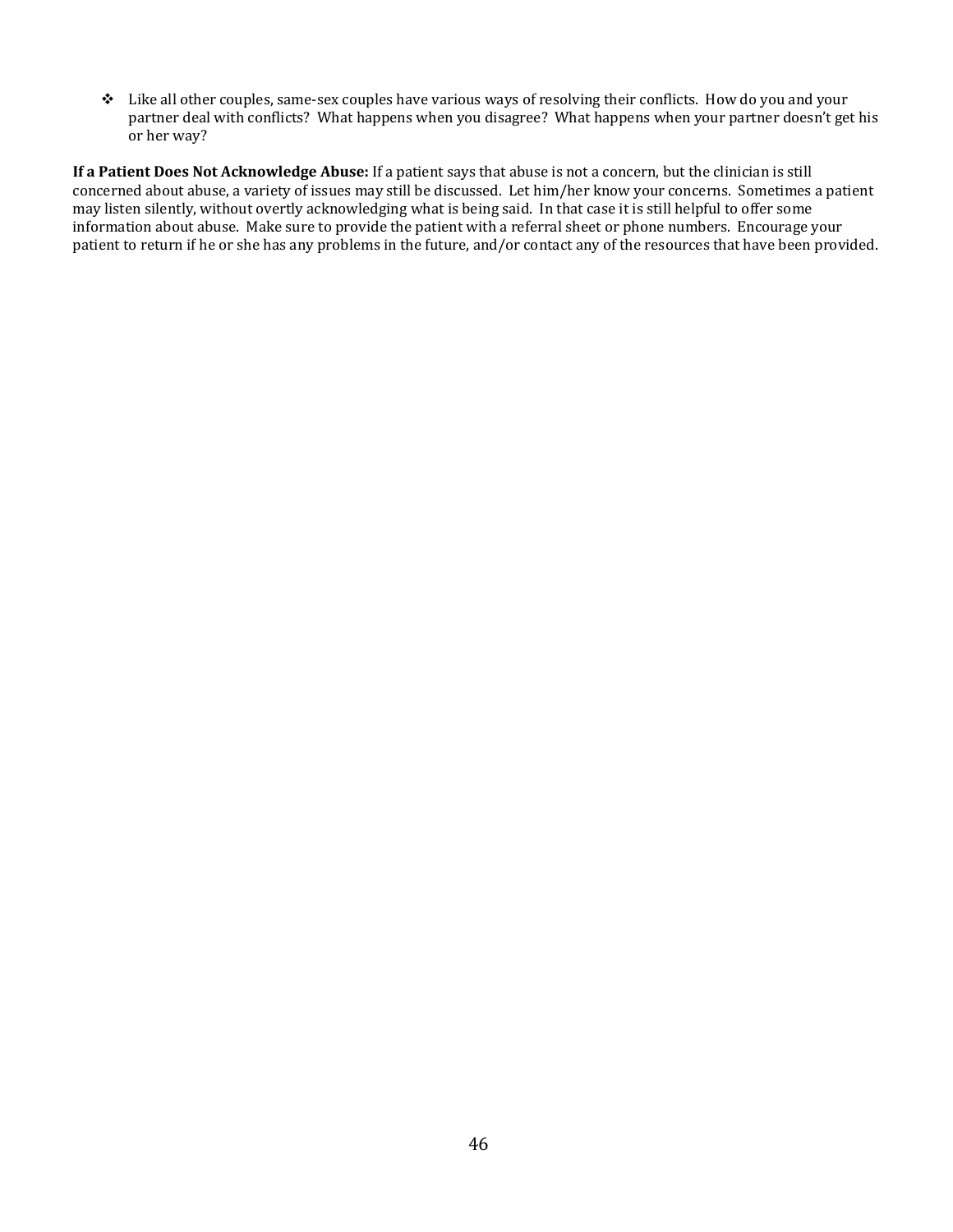# Appendix A: Enabling Legislation

### Title 19-A M.R.S. §4013(4)

4. Domestic Abuse Homicide Review Panel. The commission [Maine Commission on Domestic and Sexual Abusel shall establish the Domestic Abuse Homicide Review Panel, referred to in this subsection as the "Panel," to review the deaths of persons who are killed by family or household member as defined by section 4002.

- A. The chair of the commission shall appoint members of the Panel who have experience in providing services to victims of domestic and sexual abuse and shall include at least the following: the Chief Medical Examiner, a physician, a nurse, a law enforcement officer, the Commissioner of Health and Human Services, the Commissioner of Corrections, the Commissioner of Public Safety, a judge as assigned by the Chief Justice of the Supreme Court, a representative of the Maine Prosecutors Association, an assistant attorney general responsible for the prosecution of homicide cases designated by the Attorney General, an assistant attorney general handling child protection cases designated by the Attorney General, a victimwitness advocate, a mental health service provider, a facilitator of a certified batterers' intervention program under section 4014 and 3 persons designated by a statewide coalition for family crisis services. Members who are not state officials serve a 2-year term without compensation, except that of those initially appointed by the chair,  $\frac{1}{2}$  must be appointed for a one-year term.
- B. The Panel shall recommend to state and local agencies methods of improving the system for protecting persons from domestic and sexual abuse, including modification of laws, rules, policies and procedures following completion of adjudication.
- C. The Panel shall collect and compile data related to domestic and sexual abuse, including data relating to deaths resulting from domestic abuse when the victim was pregnant at the time of the death.
- D. In any case subject to review by the Panel, upon oral or written request of the Panel, any person that possesses information or records that are necessary and relevant to a homicide review shall as soon as practicable provide the Panel with the information and records. Persons disclosing or providing information or records upon the request of the Panel are not criminally or civilly liable for disclosing or providing information or records in compliance with this paragraph.
- E. The proceedings and records of the Panel are confidential and are not subject to subpoena, discovery or introduction into evidence in a civil or criminal action. The commission shall disclose conclusions of the review Panel upon request, but may not disclose information records or data that are otherwise classified as confidential.

The commission shall submit a report on the panel's activities, conclusions and recommendation to the joint standing committee of the Legislature having jurisdiction over judiciary matters by January 30, 2002 and biennially thereafter.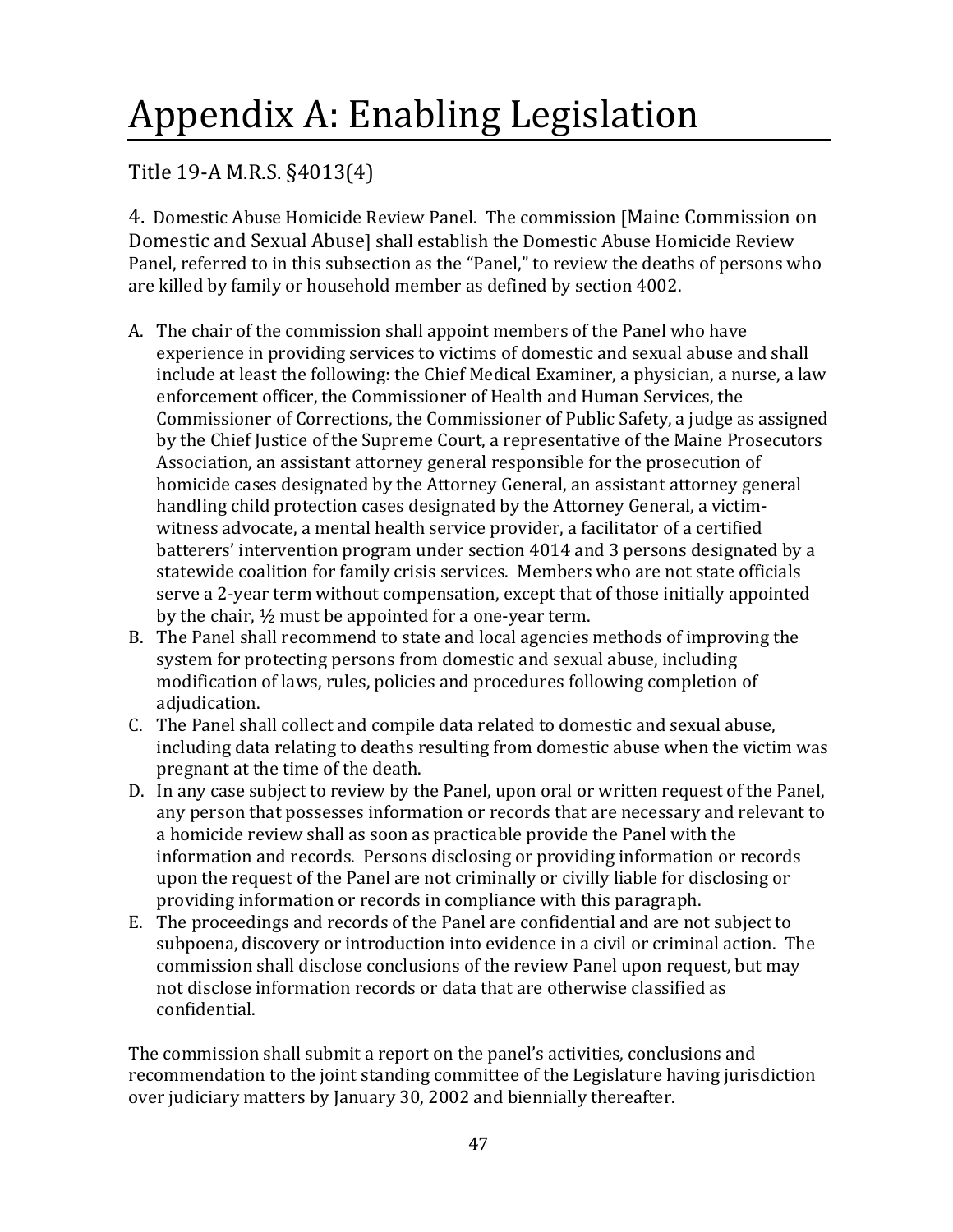## Appendix B: Maine Coalition to End Domestic Violence Resource Centers

#### **Maine Coalition to End Domestic Violence**

One Weston Court, Box #2, Augusta, ME 04330 www.mcedy.org 207-430-8334

#### Aroostook County **Hope and Justice Project**

www.hopeandjusticeproject.org P.O. Box 148 Presque Isle, ME 04769 Office: 207‐764‐2977 **Hotline: 1‐800‐439‐2323**

Penobscot & Piscataquis Counties **Spruce Run‐Womancare Alliance**

www.sprucerun.net

www.wmncare.org P.O. Box 192 Dover-Foxcroft, ME 04426 Office: 207‐564‐8166 

P.O. Box 653 Bangor, ME 04402 Office: 207‐945‐5102 **Hotline: 1‐800‐863‐9909**

Kennebec & Somerset Counties **Family Violence Project**

www.familyviolenceproject.org P.O. Box 304 Augusta, ME 04332 Office: 207-623-8637 **Hotline: 1‐877‐890‐7788**

Cumberland County **Family Crisis Services** www.familycrisis.org P.O. Box 704 Portland, ME 04104 Office: 207‐767‐4952 **Hotline: 1‐800‐537‐6066**

#### Hancock & Washington Counties **Next Step** www.nextstepdvproject.org

P.O. Box 1466 Ellsworth, ME 04605 Ellsworth Office: 207‐667‐0176 Machais Office: 207‐255‐4934 **Hotline: 1‐800‐315‐5579**

Androscoggin, Oxford & Franklin **Counties Safe Voices** www.safevoices.org

P.O. Box 713 Auburn, ME 04212 Office: 207‐795‐6744 **Hotline: 1‐800‐559‐2927**

Knox, Lincoln Sagadahoc & Waldo Counties **New Hope for Women**

www.newhopeforwomen.org P.O. Box A Rockland, ME 04841-0733 Office: 207‐594‐2128 **Hotline: 1‐800‐522‐3304**

York County **Caring Unlimited** www.caring‐unlimited.org

P.O. Box 590 Sanford, ME 04037 Office: 207‐490‐3227 **Hotline: 1‐800‐239‐7298**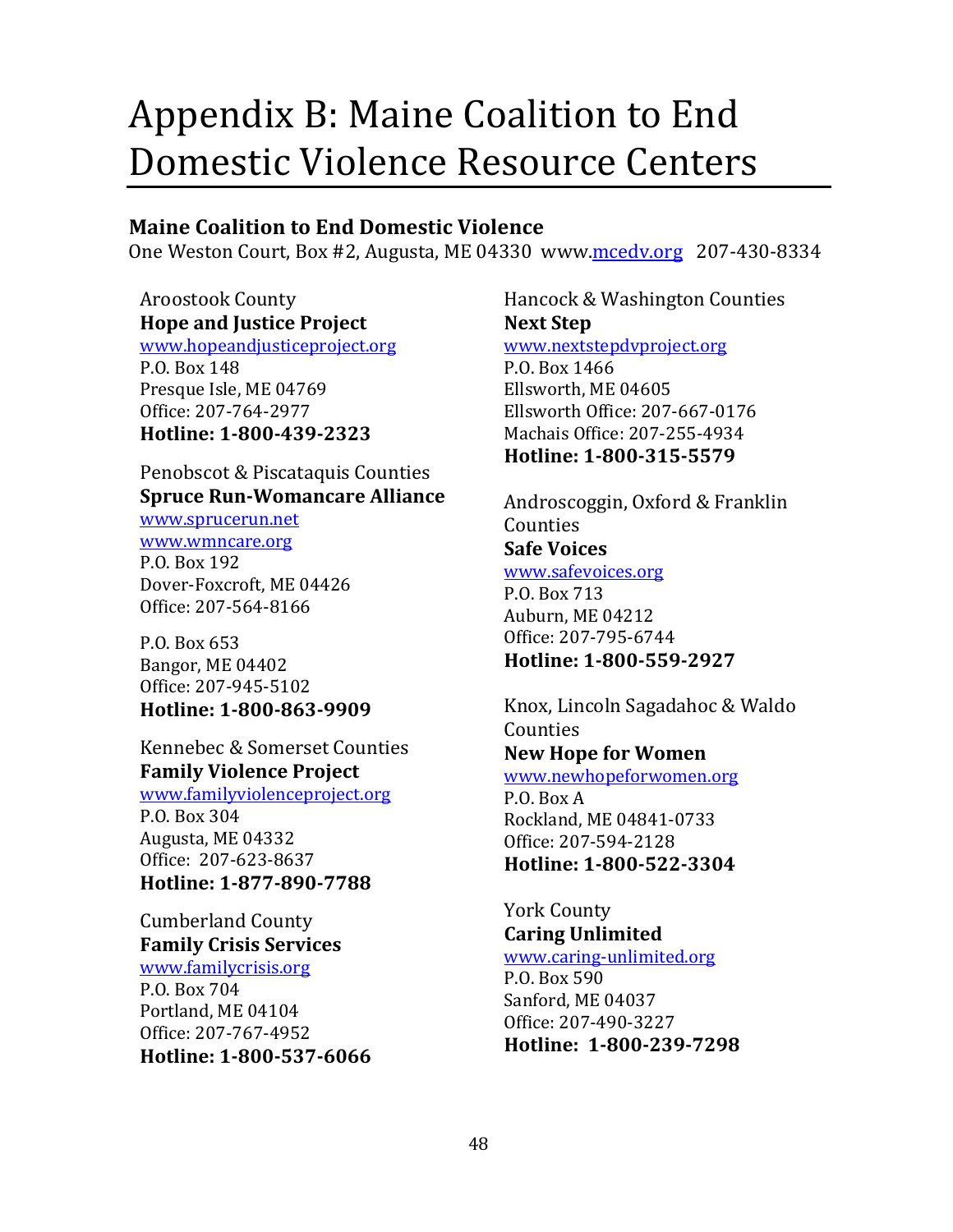## Appendix C: Maine Coalition Against Sexual Assault Member Centers

**Maine Coalition Against Sexual Assault**  www.mecasa.org 25 Memorial Circle, Suite 302, Augusta, ME 04330 Phone: 207-626-0034

**Statewide Sexual Assault Crisis & Support Line: 1‐800‐871‐7741 (TTY: 1‐888‐458‐5599)**

**National Human Trafficking Hotline: 1‐888‐373‐7888**

Aroostook, Hancock & Washington Counties **AMHC Sexual Assault Services (AMHC SAS)** Office only: 207-493-3361 www.amhc.org

Penobscot & Piscataquis Counties **Rape Response Services (RRS)** Office only: 207‐973‐3651 www.rrsonline.org

Androscoggin, Oxford & Franklin Counties **Sexual Assault Prevention & Response Services (SAPARS)** Androscoggin County Office: 207-784-5272 Oxford County Office: 207‐743‐9777 Franklin County Office: 207-778-9522 www.sapars.org

Kennebec & Somerset Counties **Sexual Assault Crisis & Support Center (SAC & SC)** Office only: 207‐377‐1010 www.silentnomore.org

Cumberland & York Counties **Sexual Assault Response Services of Southern Maine (SARSSM)** 24 hr. Crisis & Support Line: 1‐800‐313‐9900 Office only: 207‐828‐1035 www.sarsonline.org 

Eastern Cumberland, Sagadahoc, Knox, Waldo & Lincoln Counties **Sexual Assault Support Services of Midcoast Maine (SASSMM)** Office only: 207‐725‐2181

www.sassmm.org

Androscoggin & Cumberland Counties **Immigrant Resource Center of Maine (formerly known as the United Somali Women of Maine)** www.ircofmaine.org **Office only:** 207-753-0061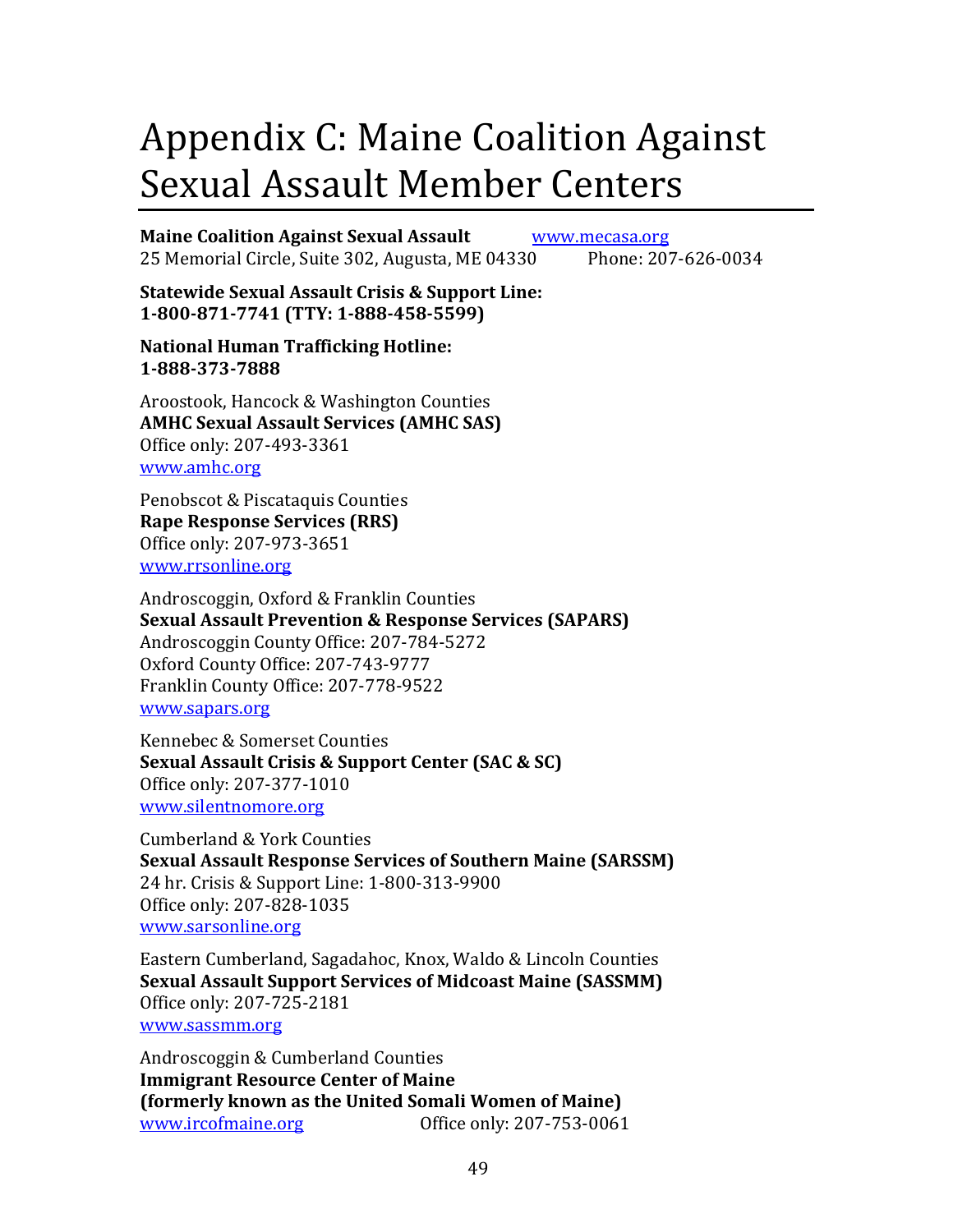## Appendix D: Wabanaki Women's Coalition Domestic and Sexual Violence Advocacy Centers

#### **Wabanaki Women's Coalition**

http://www.wabanakiwomen.org/about‐us/ P.O. Box 365, Lincolnville, ME 04849 Office: 207‐763‐3478 

#### **Micmac Domestic and Sexual Violence Advocacy Center**

7 Northern Rd., Presque Isle, ME 04769 Office: 207‐760‐0570 Hotline 207‐551‐3639 

#### **Maliseet Domestic and Sexual Violence Advocacy Center**

690 Foxcroft Rd., Houlton, ME 04730 Office 207‐532‐3000 Hotline 207‐532‐6401 

#### **Passamaquoddy Peaceful Relations Domestic and Sexual Violence Advocacy Center**

P.O. Box 343, Perry, ME 04667 Office: 207‐853‐0092 Hotline: 877‐853‐2613 

#### **Indian Township Passamaquoddy Domestic and Sexual Violence Advocacy Center**

P.O. Box 301, Princeton, ME 04668 Office: 207‐796‐6106 Hotline: 207‐214‐1917 

#### **Penobscot Nation Domestic and Sexual Violence Advocacy Center**

12 Wabanaki Way, Indian Island, ME 04468 Office: 207-817-3164, ext. 4 Hotline: 207-631-4886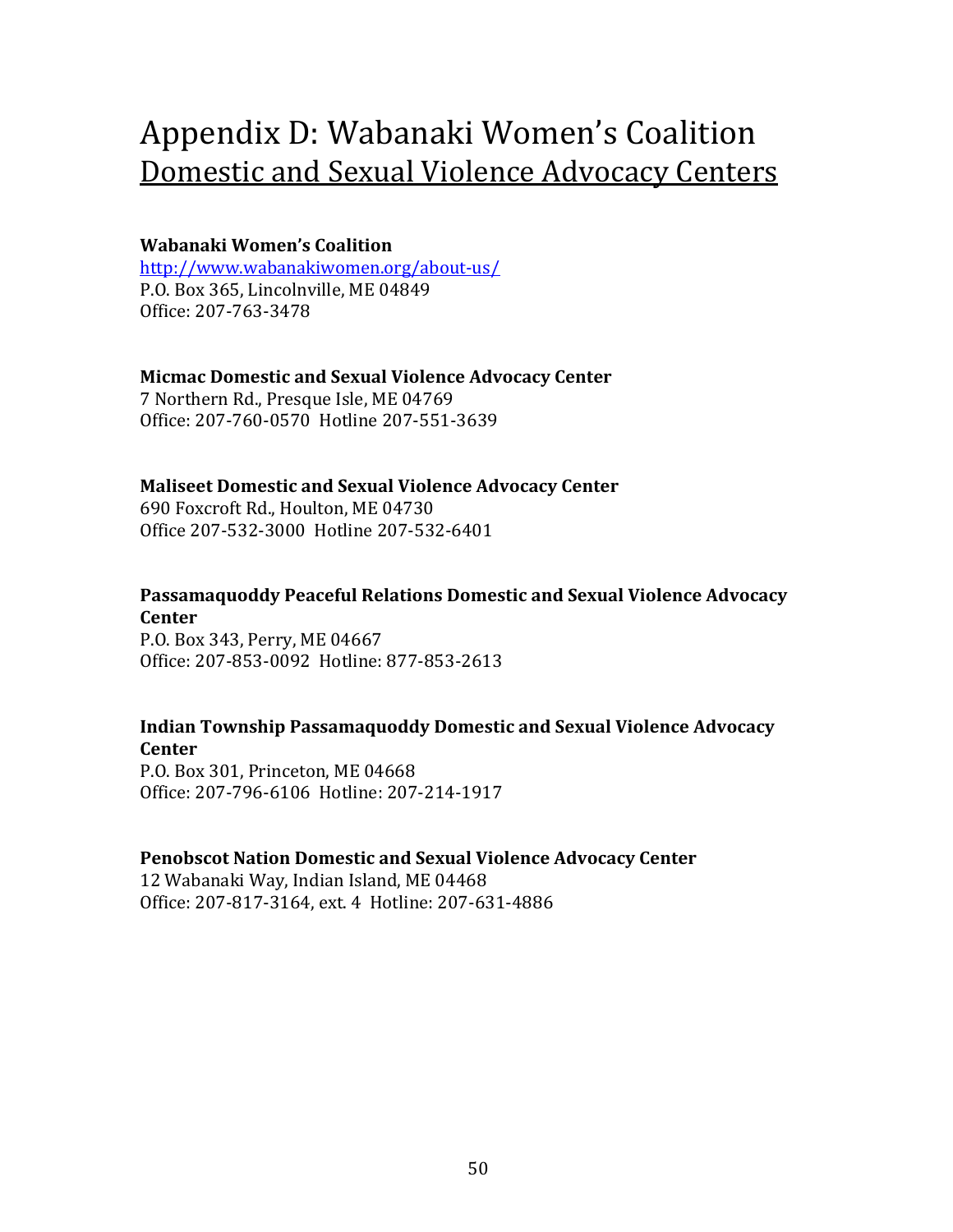## Appendix E: "What to Do if You Suspect Someone is Being Abused" - www.mcedv.org

## **You've learned that your co-worker, friend, neighbor, or relative is being abused at home. What can you do to help?**

**Inform yourself.** Gather all the information you can about domestic violence. This website is a great place to start; pay attention to the "Other Resources" sections to connect with further reliable sources of information.

**Call the helpline.** The eight Domestic Violence Resource Centers of the Maine Coalition to End Domestic Violence not only offer victims safety, but also provide advocacy, support, and other needed services. Victim's advocates can be an excellent source of support for both you and the person you want to help. Do not call a project for an abused person. Call to educate yourself and find out how to be most supportive and helpful to someone who is being abused. "People have an absolute right to be free of bodily harm," said Phyl Rubinstein, nationally recognized domestic violence expert formerly at the University of New England. "We must act on that belief."

**Ask the question… And believe the answer.** Often, people experiencing abuse are experiencing isolation and control. They are frequently told that no one really cares what happens to them, or that no one will believe them. By asking them about their experience, without judgment or agenda, you are sending the message that you do care.

Initiating this conversation can be difficult. Some tips to help:

| Tell what you see      | "I noticed a bruise on your arm" |  |  |  |
|------------------------|----------------------------------|--|--|--|
| <b>Express concern</b> | "I am worried about you."        |  |  |  |
| <b>Show support</b>    | "No one deserves to be hurt."    |  |  |  |
| Refer them for help    | "I have the phone number to"     |  |  |  |

### **If your friend begins to talk about the abuse:**

**Just Listen:** Listening can be one of the best ways to help. Don't imagine you will be the one person to "save" you friend. Instead, recognize that it takes a lot of strength and courage to live with an abusive partner, and understand your role as a support person.

**Keep it Confidential:** Don't tell other people that they may not want or be ready to tell. If there is a direct threat of violence, tell them that you both need to tell someone right away.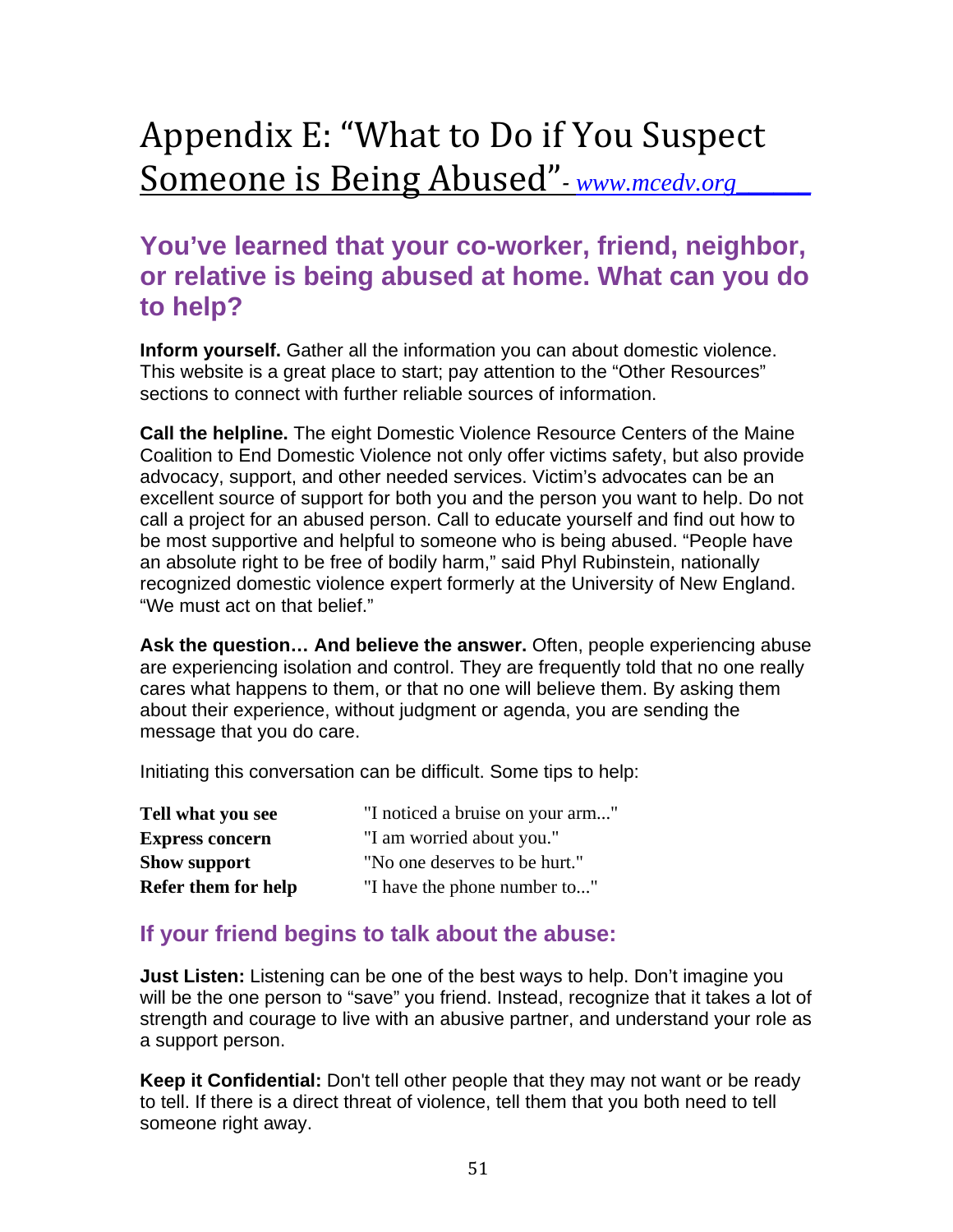**Provide Information, Not Advice:** Give them the phone number to the MCEDV Helpline (1.866.834.HELP) or other local resources. Be careful about giving advice. They know best how to judge the risks they face.

**Be There and Be Patient:** Coping with abuse takes time. Your friend may not do what you expect them to do when you expect them to do it. If you think it is your responsibility to fix the problems, you may end up feeling frustrated. Instead, focus on building trust, and be patient.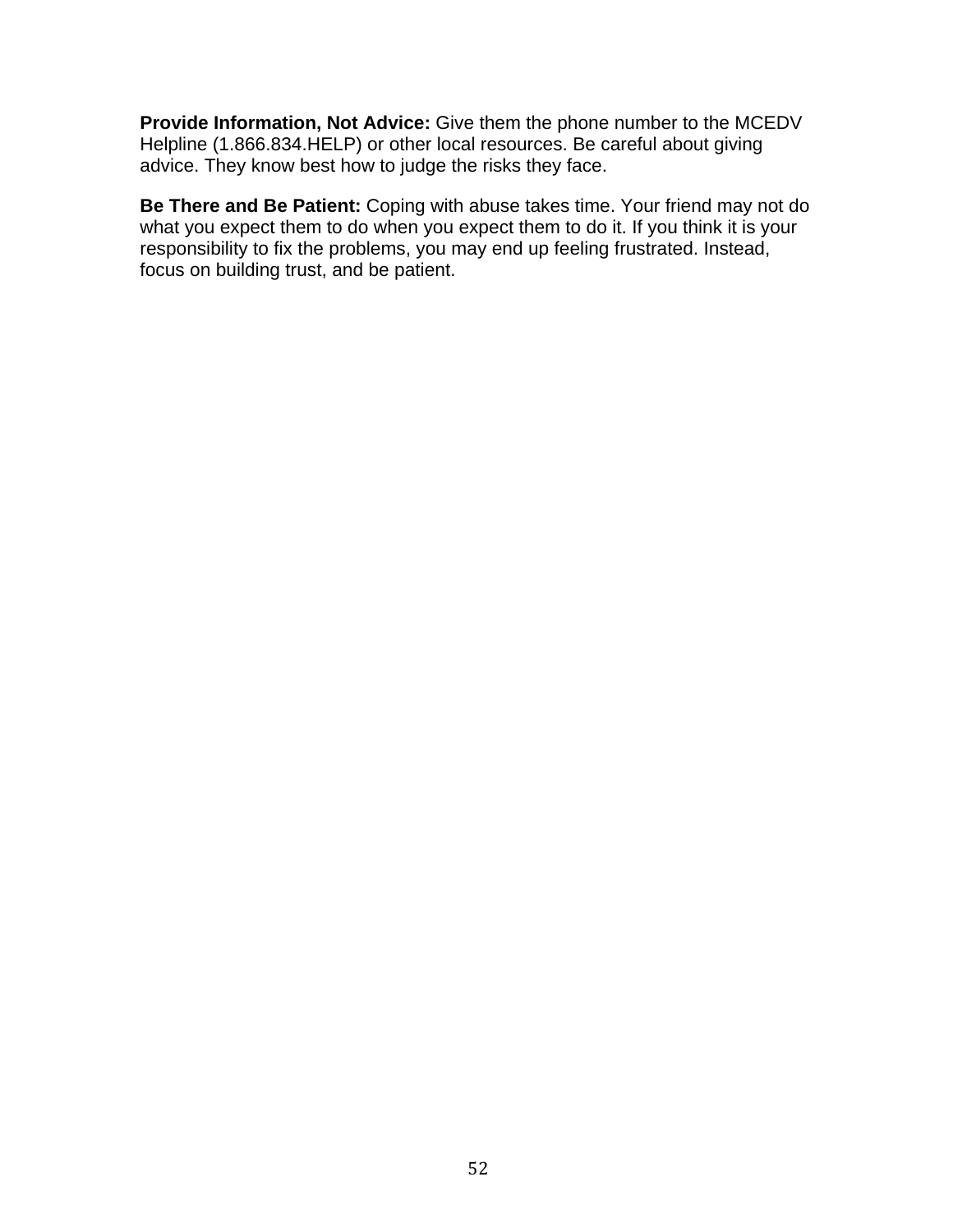## Appendix F: Pretrial and Post-Conviction Use of **Batterer Intervention Programs**

#### **Pretrial and Post-Conviction Use of Batterer Intervention Programs**

Report to Maine's Joint Standing Committee on Criminal Justice and Public Safety Pursuant to L.D. 150

Prepared by the Maine Commission on Domestic and Sexual Abuse -- February 2016

#### **Executive Summary and Recommendations**

Maine has a serious problem with domestic violence. 13,466 people received services from the member Resource Centers of the Maine Coalition to End Domestic Violence and the member Tribal Advocacy Centers of the Wabanaki Women's Coalition in 2015, including 696 men, and 277 children. Expressed another way, at least 13,189 batterers drove their intimate partners and children to seek refuge out of fear for their wellbeing – many in fear for their lives. And each year, half of Maine's homicides are related to domestic violence.

Citizens concerned about domestic violence in Maine are frustrated and angry when they see the harm batterers cause and demand that something be done to make batterers stop and give survivors both a sense of justice and a chance for life free from abuse.

Since the inception of the battered women's movement, people have been asking what can be done to keep batterers from repeating their controlling and violent behaviors. In addition to providing refuge and support for victims, advocates and their allies have sought ways to make batterers recognize the impact of their behaviors and change the underlying attitudes that they use to justify their violence. While no one has found the perfect answer, 40 years of program development, experience, and research shows that communities can make a significant difference by coordinating efforts across disciplines and systems to hold batterers to account for their actions.

Increasingly, Batterer Intervention Programs (BIPs) are recognized as an important part of a "coordinated community response," but questions persist: Do BIPs work? Who should be sent to a BIP? Should (and if so how) BIPs be integrated with the criminal and civil justice systems? If so, how long should people be required to participate? How should these programs be conducted? How does an offender's participation in a BIP affect their victim(s)? Are BIPS affordable for participants? Who should pay the cost of running BIPs? These questions and more underlay the legislative resolve that framed this report.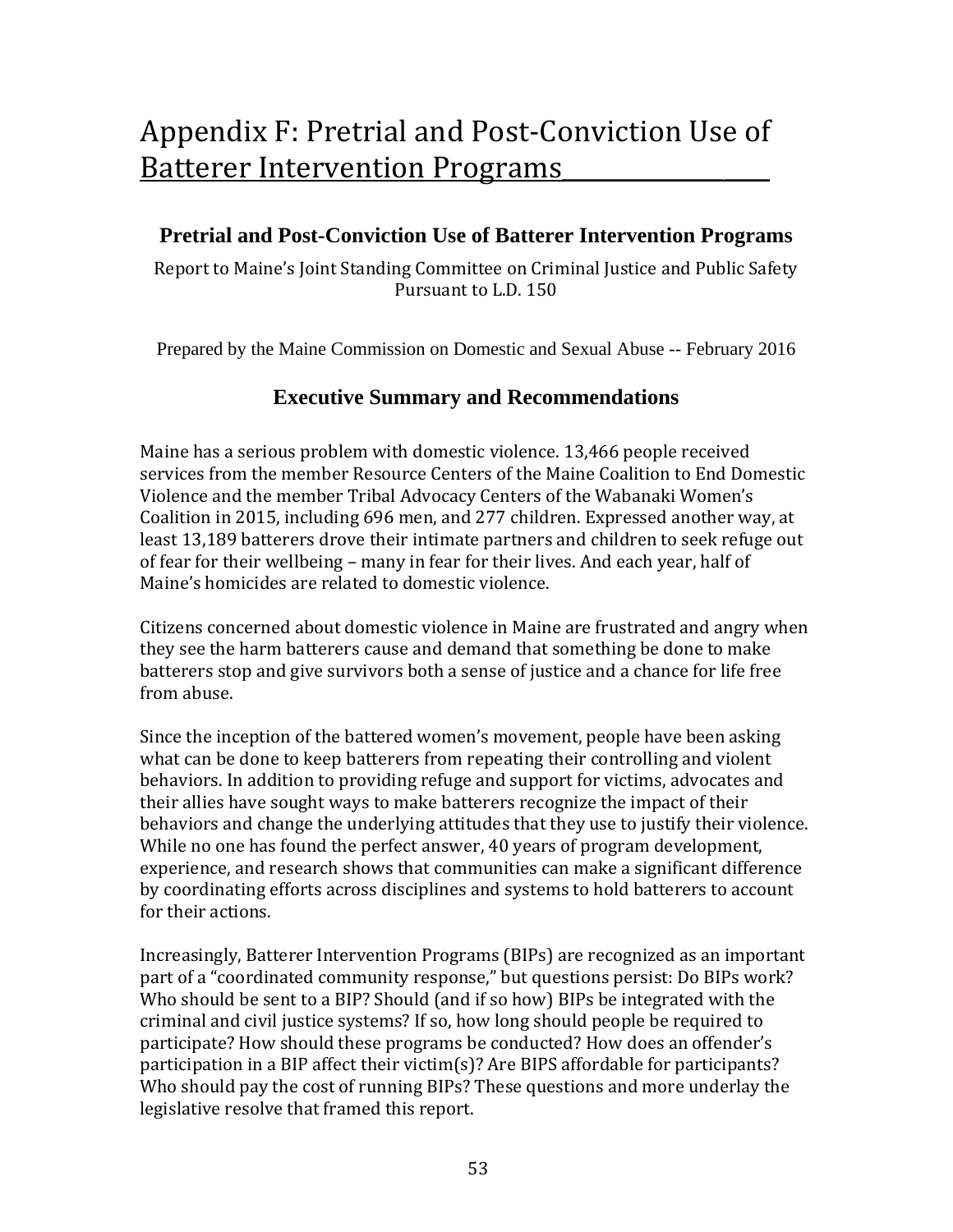#### **Legislative Charge**

By order of the legislature, by way of L.D. 150, Chapter 15 Resolves, the Maine Commission on Domestic and Sexual Abuse was asked to "review pretrial and postconviction use of batterers' intervention programs, including the length of successful programs and sanctions and incentives to encourage full participation. The review was to consider the potential to use batterers' intervention programs before trial, during a period of deferred disposition and after conviction." The Commission was also asked to provide recommendations and suggested legislation.

#### **LD 150 Task Force Observations and Recommendations**

The Task Force explored current batterer programs offered throughout Maine, conducted an extensive literature search regarding effectiveness and best practices, heard input from survivors and used expertise within the Task Force to develop its observations and recommendations:

- 1. The three-fold motivation for developing Batterer Intervention Programs (BIPs) continues to be valid. A BIP uniquely addresses these objectives:
	- a. To provide a mechanism to address victims' wish that batterers would recognize the impact of their behavior, stop the violence, and thereby improve the well-being of their partners and children;
	- b. To provide batterers with an opportunity to recognize and change their abusive behavior, improving the quality of their own lives and those around them, and;
	- c. To provide the criminal justice system with an appropriate education mechanism that would both increase public safety and minimize the incarceration of offenders.

Survivors provided important perspective to the task force. One respondent said of her partner's participation in a BIP, "It is one time during the week when we both know that he is trying to make our relationship better for us."

When a BIP positively impacts batterers' behavior, survivors experience relief, including increased respect and appreciation, indicating that when BIPs work well, the programs impact participants' attitudes as well as behaviors. But when the BIP does not connect well with participants, batterers' behaviors can worsen, indicating the ongoing need for consistent justice system interventions, robust victim services, and monitored adherence to BIP certification standards.

2. Batterer Intervention Programs are often judged in isolation while their effectiveness is dependent upon a coordinated community response functioning overall to hold individuals to account, providing consistent messages to support respectful, nonviolent behavior.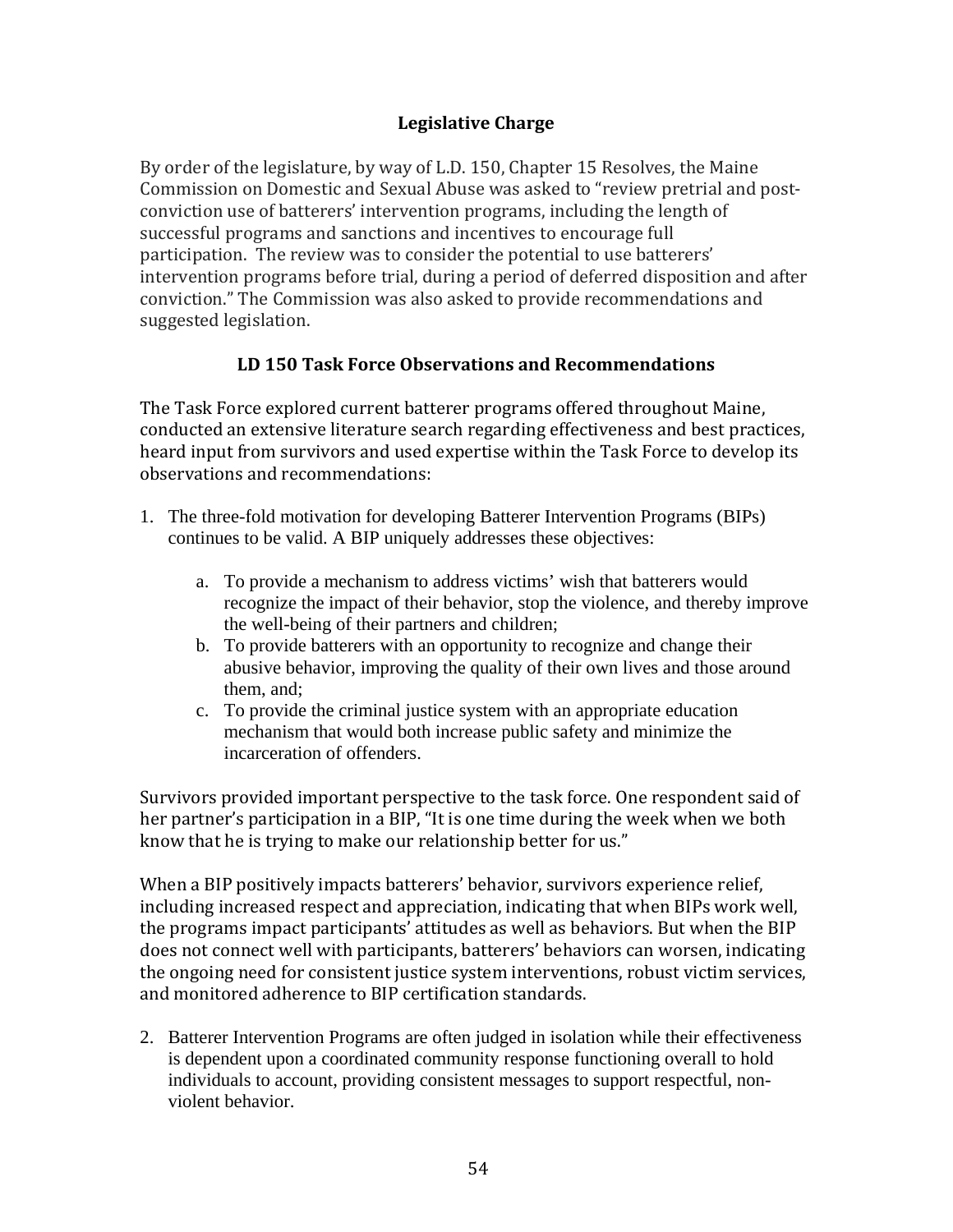The Hornby Zeller Report to the Judicial Branch in Maine recognized Coordinated Community Response (CCR) – "*[c]reating strong linkages with a wide range of partners, convening regular meeting with criminal justice and social service partners, and providing education and training to court personnel and partners"2* – as one of the core principles of the Domestic Violence or Judicial Monitoring Docket. Maine, however, lacks consistent implementation of CCR teams and practices.

A CCR involves all those who interact with batterers providing consistent messages of accountability, including the batterers' families and peers. BIP providers in Duluth, MN asked 16 men participating in their BIP: "When you were arrested, who was the first person you called? What did they say?" Only one of the men said that the person they called said anything negative about what the offender had done. All the others heard messages that minimized the incident, transferred blame to the victim, and supported the offender's anger at having been arrested. $3$ 

3. Maine's courts are ordering 7 out of 10 (68-72%) batterers to anger management and other programs as a condition of probation instead of to a BIP, while only BIP is certified and contextualized within a system of accountability to the community it serves. Battering is about power and control, not anger.

Fundamentally, batterers believe that they are in a position of ownership of their intimate partners (and children) and are entitled to a special status that provides them with exclusive rights and privileges that do not apply to their partners, enforcing unrealistic rules, and placing their own needs first in all things. Anger management counseling does not focus on changing the underlying beliefs and values that frame batterers' justifications for their anger, lacks evidence of effectiveness, and can increase danger to victims.

- 4. There is substantial research to support Batterer Intervention Programs as an effective contributor to the individual and social change necessary to reduce the occurrence of domestic violence, improving the lives of Maine's families. Furthermore, "[t]here is no evidence that anger management … programs effectively prevent court mandated abusers from re-abusing or committing new offenses after treatment."<sup>4</sup>
- 5. BIPs have minimal resources and are dependent upon participant fees to cover all program costs, which inhibits their ability to sustain and improve programming.

BIPs rely on participant fees and "in-kind" support to sustain them, in part to ensure that no resources intended to assist victims are diverted to supporting batterers. Nevertheless, Task Force members agree with the following 2015 editorial from the

 

<sup>&</sup>lt;sup>2</sup> Domestic Violence Docket, *Process and Recidivism Report*, Hornby Zeller Associates for the Maine Judicial Branch, September, 2015:29 (hereinafter "Hornby Zeller Report), accessed at http://www.courts.maine.gov/reports\_pubs/reports/pdf/Domestic%20Violence%20Docket%20Pro cess%20and%20Recidivism%20Report.pdf . 

 $3$  Scaia, Melissa, E.D., Duluth Abuse Intervention Program, training delivered in Augusta, Maine, Dec. 8, 2015. 

<sup>&</sup>lt;sup>4</sup> Klein, Andrew, "Practical Implications of Current Domestic Violence Research, Part III, Judges, Document No.: 222321 (April 2008): 49 (hereinafter "Klein Practical Implications Judges").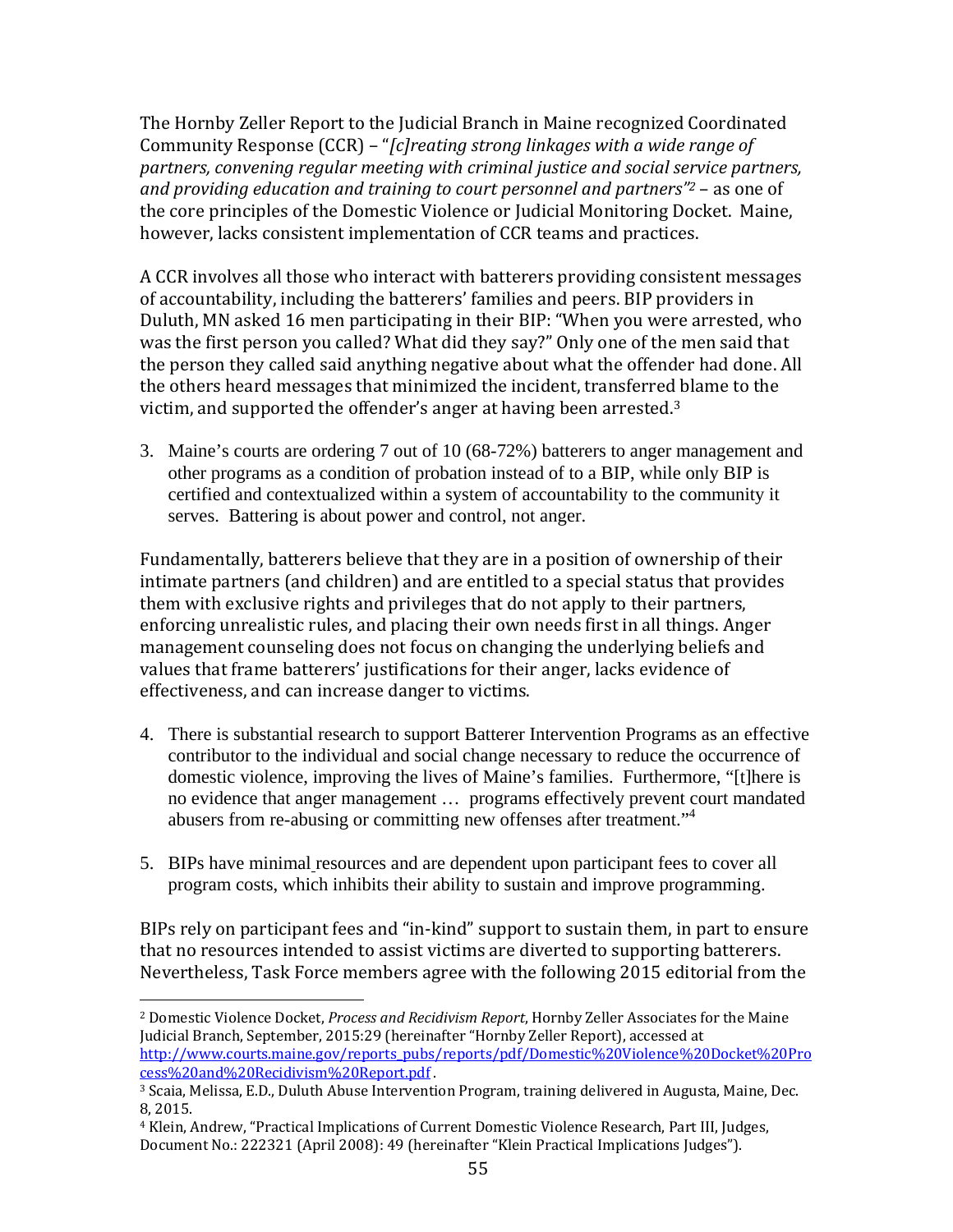Bangor Daily News: "Policymakers need to address the cost of batterers' intervention for those offenders who truly cannot afford the [weekly] charge. Several programs charge on a sliding-fee schedule. ... It would not take a large state investment to increase the availability and use of batterers' intervention programs."<sup>5</sup>

6. There is minimal data tracking what happens to offenders from arrest through final disposition in the criminal justice system. What data exists is fragmented and incomplete, inhibiting efforts to develop a comprehensive picture of Maine's criminal justice system response to domestic violence.

An annual report, required by state law, compiling data from domestic violence prosecutors statewide has not been submitted to the three specified legislative committees for several years.<sup>6</sup> Recent implementation of a common computer data collection system in all District Attorney's Offices may make it possible to generate reports that would track the specific conditions of probation in domestic violence cases so that we might better assess BIP impact on public safety.

7. When women use violence against a male intimate partner, it tends to differ from men's violence against female partners. Frequently, women who are arrested for domestic violence crimes have been battered, usually by the same men against whom they used violence.

Maine's BIPs for women use models that take into account whether there was a context of battering in which female offenders used criminal violence to resist rather than impose power and control. These programs provide the court with an appropriate avenue for female offenders who are also victims of contemporaneous battering to participate in gender specific programs that both address their use of criminal violence and their needs for protection from batterers and long term support to establish lives free from abuse and violence.

#### **Recommendations Regarding Program Approach**

1. Retain the gender-based, educational approach currently used in Maine certified Batterer Intervention Programs as appropriate for the vast majority of batterers.

2. Allow voluntary use of pretrial participation in a certified Batterer Intervention Program. 

3. In a domestic violence related case, Deferred Disposition with a Batterer Intervention Program as a condition should *only* be used if monitored by a Judicial Monitoring program and supervision by a community agency is also ordered (especially if other conditions are included).

 <sup>5</sup> Bangor Daily News, Editorial, Jan. 6, 2015,

http://bangordailynews.com/2015/01/06/opinion/editorials/batterers-intervention-works-maineshould‐use‐it‐more/ 

 $6$  5 M.R.S. §204-A requires the Attorney General, working with the district attorneys of the State, to submit an annual report that compiles data from domestic violence prosecutors statewide to the joint standing committees of the legislature with jurisdiction over criminal justice, the judiciary and appropriations.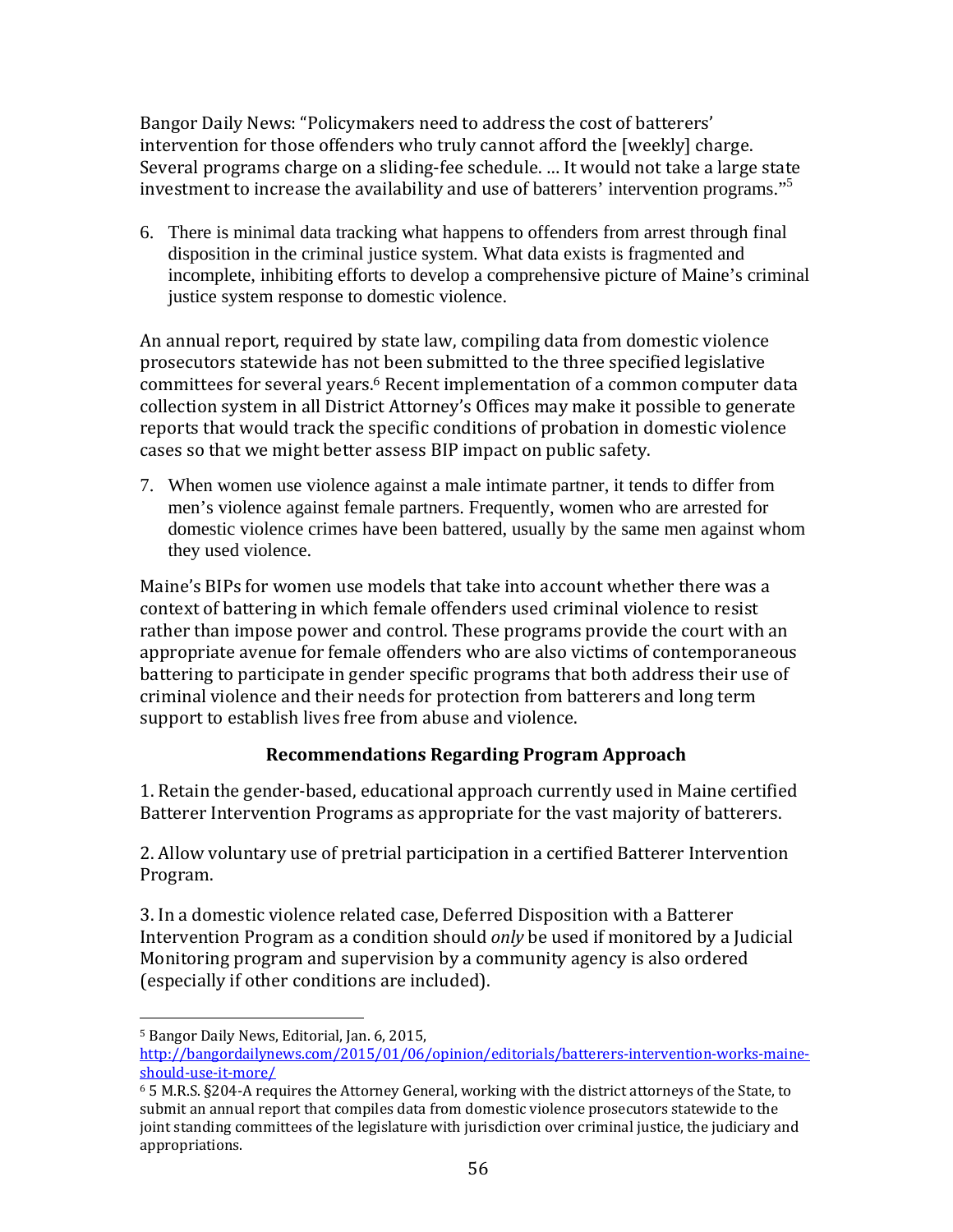4. Retain the current program duration of 48 weeks based on the time required for the educational process and behavior change.

5. Maintain the current model of independent offender funded BIPs, but create a statewide fund to support truly indigent participants identified through meaningful means testing.

#### **Recommendations Regarding Best Practices for Improving Program Outcomes**

6. Create a solid program infrastructure for BIPs in Maine through the coordinated community response structure.

- a. BIPs are key components of a coordinated community response to domestic violence. More formalized CCR teams should be implemented in all prosecutorial districts.
- b. Identify and support funding for teacher training and for BIP representatives to attend CCR meetings and Judicial Monitoring sessions.
- c. Continue implementation within the framework of batterer program certification standards.

7. Require judges to make findings on the record in a domestic violence related case that justify:  $1$ ) a disposition that does not include a BIP; and  $2$ ) a disposition requiring Anger Management. A new general sentencing provision should identify BIPs as the appropriate effective community intervention in such cases.

8. Oversight of BIP participants through Judicial Monitoring and community supervision with a "swift and certain" sanction for non-compliance is key to positive batterer program outcomes. Judicial Monitoring dockets should be implemented statewide, which will require additional resources for judge time and court clerks.

9. High-risk batterers require ongoing risk management and supervision. Referral agencies should provide risk assessment information to BIPs.

10. Engage diverse community members in a way that is culturally competent and safe for the participants. Diverse populations must be integrated through training and preparation of BIP facilitators to create an inclusive environment reflecting the populations local to the programs.

11. Continue BIP standards accommodation of programming specific for women that acknowledge differences between men and women's use of violence

7. Implement a process to ensure that prosecutors submit the required annual domestic violence report to allow meaningful review by the legislative joint standing committees specified in existing law. In addition, prosecutors should include the use of certified Batterer Intervention Programs in their written policies<sup>7</sup> for handling domestic violence matters.

 

 $7$  19-A M.R.S. §4012 (8) requires that each prosecutorial office have a written policy regarding prosecution of domestic violence cases.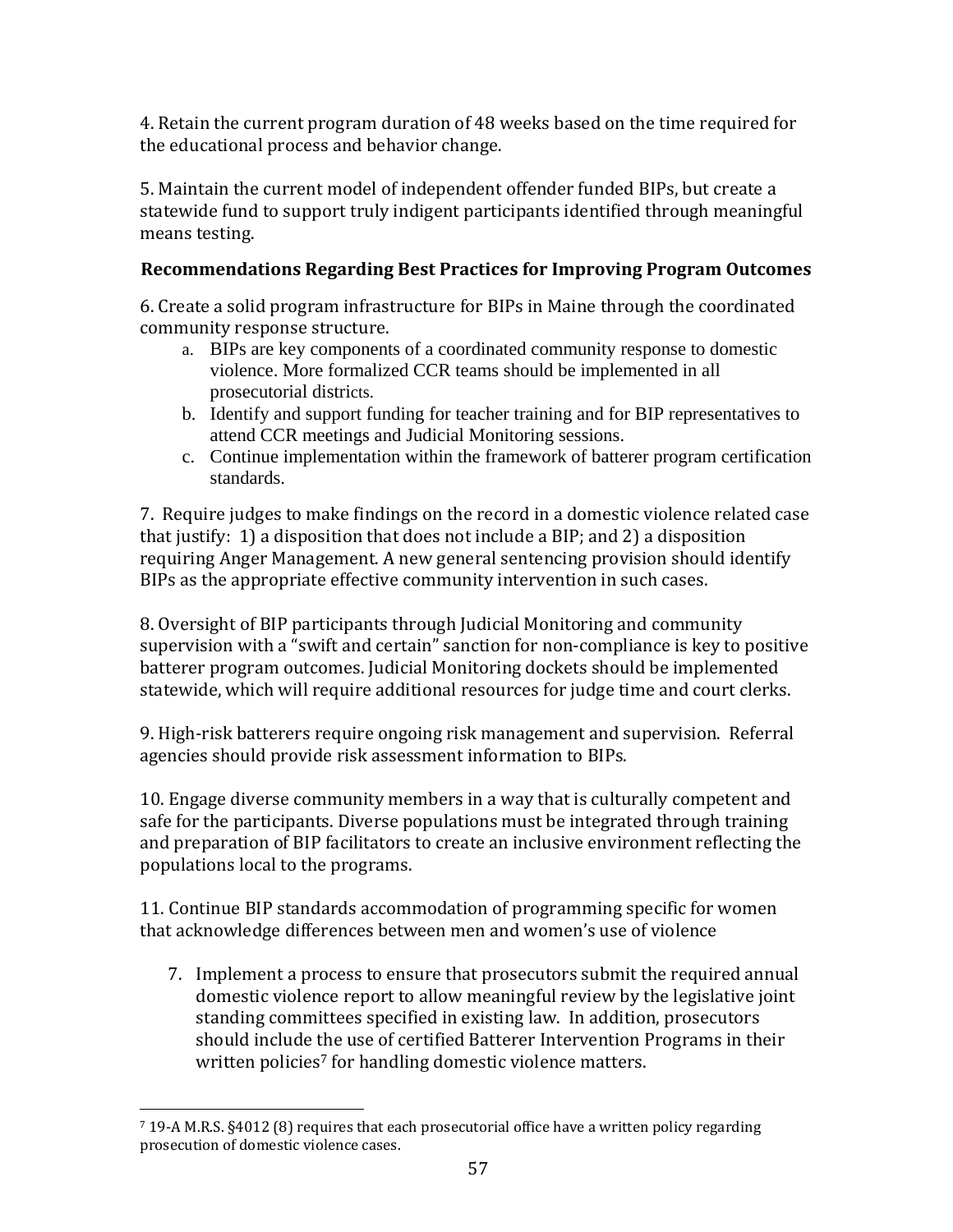## Appendix G: Maine Certified Batterer Intervention Programs

Androscoggin, Franklin, & Oxford Counties: **Alternatives to Abuse** (Safe Voices; BIP Coordinator: Angela Desrochers) (male program) (female program) PO Box 713, Auburn, ME 04212 Tel: 207‐795‐6744 

Aroostook County: **Northern New England Community Resource Center** (male program) Director: Charles Moody

**Choices** (female program) Director: Desiree Chasse P.O. Box 164, Houlton, ME 04730 Tel: 207‐694‐3066 

Cumberland County: **A Different Choice** (male program) Director: Ellen Ridley P.O. Box 6413, Scarborough, ME 04070-6413 Tel: 207‐318‐2313 

**Opportunity for Change** (male program) Director: Mary Campbell Suite 140, 222 St. John St, Portland, ME 04102

Cumberland & Sagadahoc Counties: **Choices** – **The Men's Group** (male program) Director: Mary O'Leary 14 Maine St., Brunswick, ME 04011 Tel: 207-240-4846 Tel: 207-373-1140

Hancock County: **Choice V** (male program) Supervisor: Astor Gillis

**Turning Points** (female program) Directors: Astor Gillis & Angie Butler 59 Franklin St., B, Ellsworth, ME 04605 Tel: 207‐667‐2730 

Kennebec & Somerset Counties: **Menswork** (male program) Director: Jon Heath P.O. Box 304, Augusta, ME 04332-0304 Tel: 207‐620‐8494 

**Respect ME** (female program) Director: Robert Rogers

Knox, Lincoln & Waldo Counties: **Choices – The Men's Group** (male program) Director: Mary O'Leary 14 Maine St., Brunswick, ME 04011 Tel: 207-240-4846 Tel: 207-373-1140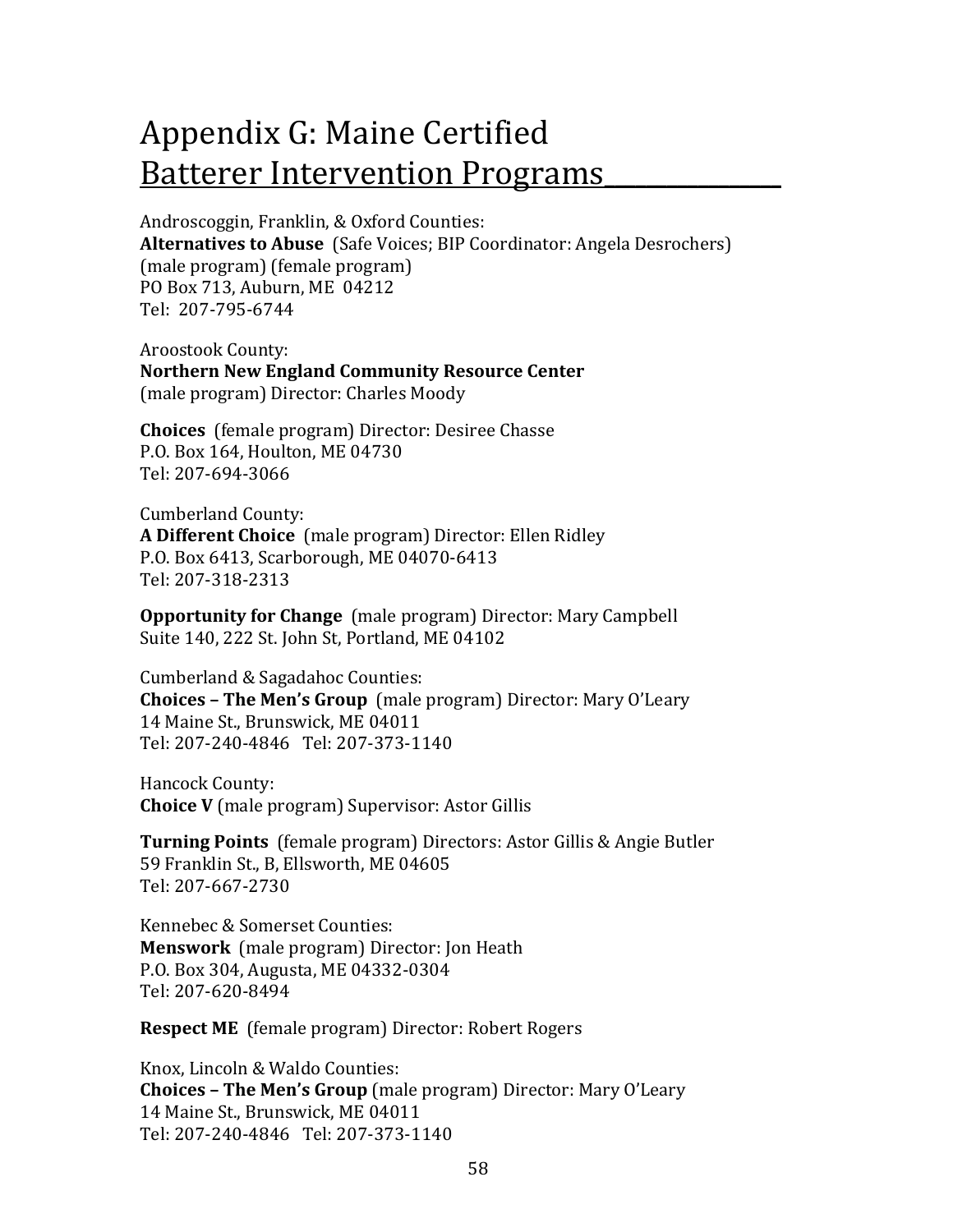**Time for Change** (female program)

93 Park St, Rockland, ME 04841 Tel: 207‐594‐0270 

Penobscot County:

**Penobscot County Batterers' Intervention Program** 

(male program) Director Kathryn Maietta One Cumberland Place, Suite 104, Bangor, ME 04402 Tel: 207-217-6588 Fax: 207-217-6587

Piscataquis County:

**DV Classes for Men** (male program) Director: Betty Carolin Charlotte White Counseling Center 572 Bangor Rd., Dover-Foxcroft, ME 04426 Tel: 888-564-2499 Annex: 207-564-7106 Fax: 207-564-8137

Washington County:

**Alternatives to Abuse** (female program) Director: Dorathy Martel P.O. Box 1466, Ellsworth, ME 04605 Tel: 207‐667‐0176 

York County:

**Violence No More** (male program) Director: Martin Burgess 110 Saco Falls Way, Suite 425, Biddeford, ME 04005 Tel: 207‐283‐8574 

**Caring Unlimited** (female program) Director: Cynthia Peoples P.O. Box 590, Sanford, ME 04073 Tel: 207‐490‐3227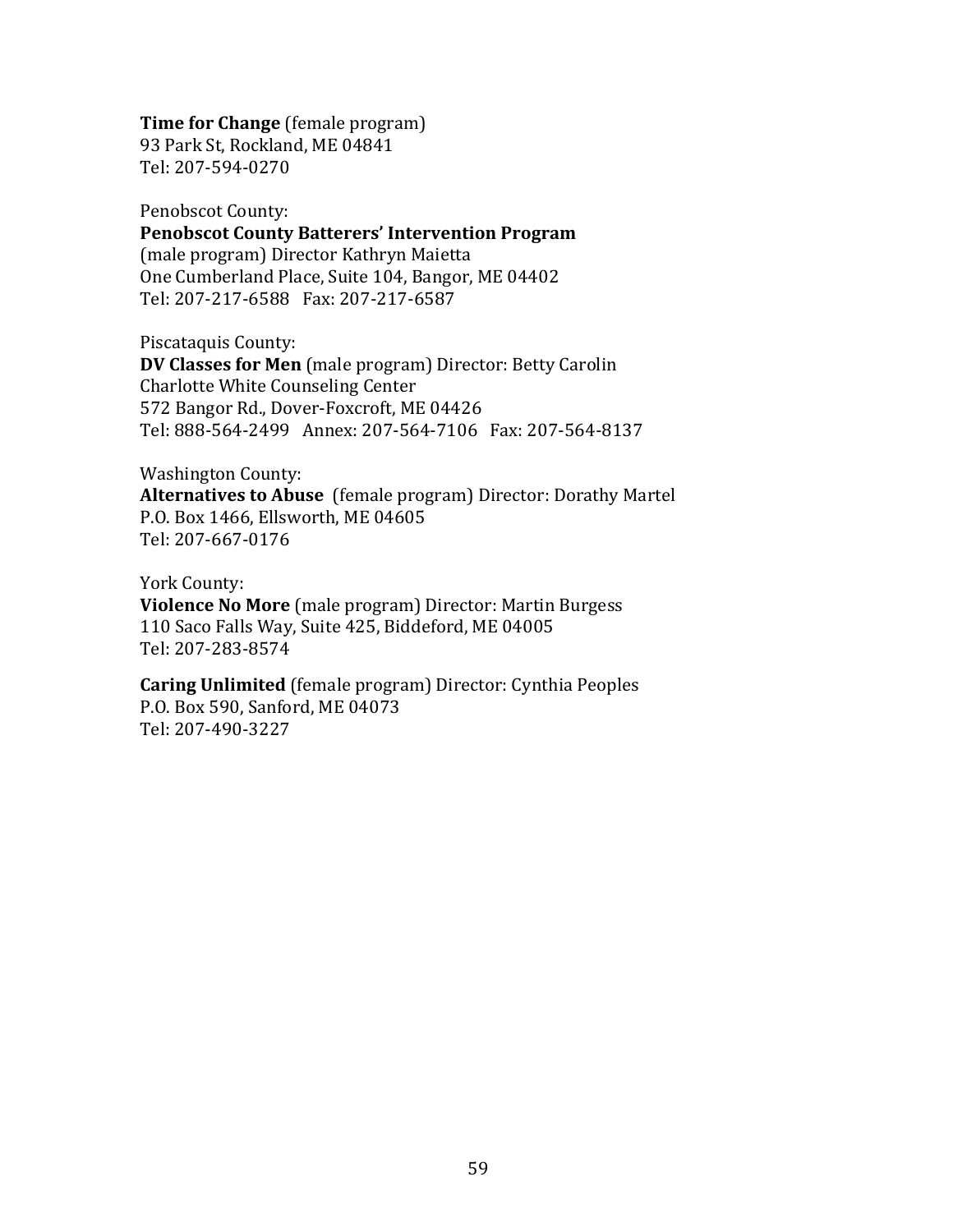## Appendix H: Definition of Domestic Abuse

Maine statute Title 19-A M.R.S. §4002(1) defines domestic abuse as:

**1. Abuse.** "Abuse" means the occurrence of the following acts between family or household members or dating partners or by a family or household member or dating partner upon a minor child of a family or household member or dating partner: 

A. Attempting to cause or causing bodily injury or offensive physical contact, including sexual assaults under Title 17-A, chapter 11, except that contact as described in Title 17-A, section 106, subsection 1 is excluded from this definition;

B. Attempting to place or placing another in fear of bodily injury through any course of conduct, including, but not limited to, threatening, harassing or tormenting behavior;

C. Compelling a person by force, threat of force or intimidation to engage in conduct from which the person has a right or privilege to abstain or to abstain from conduct in which the person has a right to engage;

D. Knowingly restricting substantially the movements of another person without that person's consent or other lawful authority by:

1) Removing that person from that person's residence, place of business or school; 

2) Moving that person a substantial distance from the vicinity where that person was found; or

3) Confining that person for a substantial period either in the place where the restriction commences or in a place to which that person has been moved;

E. Communicating to a person a threat to commit, or to cause to be committed, a crime of violence dangerous to human life against the person to whom the communication is made or another, and the natural and probable consequence of the threat, whether or not that consequence in fact occurs, is to place the person to whom the threat is communicated, or the person against whom the threat is made, in reasonable fear that the crime will be committed; or

F. Repeatedly and without reasonable cause:

1) Following the plaintiff; or

2) Being at or in the vicinity of the plaintiff's home, school, business or place of employment.